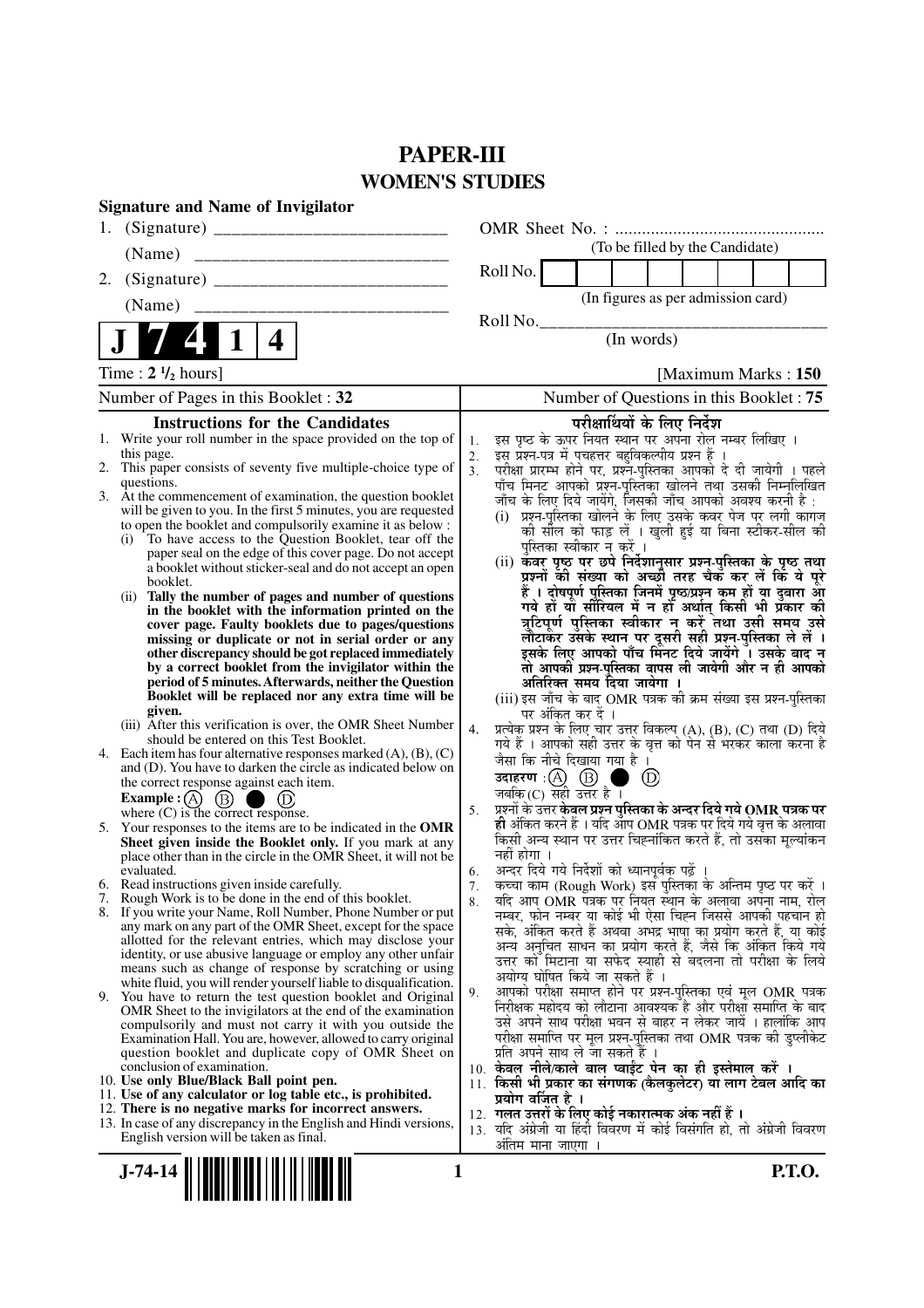### **WOMEN'S STUDIES Paper – III**

**Note :** This paper contains **seventy five (75)** objective type questions of **two (2)** marks each. **All** questions are compulsory.

- **1.** Which school of feminist thought believes that "The degree that a person is deprived of power over his/her own body, that person is deprived of his/her humanity" ?
	- (A) Liberal (B) Marxist
	- (C) Socialist (D) Radical
- **2.** Who said : "Man is defined as a human being and a woman as a female – whenever she behaves as a human being, she is said to imitate the male" ?
	- (A) Betty Friedan
	- (B) Simone de Beauvoir
	- (C) J.S. Mill
	- (D) Shulamith Firestone
- **3.** According to the latest judgement of the Supreme Court, which category the Transgender belong to ?
	- (A) General Category
	- (B) SC Category
	- (C) Backward Category
	- (D) OBC category
- **4. Assertion (A) :** Women are subjected to rape, female circumcision and sex related crimes all over the world.
	- **Reason (R)** : Family and society provide the mechanism for perpetuating male control over women's sexuality.

 **Codes :**

- (A) Both (A) and (R) are correct and (R) is the correct explanation for (A).
- (B) Both (A) and (R) are correct and (R) is not the correct explanation for (A).
- (C) (A) is correct and  $(R)$  is wrong.
- (D) Both (A) and (R) are wrong.
- Paper-III 2 J-74-14
- **5.** Existentialist feminism means :
	- (A) Gender is not biological but is based on the psycho-sexual development of the individual.
	- (B) Women have become the "other" or object of men's subjectivity.
	- (C) People's capacities, needs and interests are seen to be determined by the mode of production that characterises the society they inhabit.
	- (D) Proceeds from the presumption that the first type of exploitation in human history was sexual exploitation.
- **6.** The policy approach that includes modalities of reflecting ways in which men and women constrain or advance efforts to boost growth is known as
	- (A) Women and Development
	- (B) Women in Development
	- (C) Gender and Development
	- (D) Gender and Empowerment
- **7.** Which one of the following statements best explains the arguments of the feminist movement ?
	- i. Women live longer than men.
	- ii. Gender Inequality is rooted in patriarchy.
	- iii. Only men are responsible for gender inequality.
	- iv. Participatory parenthood promotes gender equality.

- (A) i, ii, iii
- $(B)$  i, iii, iv
- $(C)$  ii, iv
- $(D)$  ii, iii, iv
-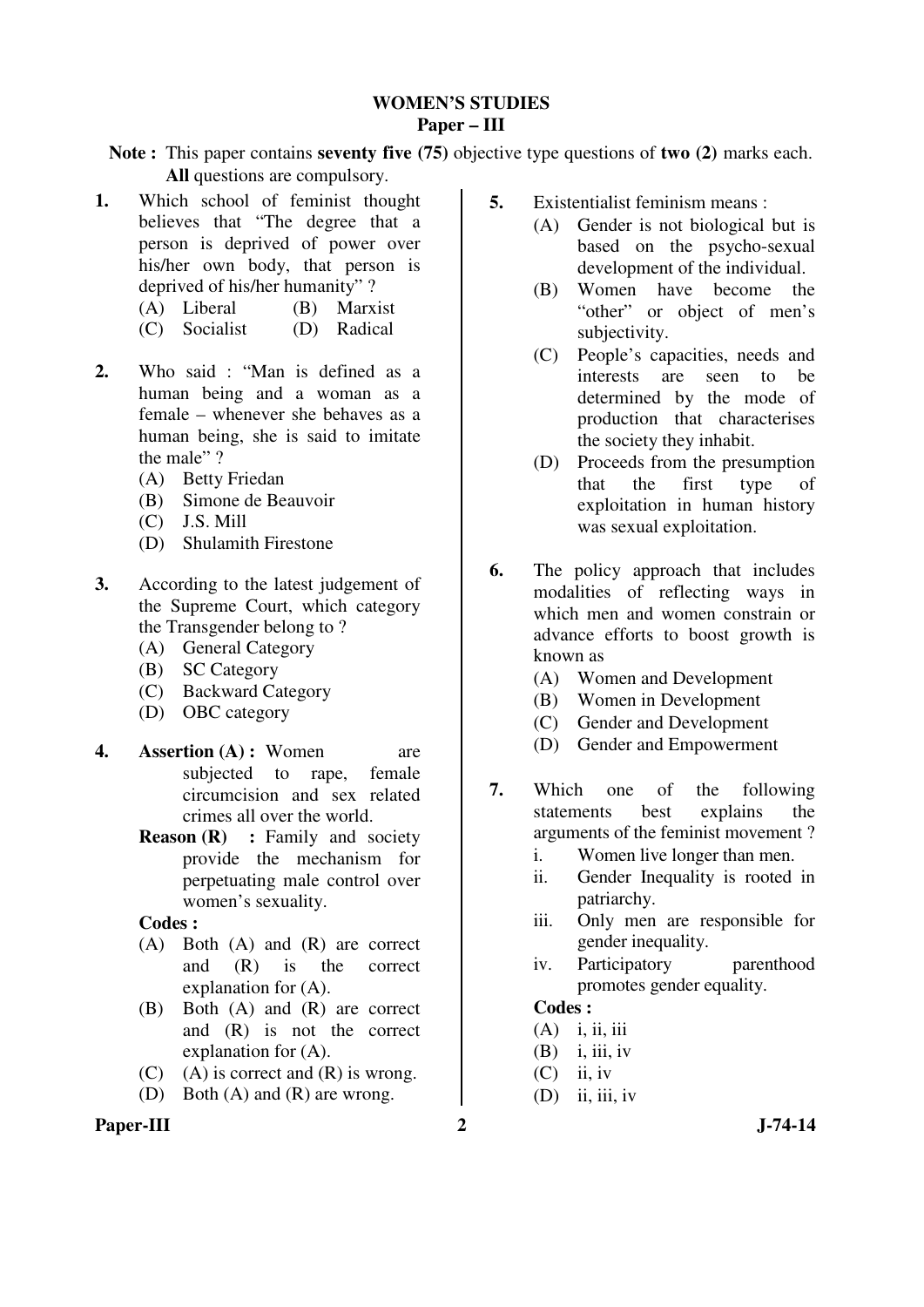# ¯ÖÏ¿®Ö¯Ö¡Ö **– III**

सूचना: इस प्रश्नपत्र में पचहत्तर (75) बहु-विकल्पीय प्रश्न हैं । प्रत्येक प्रश्न के दो (2) अंक हैं । सभी प्रश्न अनिवार्य हैं ।

- 1. किस नारीवादी विचारधारा का मानना है कि एक व्यक्ति जिस कोटि तक अपनी देह पर शक्ति से वंचित होता है उस कोटि तक वह अपनी मानवता से वंचित हो जाता/जाती है ?
	- (A) उदारवादी
	- (B) मार्क्सवादी
	- (C) समाजवादी
	- (D) आमल परिवर्तनवादी
- 2. किसने कहा है : "पुरुष को मानव के रूप में परिभाषित किया गया है और स्त्री को स्त्री के रूप में – जब कभी वह मानव के रूप में व्यवहार करती है, तो कहा जाता है वह पुरुष की नकल कर रही है" ?
	- $(A)$  बेड़ी फ्रीड
	- (B) सीमोन डी बीवर
	- $(C)$  जे.एस. मिल
	- (D) शुलामिथ फायरस्टोन
- 3. सर्वोच्च न्यायालय के नवीनतम फैसले के अनुसार ट्रान्सजेंडर किस वर्ग में आते हैं :
	- $(A)$  सामान्य वर्ग  $(B)$  एस.सी. वर्ग
	- (C) पिछड़ा वर्ग (D) ओ.बी.सी. वर्ग
- **4. अभिकथन (A) :** विश्वभर सें महिलाएँ बलात्कार. स्त्री लिंगाग्रच्छेदन और अपराधों का शिकार होती हैं ।
	- **कारण (R) :** स्त्रियों की लैंगिकता (सैक्सुअलिटी) पर पुरुष नियन्त्रण को कायम रखने हेत् परिवार एवं समाज क्रियाविधि प्रदान करते हैं ।
	- कुट $:$
	- $(A)$   $(A)$  और  $(R)$  दोनों सही हैं और  $(R)$ ,  $(A)$  की सही व्याख्या है।
	- $(B)$   $(A)$  और  $(R)$  दोनों सही हैं और (R),  $(A)$  की सही व्याख्या नहीं है ।
	- (C) (A) सही है और (R) गलत है।
	- $(D)$   $(A)$  और  $(R)$  दोनों गलत हैं ।
- 
- **5.** अस्तित्ववादी नारीवाद का अभिप्राय है
	- (A) जेंडर जैविक नहीं है. परन्तु व्यक्ति के मनो-यौनिक विकास पर आधारित होता है ।
	- (B) स्त्रियाँ "अन्य" अथवा परुष की <u>व्यक्तिनिष्ठता का लक्ष्य बन गई हैं ।</u>
	- (C) लोगों की क्षमताओं, आवश्यकताओं और हितों को उत्पादन के रूप द्वारा निर्धारित समझा जाता है जो कि उस समाज जिसमें वे रहते हैं. की विशेषता है ।
	- $(D)$  यह मान्यता कि मानव इतिहास में प्रथम प्रकार का शोषण यौन शोषण था ।
- **6.** नीतिगत उपागम जो उन तरीकों को प्रकट करने की प्रकारताएँ (मोडेलिटीस) समाविष्ट करता है जिनमें कि पुरुष और महिलाएँ विकास को बढावा देने के लिये प्रयत्नों का निरोध या उन्नत करते हैं, क्या कहलाता है ?
	- (A) महिलाएँ और विकास
	- $(B)$  विकास में महिलाएँ
	- (C) जेंडर और विकास
	- (D) जेंडर और सशक्तिकरण
- 7. निम्नलिखित में से कौन सा कथन नारीवादी आन्दोलन के तर्कों की श्रेष्ठ व्याख्या करता है ?
	- (i) महिलाएँ पुरुषों की अपेक्षा लम्बा जीवन जीती हैं ।
	- (ii) जेंडर असमानता पितृसत्ता में बद्धमूल है ।
	- (iii) जेंडर असमानता के लिए केवल पुरुष जिम्मेदार है ।
	- $(iv)$  सहभागी अभिभावकता जेंडर समानता को बढ़ावा देती है ।

# $\overline{\Phi}$ :

- $(A)$  (i), (ii), (iii)
- (B) (i), (iii), (iv)
- $(C)$  (ii), (iv)
- (D) (ii), (iii), (iv)
- **J-74-14 3 Paper-III**
-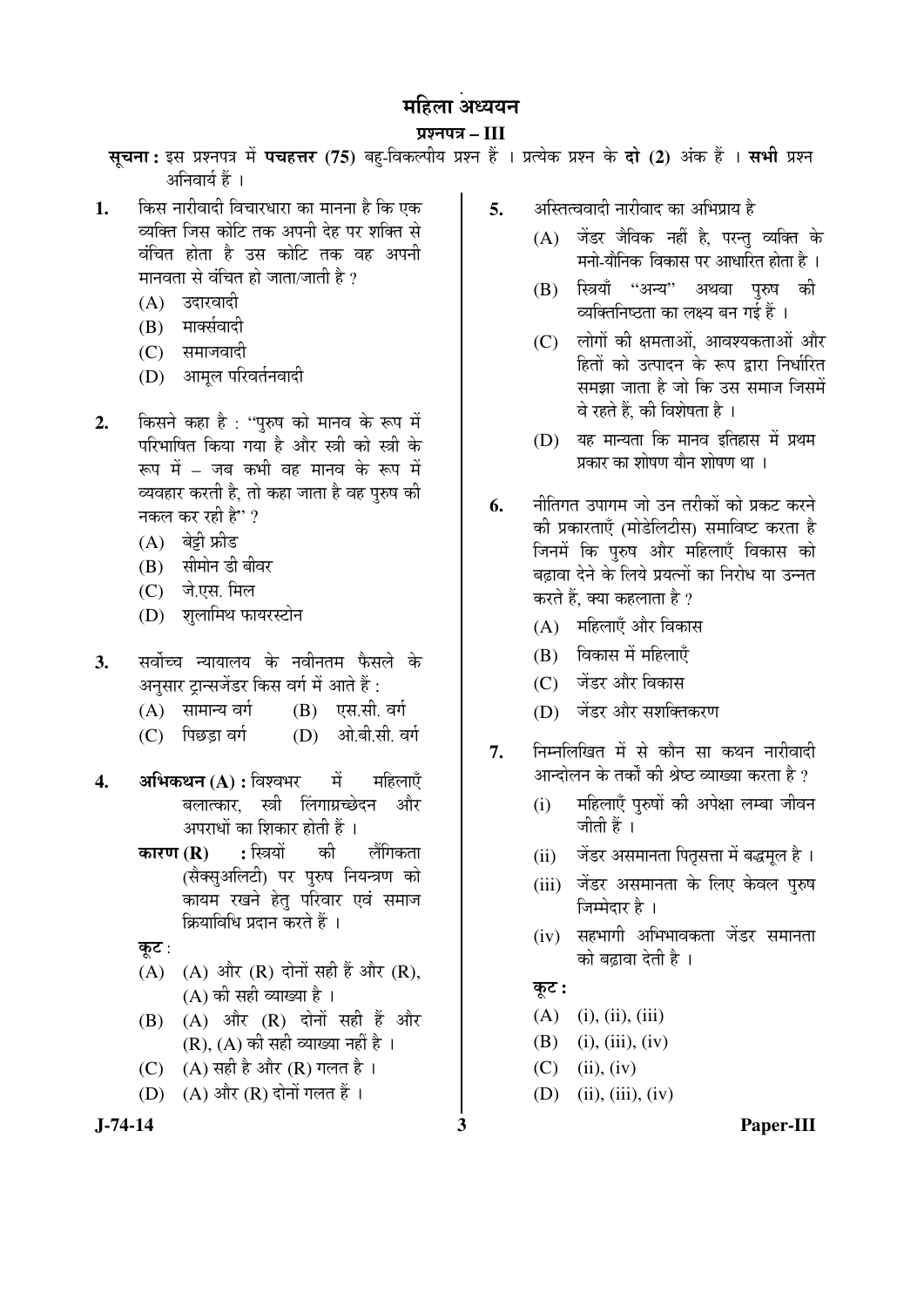- **8.** Who said : The legal subordination of one sex to the other-is wrong in itself, and now one of the chief hindrances to human improvement, and that it ought to be replaced by a principle of perfect equality, admitting no power or privilege on the one side, nor disability on the other ?
	- (A) Friedrich Engels
	- (B) Mahatma Gandhi
	- $(C)$  J.S. Mill
	- (D) Harriet Taylor
- **9.** Wealth produced by the powerless many ends up in the hands of the powerful few in which society ?
	- (A) Class society
	- (B) Gendered society
	- (C) Tribal society
	- (D) Socialist society
- **10.** Match the List I with the List II regarding the feminist theories : **List – I List – II**  a. Liberal Feminism i. Power is exercised inescapably within language. b. Socialist Feminism ii. Women should be in the control of
	- means of reproduction. c. Radical Feminism iii. Theory of women's oppression in systems of capitalism and

patriarchy

gender differences

socialization as the origin of

d. Postmodern Feminism iv. Gender

**Codes :** 

- a b c d  $(A)$  i ii iii iv (B) iii iv ii i  $(C)$  iv iii ii i (D) ii iv iii i
- **Paper-III 4** J-74-14

**11.** Match the List – I (Concept) with the  $List - II$  (Explanation) :

| List – I       | List – H |                   |
|----------------|----------|-------------------|
| a. Validity    |          | i. The            |
|                |          | consistency in    |
|                |          | results of a test |
| b. Reliability | ii.      | The abstract      |
|                |          | concepts used     |
|                |          | in social science |
|                |          | theories          |
| c. Coding      |          | iii. The act of   |
|                |          | giving the data   |
|                |          | numerical         |
|                |          | values            |
| d. Constructs  |          | iv. The accuracy  |
|                |          | of observations   |

|  | a b c d           |  |
|--|-------------------|--|
|  | $(A)$ iv i iii ii |  |
|  | $(B)$ i iv ii iii |  |
|  | $(C)$ ii iv iii i |  |
|  | $(D)$ iv ii i iii |  |

- **12. Assertion (A) :** Androcentrism views that experiences of men and women are equally accepted by society.
	- **Reason (R) :** Androcentrism promotes integration of Masculine and Feminine traits.
	- (A) Both (A) and (R) are correct.
	- (B) (A) is correct and  $(R)$  is wrong.
	- (C) Both (A) and (R) are wrong.
	- (D) Both (A) and (R) are correct and (R) is the correct explanation for (A).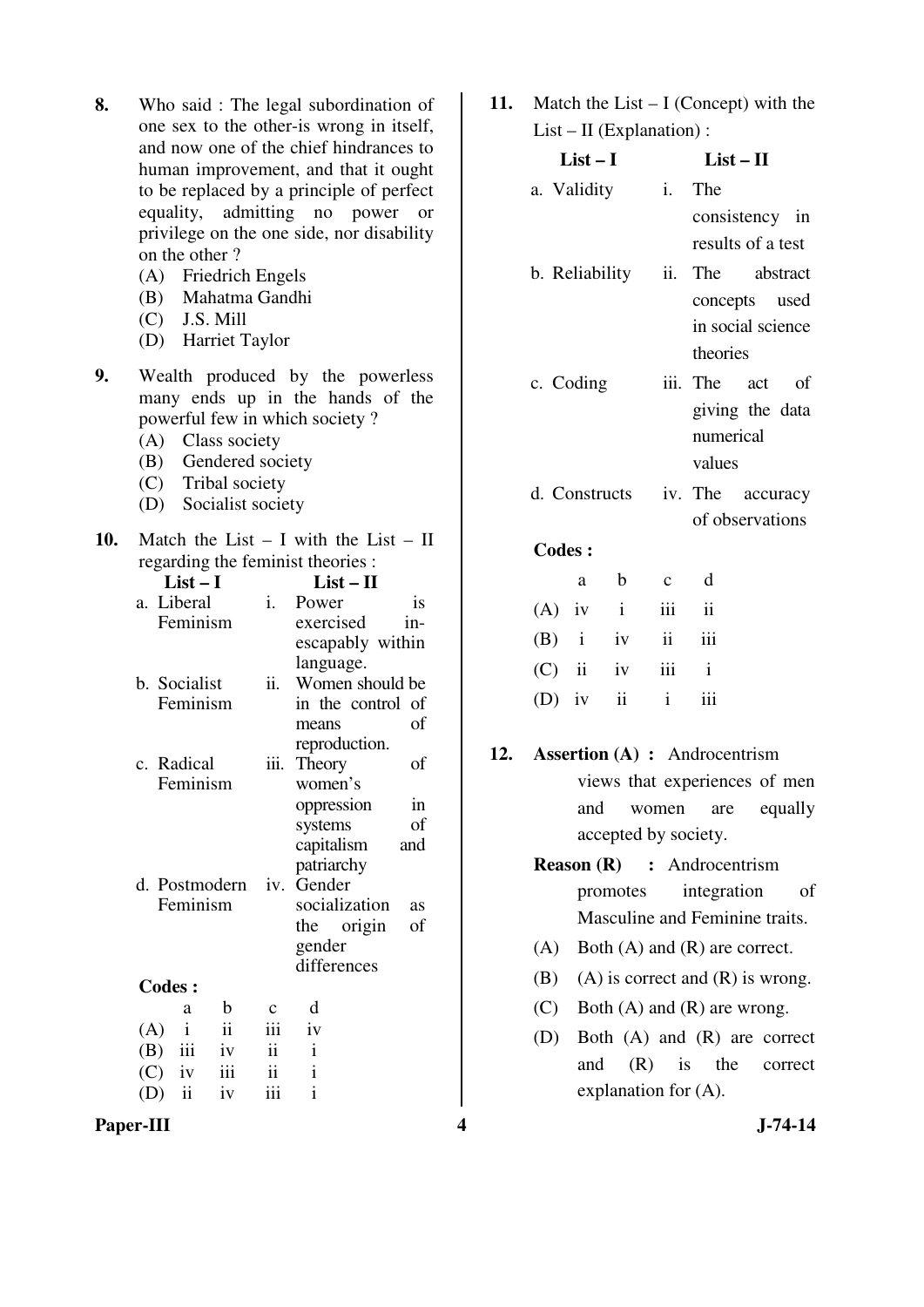- 8. किसने कहा है कि, "एक लिंग की दूसरे लिंग को अधीनस्थता अपने आप में गलत है और अब मानव सुधार में एक मुख्य रुकावट है कि एक तरफ किसी शक्ति या विशेषाधिकार को, दसरी तरफ अक्षमता को न स्वीकार करते हुए, ‡ÃÖÛúÖ ¯ÖÏןÖãÖÖ¯Ö®Ö ¯ÖæÞÖÔ ÃÖ´ÖÖ®ÖŸÖÖ Ûêú ×ÃÖ¨üÖ®ŸÖ द्वारा किया जाना चाहिए" ?
	- कुट :
	- $(A)$  फ्रेडरिक एंजिल्स  $(B)$  महात्मा गांधी
	- (C) जे. एस. मिल (D) हेरियट टेलर
- 9. किस समाज में शक्तिविहीन बहुतों के द्वारा उत्पन्न सम्पदा शक्तिशाली कुछ के हाथों में चली जाती है ?
	- $(A)$  वर्ग समाज
	- (B) जेंडर विभाजित (जेंडरड) समाज
	- $(C)$  जनजातीय समाज
	- (D) समाजवादी समाज

10. नारीवादी सिद्धान्तों के सम्बन्ध में सूची-I को सूची-II के साथ सुमेलित करें –

| सूची – I         |      | सूची – II       |                                 |  |
|------------------|------|-----------------|---------------------------------|--|
| (a) उदारवादी     | (i)  | सत्ता का प्रयोग |                                 |  |
| नारीवाद          |      |                 | अवश्यम्भावी रूप से              |  |
|                  |      |                 | भाषा में होता है ।              |  |
| (b) समाजवादी     | (ii) |                 | पुनरुत्पादन के साधनों           |  |
| नारीवाद          |      |                 | पर महिलाओं का                   |  |
|                  |      |                 | नियन्त्रण होना चाहिए ।          |  |
| (c) आमूल         |      |                 | (iii) पूँजीवाद तथा पितृसत्ता की |  |
| परिवर्तनवादी     |      |                 | व्यवस्थाओं में महिला            |  |
| नारीवाद          |      |                 | दमन का सिद्धान्त                |  |
| (d) उत्तर        |      |                 | (iv) जेंडर भेदों के उद्भव के    |  |
| आधुनिक           |      | रूप में जेंडर   |                                 |  |
| नारीवाद          |      | समाजीकरण        |                                 |  |
| कूट :            |      |                 |                                 |  |
| (a)              | (b)  | (c)             | (d)                             |  |
| (i)<br>(A)       | (ii) | (iii)           | (iv)                            |  |
| $(B)$ (iii)      | (iv) | (ii)            | (i)                             |  |
| $(C)$ (iv) (iii) |      | (ii)            | (i)                             |  |
| (iii)<br>(D)     | (iv) | (iii)           | (i)                             |  |

**J-74-14 5 Paper-III**

11. सूची-I (संप्रत्यय) को सूची-II (स्पष्टीकरण) के साथ सुमेलित करें ।

| सूची – I                  |     | सूची – II                                                                    |
|---------------------------|-----|------------------------------------------------------------------------------|
| $(a)$ वैधता               | (i) | परीक्षण के परिणामों<br>में संगति                                             |
| (b) विश्वसनीयता (ii)      |     | सामाजिक विज्ञान के<br>सिद्धान्तों में उपयोग<br>होने वाले अमृर्त<br>संप्रत्यय |
| (c) कोड में<br>आबद्ध करना |     | (iii) डेटा को संख्यात्मक<br>मूल्य प्रदान करने का<br>कार्य                    |
| (d) निर्मितियाँ           |     | (iv) ऑबजर्वेशन्स<br>(अवलोकनों) की<br>परिशृद्धता                              |
| कूट :                     |     |                                                                              |
|                           |     | $(a)$ (b) $(a)$ (d)                                                          |

|  |  | (a) (b) (c) (d)           |  |
|--|--|---------------------------|--|
|  |  | $(A)$ (iv) (i) (iii) (ii) |  |
|  |  | (B) (i) (iv) (ii) (iii)   |  |
|  |  | (C) (ii) (iv) (iii) (i)   |  |
|  |  | (D) (iv) (ii) (i) (iii)   |  |

- 12. अभिकथन (A) : एंड्रोसेंट्रिज्म के अनुसार पुरुषों तथा स्त्रियों के अनुभव समाज द्वारा समान रूप से स्वीकार किये जाते हैं ।
	- **कारण (R) :** एंड्रोसेंट्रिज्म पुरुषत्व तथा स्त्रीत्व <u>विशेषताओं के समेकन को बढावा देता है</u> ।

# कूट:

- (A)  $(A)$  और  $(R)$  दोनों सही हैं।
- $(B)$   $(A)$  सही है और  $(R)$  गलत है ।
- (C)  $(A)$  और  $(R)$  दोनों गलत हैं।
- (D)  $(A)$  और  $(R)$  दोनों सही हैं और  $(R)$ ,  $(A)$  की सही व्याख्या है ।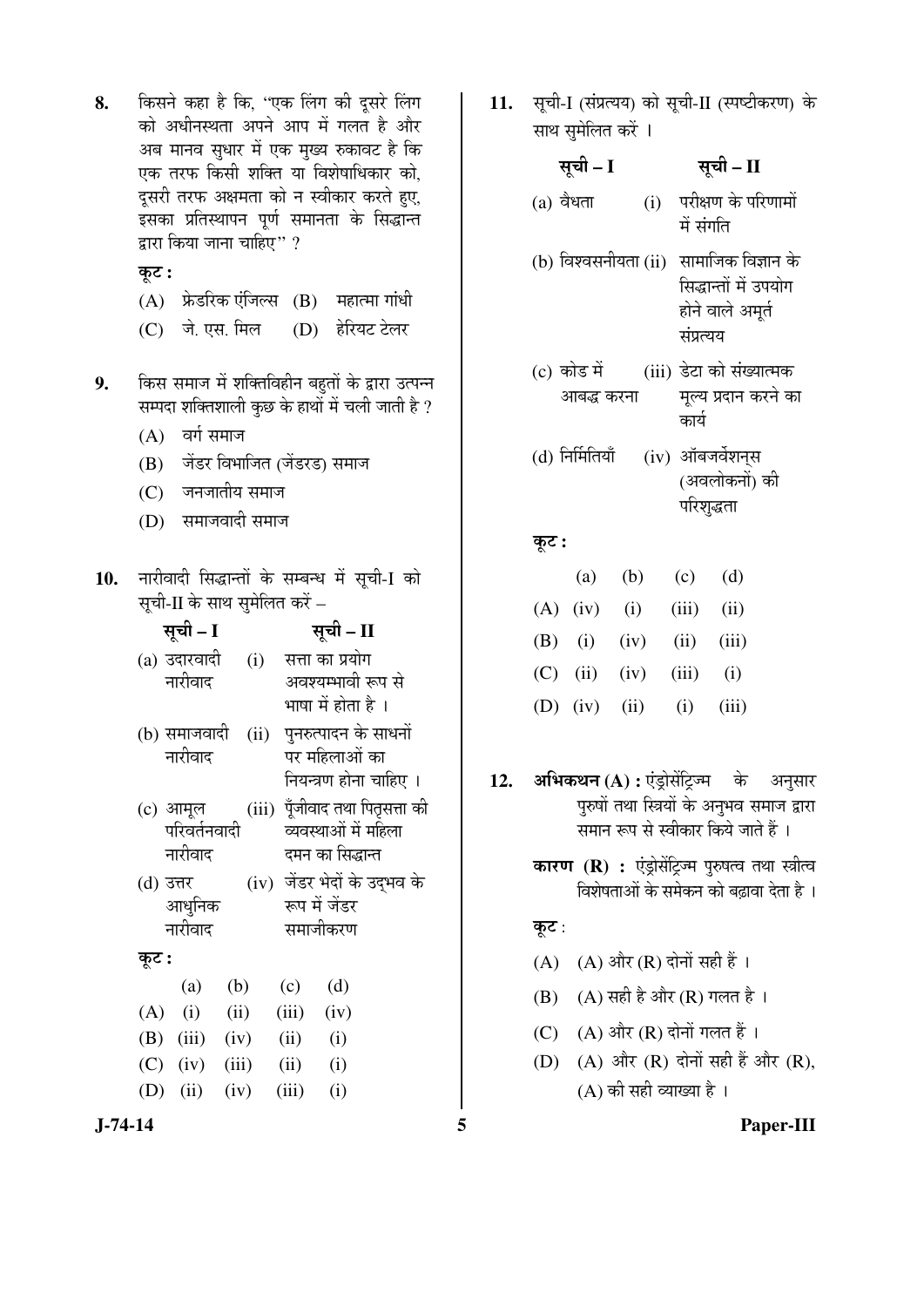- **13.** Which fundamental right can't be suspended even during 'Emergency' ?
	- (A) Right to Equality
	- (B) Right to Education
	- (C) Right to Freedom
	- (D) Right to Life and Personal Liberty
- **14.** Which one of the following pairs is correctly matched ?
	- (A) Those subjects Static group exposed to the stimulus conditions under study
	- (B) Those subjects to Control whom no experimental stimulus is administered group
	- $(C)$  Those who are selected for study – Experimental group
	- $(D)$  Those who are to be studied – Interview group
- **15.** Who is the UN special Rapporteur on Violence against women ?
	- (A) Lakshmi Puri
	- (B) Radhika
	- (C) Rashida Manjoo
	- (D) Asma Jahangir
- **16.** Match the List I (Authors) and List – II (Books) : **List – I (Authors) List – II (Books)**  a. Gayatri Spivak i. Publicman private woman b. Bell **Hooks** ii. Subaltern speak c. Elshtain iii. Woman on the Edge of Time d. Marge Piercy iv. Feminist Theory from Margin to **Centre Codes :**

|           | a                       | b             | $\mathbf c$ | d   |
|-----------|-------------------------|---------------|-------------|-----|
| (A)       | iv                      | iii           |             | ii  |
| $(B)$ iii |                         | iv            |             | ii  |
| (C)       | $\overline{\mathbf{u}}$ | iv            |             | iii |
| (D)       |                         | $\mathbf{ii}$ | iii         | iv  |
|           |                         |               |             |     |

Paper-III 6 **J**-74-14

- **17.** Percentage of Parliamentary seats in both houses (lower and upper house) occupied by women in the world  $(2014)$ :
	- $(A)$  22.2%
	- (B) 19.3 %
	- (C) 19.6 %
	- (D) 21.7  $%$
- **18.** Which of the following characteristics is not associated with 'Appropriate Technology' ?
	- (A) Capital intensive
	- (B) Labour intensive
	- (C) Environmentally sound
	- (D) Energy efficient
- **19.** Match the Women Candidates in the  $16^{th}$  Lok Sabha Elections from List – I with their political parties in  $List - II$ :

|               | $List-I$     |                          |              | $List-II$           |  |
|---------------|--------------|--------------------------|--------------|---------------------|--|
|               | a. Kanchan   |                          |              | i. YSRCP            |  |
|               | Choudhary    |                          |              |                     |  |
|               |              | Bhattacharya             |              |                     |  |
|               | b. Jayaprada |                          |              | ii. NCP             |  |
|               |              | c. Supriya Sule iii. AAP |              |                     |  |
|               | d. Vijay     |                          |              | iv. Rashtriya Lok   |  |
|               | Lakshmi      |                          |              | Dal                 |  |
| <b>Codes:</b> |              |                          |              |                     |  |
|               | a            | $\mathbf b$              | $c \, d$     |                     |  |
|               |              | $(A)$ ii iii iv          | $\mathbf{i}$ |                     |  |
|               |              | $(B)$ iii iv             | ii           | $\mathbf{i}$        |  |
|               |              | $(C)$ i iv               | $iii -$      | $\ddot{\mathbf{i}}$ |  |
| $(D)$ iv      |              | $\mathbf{i}$             | iii          | $\ddot{\mathbf{i}}$ |  |
|               |              |                          |              |                     |  |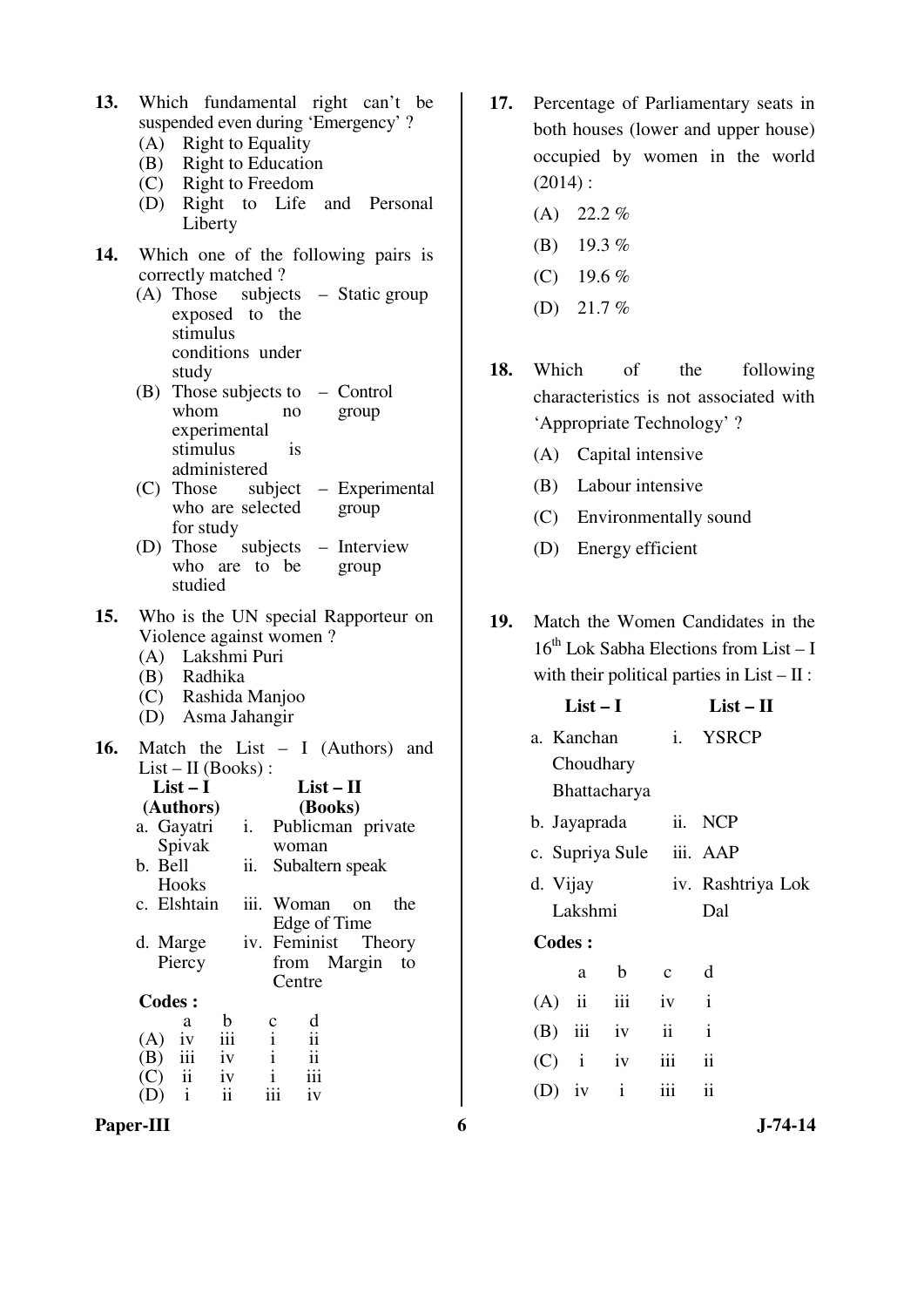| किस मौलिक अधिकार को 'आपातकालीन<br>13.<br>स्थिति' के दौरान भी स्थगित नहीं किया जा                                                                                                                                                                                                                                                                                                  | दोनों सदनों (अवर तथा प्रवर सदन) में संसदीय<br>17.<br>सीटों के कितने प्रतिशत पर विश्व में (2014)                                                                                   |
|-----------------------------------------------------------------------------------------------------------------------------------------------------------------------------------------------------------------------------------------------------------------------------------------------------------------------------------------------------------------------------------|-----------------------------------------------------------------------------------------------------------------------------------------------------------------------------------|
| सकता है ?<br>(A) समानता का अधिकार                                                                                                                                                                                                                                                                                                                                                 | महिलाओं का अधिकार है ?                                                                                                                                                            |
| शिक्षा का अधिकार<br>(B)                                                                                                                                                                                                                                                                                                                                                           | 22.2%<br>(A)                                                                                                                                                                      |
| (C) स्वतन्त्रता का अधिकार                                                                                                                                                                                                                                                                                                                                                         | 19.3%<br>(B)                                                                                                                                                                      |
| (D) जीवन तथा वैयक्तिक स्वाधीनता का अधिकार                                                                                                                                                                                                                                                                                                                                         | 19.6%<br>(C)                                                                                                                                                                      |
| निम्नलिखित में से कौन सा युग्म सही मेलित है ?<br>14.                                                                                                                                                                                                                                                                                                                              | 21.7%<br>(D)                                                                                                                                                                      |
| (A) वो व्यक्ति जो अध्ययनार्थ  —   स्थैतिक समूह<br>उत्तेजक स्थितियों से<br>प्रभावित हैं ।<br>(B) वो व्यक्ति जिस पर कोई वियन्त्रित समूह<br>भी प्रायोगिक उत्तेजक<br>नहीं प्रयोग किया गया ।<br>(C) वो व्यक्ति जिनका                     प्रायोगिक समूह<br>अध्ययन के लिए चयन<br>किया गया है ।<br>(D) वो व्यक्ति जिनका<br>साक्षात्कार<br>$\frac{1}{2}$<br>अध्ययन किया जाना है ।<br>समूह | निम्नलिखित में से कौन सी विशेषताएँ 'उपयुक्त<br>18.<br>प्रौद्योगिकी' से सम्बन्धित नहीं है ?<br>(A) पूँजी गहन<br>(B)<br>श्रम गहन<br>(C) पर्यावरणीय रूप से दुरुस्त<br>(D) ऊर्जा कुशल |
| महिला विरुद्ध हिंसा पर यू.एन. विशेष संवक्ता<br>15.<br>(या रिपोर्टर) कौन है ?<br>(A) लक्ष्मी पुरी (B) राधिका<br>(C) रशीदा मांजू (D) आस्मा जहाँगीर                                                                                                                                                                                                                                  | सूची-I से 16वें लोक सभा चुनावों में महिला<br><b>19.</b><br>प्रत्याशियों को सूची-II में उनकी राजनीतिक<br>दलों के साथ सुमेलित करें ।                                                |
| सूची-I (लेखक) और सूची-II (पुस्तक) का<br>16.<br>मिलान करें :<br>सूची – I सूची – II<br>(लेखक)<br>(पुस्तक)<br>(a) गायत्री स्पीवाक (i) पब्लिक मैन प्राइवेट वूमेन                                                                                                                                                                                                                      | सूची – I<br>सूची – II<br>(a) कंचन चौधरी (i) वाई.एस.आर.सी.पी.<br>भट्टाचार्य<br>(ii) एन.सी.पी.<br>$(b)$ जयाप्रदा                                                                    |
| (ii) सबआल्ट्रन स्पीक<br>(b) बेल हुक् <b>स</b>                                                                                                                                                                                                                                                                                                                                     | (c) सुप्रिया सुले<br>(iii) ए.ए.पी.                                                                                                                                                |
| (iii) वूमेन ऑन दी एज<br>(c) एल्शटेन                                                                                                                                                                                                                                                                                                                                               | (d) विजय लक्ष्मी (iv) राष्ट्रीय लोक दल                                                                                                                                            |
| ऑफ टाइम<br>(iv) फैमिनिस्ट थ्योरी फ्रोम<br>(d) मार्ज पिअरसी<br>मार्जिन टू सेंटर                                                                                                                                                                                                                                                                                                    | कूट :<br>(d)<br>(b)<br>(c)<br>(a)                                                                                                                                                 |
| कूट :                                                                                                                                                                                                                                                                                                                                                                             | (ii)<br>(iii)<br>(A)<br>(i)<br>(iv)                                                                                                                                               |
| (d)<br>(b)<br>(a)<br>(c)<br>(A)<br>(iv)<br>(iii)<br>(i)<br>(ii)                                                                                                                                                                                                                                                                                                                   | (B)<br>(iii)<br>(i)<br>(iv)<br>(ii)                                                                                                                                               |
| (B)<br>(iii)<br>(ii)<br>(iv)<br>(i)                                                                                                                                                                                                                                                                                                                                               | (ii)<br>(iv)<br>(iii)<br>(C)<br>(i)                                                                                                                                               |
| (C)<br>(ii)<br>(iii)<br>(iv)<br>(i)<br>(D)<br>(i)<br>(ii)<br>(iii)<br>(iv)                                                                                                                                                                                                                                                                                                        | (i)<br>(iii)<br>(ii)<br>(D)<br>(iv)                                                                                                                                               |
| $J - 74 - 14$                                                                                                                                                                                                                                                                                                                                                                     | 7<br>Paper-III                                                                                                                                                                    |

- 17. दोनों सदनों (अवर तथा प्रवर सदन) में संसदीय सीटों के कितने प्रतिशत पर विश्व में  $(2014)$ महिलाओं का अधिकार है ?
	- $(A)$  22.2%
	- (B) 19.3%
	- (C)  $19.6\%$
	- (D) 21.7%
- 18. निम्नलिखित में से कौन सी विशेषताएँ 'उपयुक्त प्रौद्योगिकी' से सम्बन्धित नहीं है ?
	- $(A)$  पूँजी गहन
	- $(B)$  श्रम गहन
	- (C) पर्यावरणीय रूप से दुरुस्त
	- (D) ऊर्जा कुशल
- 19. सूची-I से 16वें लोक सभा चुनावों में महिला प्रत्याशियों को सूची- $\rm II$  में उनकी राजनीतिक दलों के साथ सुमेलित करें ।

|       | सूची – I     |                  |                                 | सूची – II                              |
|-------|--------------|------------------|---------------------------------|----------------------------------------|
|       |              |                  |                                 | (a) कंचन चौधरी  (i)  वाई.एस.आर.सी.पी.  |
|       | भट्टाचार्य   |                  |                                 |                                        |
|       | (b) जयाप्रदा |                  | (ii) एन.सी.पी.                  |                                        |
|       |              |                  | (c) सुप्रिया सुले (iii) ए.ए.पी. |                                        |
|       |              |                  |                                 | (d) विजय लक्ष्मी (iv) राष्ट्रीय लोक दल |
| कूट : |              |                  |                                 |                                        |
|       |              | $(a)$ $(b)$      | (c)                             | (d)                                    |
|       | $(A)$ (ii)   |                  | $(iii)$ $(iv)$                  | (i)                                    |
|       |              | $(B)$ (iii) (iv) | (ii)                            | (i)                                    |
|       |              | $(C)$ (i) (iv)   | (iii)                           | (ii)                                   |
|       |              | (D) $(iv)$ (i)   | (iii)                           | (ii)                                   |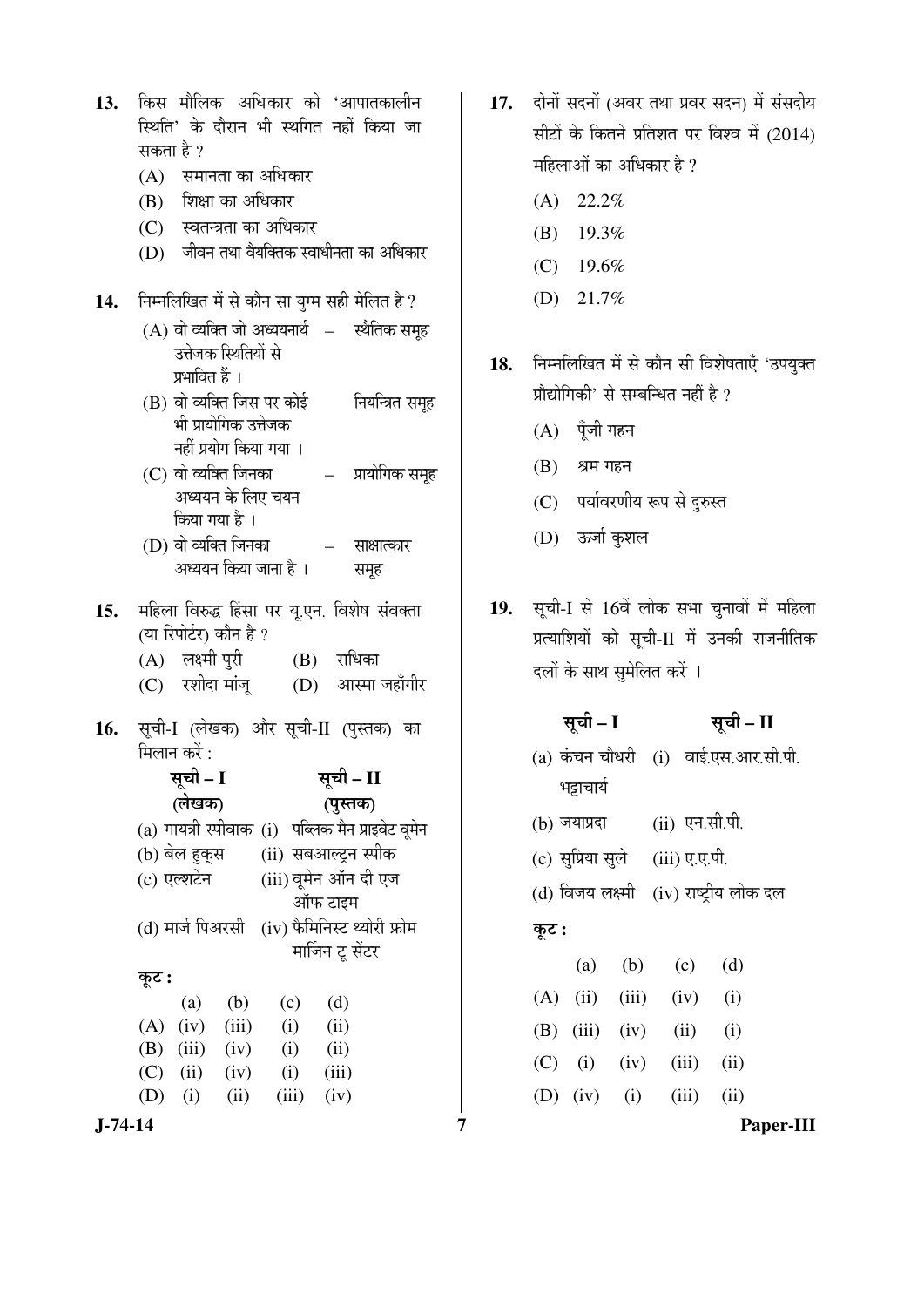- **20. Assertion (A) :** Feminist enquiry have drawn attention to the oppression of women in many societies which in turn has shed light on oppression generally.
	- **Reason (R)** : Feminist theory and Research have focussed on gender differences and how they relate to the rest of the social organization.

- (A) Both (A) and (R) are correct and (R) is the correct explanation for (A).
- (B) Both (A) and (R) are wrong.
- $(C)$  (A) is correct and  $(R)$  is wrong.
- (D) (A) is wrong and (R) is correct.
- **21.** Match the List I with List II :

|               | $List-I$    |                          |              | $List - II$                    |  |  |
|---------------|-------------|--------------------------|--------------|--------------------------------|--|--|
|               |             | (Concepts)               |              | (Classification)               |  |  |
|               | a. Religion |                          |              | i. Group                       |  |  |
|               | b. Caste    |                          |              | ii. Category                   |  |  |
|               | c. Class    |                          |              | iii. Social institution        |  |  |
|               | d. Culture  |                          |              | iv. Composite<br><sub>of</sub> |  |  |
|               |             |                          |              | ways of living                 |  |  |
|               |             |                          |              | and behaviour                  |  |  |
| <b>Codes:</b> |             |                          |              |                                |  |  |
|               | a           | b                        | $\mathbf{c}$ | d                              |  |  |
| (A            | iii         | $\overline{\mathbf{ii}}$ | iv           | $\mathbf{i}$                   |  |  |
|               |             |                          |              |                                |  |  |

 $(B)$  ii iii i iv  $(C)$  i iii ii iv (D) iii i ii iv

# **Paper-III 8 J-74-14**

- **22.** "A research method usually applied to mass communication such as newspaper or television, for purposes of identifying specified characteristics of the material" is
	- (A) Contextual analysis
	- (B) Statistical analysis
	- (C) Content analysis
	- (D) Secondary analysis
- **23. Assertion (A) :** Feminism in India is a singular theoretical orientation and it has not changed over time in relation to historical and cultural realities.
	- **Reason (R)** : In India plurality of feminism exists due to heterogeneity of culture.

 **Codes :**

- (A) Both (A) and (R) are correct and (R) is the correct explanation for (A).
- (B) Both (A) and (R) are correct and (R) is not the correct explanation for (A).
- (C) Both (A) and (R) are wrong.
- (D) (A) is wrong and (R) is correct.
- **24.** What is correct about the role of family for gender relations ?
	- i. It determines the participation of men and women in all social institutions.
	- ii. It links production with reproduction.
	- iii. It links the domestic domain with public domain.
	- iv. It links the micro economic units with the larger economy.

- (A) i, ii and iii only
- (B) i, iii and iv only
- (C) i, ii, iii and iv only
- (D) i and iv only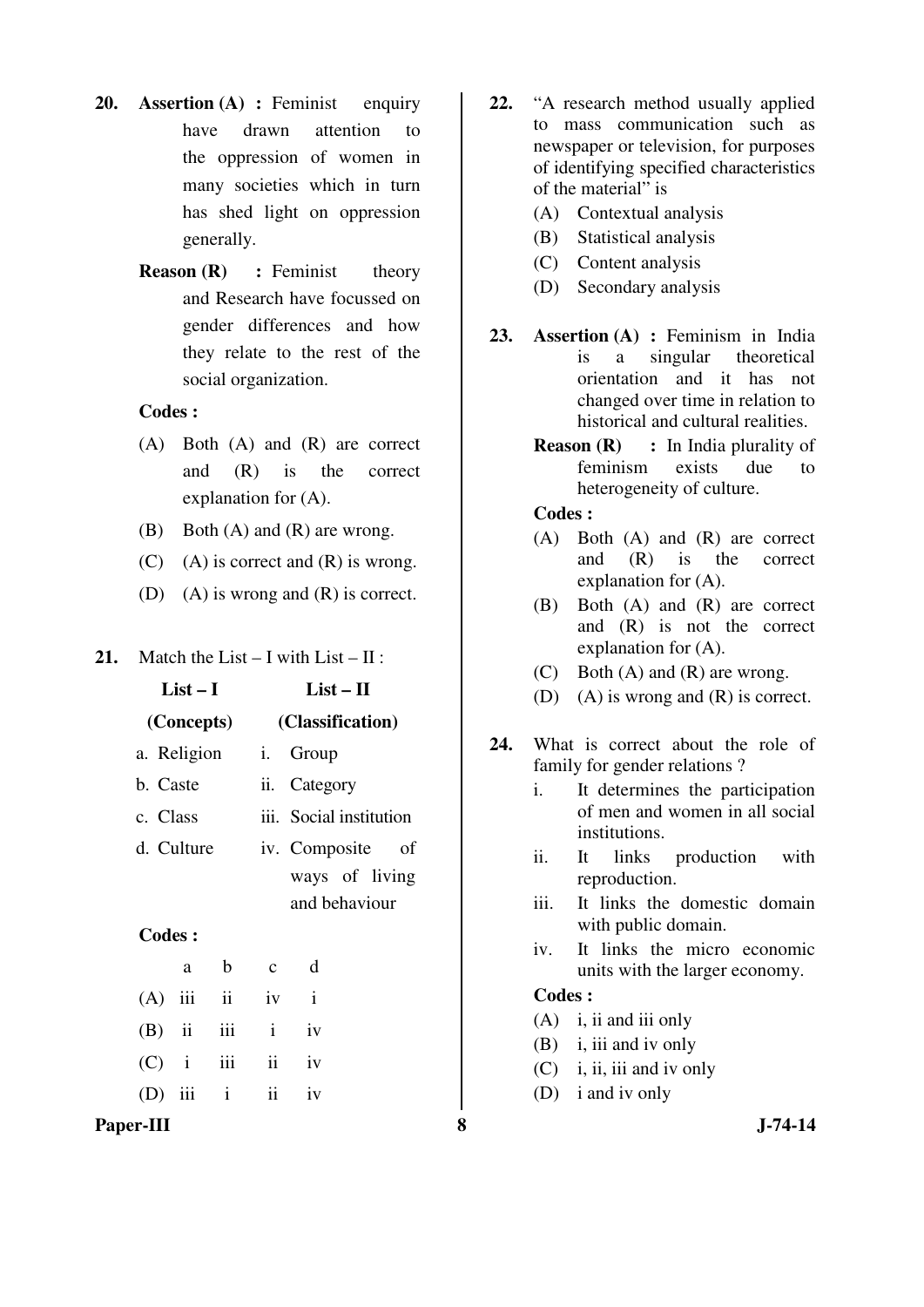- 20. अभिकथन (A) : नारीवादी जाँच ने बहत से समाजों में महिलाओं के दमन की ओर ध्यान खींचा है जिसने बदले में सामान्य तौर पर दमन पर प्रकाश डाला है ।
	- **कारण (R) :** नारीवादी सिद्धान्त और शोध ने जेंडर भेदों और बाकी सामाजिक ्<br>संगठन के साथ वो किस प्रकार सम्बन्धित है इस पर ध्यान संकेद्रित किया है ।

कूट:

- $(A)$   $(A)$  और  $(R)$  दोनों सही हैं और  $(R)$ ,  $(A)$  की सही व्याख्या है।
- $(B)$   $(A)$  और  $(R)$  दोनों गलत हैं।
- (C)  $(A)$  सही है (R) गलत है ।
- (D) (A) गलत है (R) सही है ।
- 21. सूची-I को सूची-II के साथ सुमेलित करें

| सूची – I   |                                         |       |             |        | सूची – II     |                       |
|------------|-----------------------------------------|-------|-------------|--------|---------------|-----------------------|
|            | (संप्रत्यय)                             |       |             |        | (वर्गीकरण)    |                       |
| $(a)$ धर्म |                                         |       | (i) समूह    |        |               |                       |
| (b) जाति   |                                         |       | (ii) वर्ग   |        |               |                       |
|            | (c) वर्ग (क्लास)  (iii)  सामाजिक संस्था |       |             |        |               |                       |
|            | (d) संस्कृति                            |       |             |        |               | (iv) रहन सहन के तरीके |
|            |                                         |       |             |        | और व्यवहार का |                       |
|            |                                         |       |             | मिश्रण |               |                       |
| कूट :      |                                         |       |             |        |               |                       |
|            |                                         |       | (a) (b) (c) |        | (d)           |                       |
|            | $(A)$ (iii) (ii)                        |       |             |        | $(iv)$ (i)    |                       |
|            | $(B)$ (ii) (iii)                        |       |             |        | $(i)$ $(iv)$  |                       |
|            | $(C)$ (i)                               | (iii) |             |        | $(ii)$ $(iv)$ |                       |
|            | (D) $(iii)$ $(i)$                       |       |             | (ii)   | (iv)          |                       |
|            |                                         |       |             |        |               |                       |

- 22. सामग्री की विशिष्ट विशेषताओं की पहचान करने के उद्देश्य से समाचारपत्र अथवा टेलीविजन जैसे जन माध्यमों में सामान्य तौर पर प्रयुक्त होने वाली शोध पद्धति क्या है ?
	- $(A)$  प्रसंगाधीन विश्लेषण
	- (B) सांख्यिकीय विश्लेषण
	- (C) विषयवस्त् विश्लेषण
	- (D) गौण (या द्वितीयक) विश्लेषण
- **23. अभिकथन (A) :** भारत में नारीवाद एकमात्र सैद्धान्तिक अभिविन्यास है और यह ऐतिहासिक एवं सांस्कृतिक वास्तविकताओं के सम्बन्ध में समयोपरि नहीं बदला है ।
	- **कारण (R) :** भारत में संस्कृति की विषमजातीयता के कारण नारीवाद का अनेकत्व विद्यमान है ।

कूट:

- $(A)$   $(A)$  और  $(R)$  दोनों सही हैं और  $(R)$ , (A) की सही व्याख्या है ।
- $(B)$   $(A)$  और  $(R)$  दोनों सही हैं और  $(R)$ ,  $(A)$  की सही व्याख्या नहीं है ।
- $(C)$   $(A)$  और  $(R)$  दोनों गलत हैं।
- (D)  $(A)$  गलत है और  $(R)$  सही है ।
- 24. जेंडर सम्बन्धों के लिए परिवार की भमिका के बारे में क्या सही है ?
	- (i) यह सभी सामाजिक संस्थाओं में पुरुष तथा स्त्रियों की सहभागिता निर्धारित करता है ।
	- (ii) यह उत्पादन को पुनरुत्पादन से जोड़ता है।
	- (iii) यह घरेलू क्षेत्र को सार्वजनिक क्षेत्र से जोडता है ।
	- (iv) यह सूक्ष्म आर्थिक इकाइयों को वृहद अर्थव्यवस्था के साथ जोडता है ।

# कूट :

- $(A)$  केवल (i), (ii) और (iii)
- $(B)$  केवल (i), (iii) और (iv)
- $(C)$  (i), (ii), (iii) और (iv)
- (D) केवल (i) और (iv)

### **J-74-14 9 Paper-III**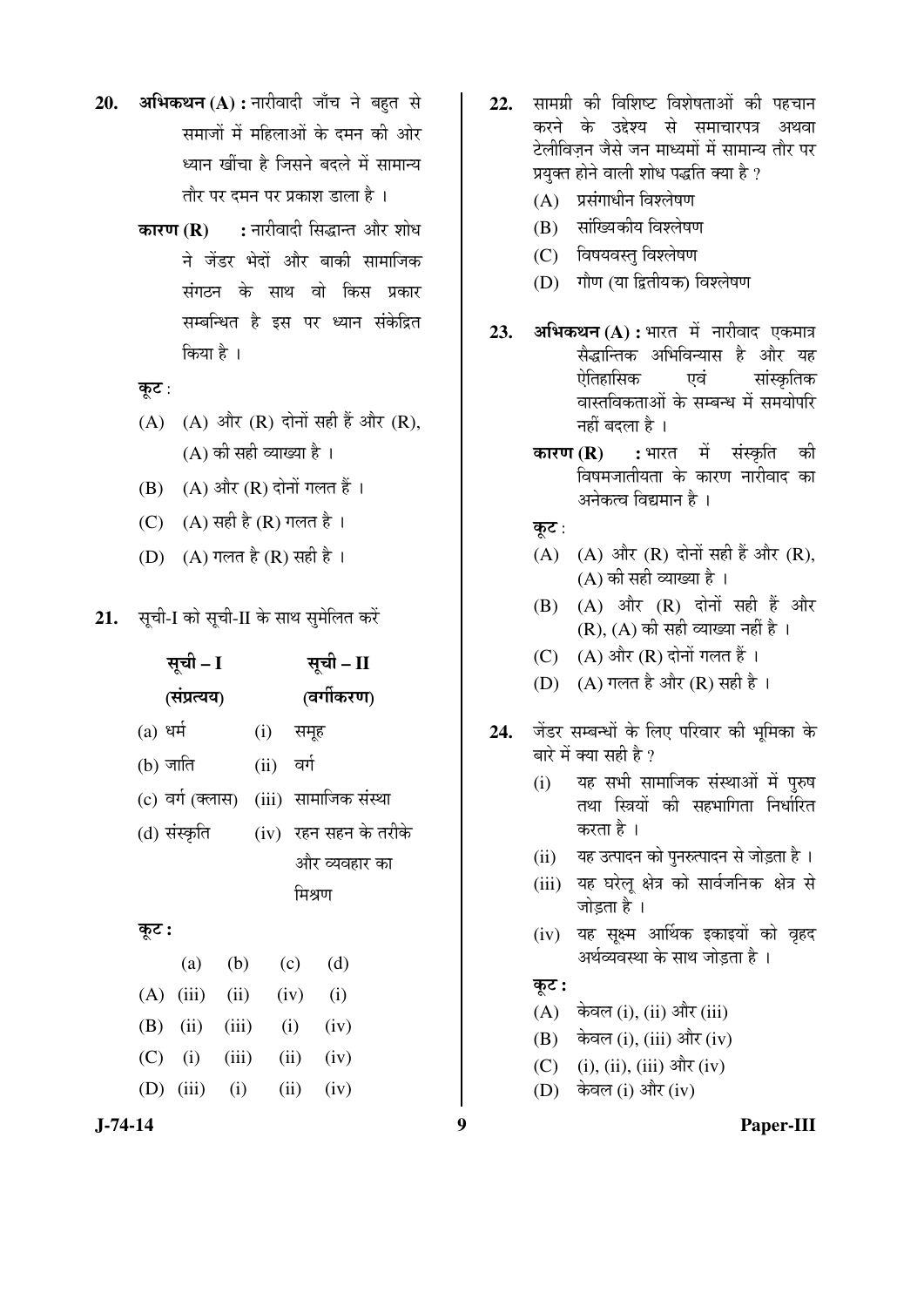| 25. |     |                           |               |              |                         |             | Match the following from List $- I$ |    |
|-----|-----|---------------------------|---------------|--------------|-------------------------|-------------|-------------------------------------|----|
|     |     | and $List - II$ :         |               |              |                         |             |                                     |    |
|     |     | $List-I$                  |               |              |                         | $List - II$ |                                     |    |
|     |     | (Crime) (IPC section)     |               |              |                         |             |                                     |    |
|     |     |                           |               |              |                         |             | a. Importation i. Section 373       |    |
|     |     | of girls from             |               |              | <b>IPC</b>              |             |                                     |    |
|     |     | foreign                   |               |              |                         |             |                                     |    |
|     |     | country                   |               |              |                         |             |                                     |    |
|     |     |                           |               |              |                         |             | b. Procuration ii. Section 366 B    |    |
|     |     | of                        | Minor         |              | <b>IPC</b>              |             |                                     |    |
|     |     | girls                     |               |              |                         |             |                                     |    |
|     |     |                           |               |              |                         |             | c. Buying of iii. Section 372       |    |
|     |     | girls                     | for           |              | <b>IPC</b>              |             |                                     |    |
|     |     | Prostitution              |               |              |                         |             |                                     |    |
|     |     |                           |               |              |                         |             | d. Selling of iv. Section 366 A     |    |
|     |     | girls                     | for           |              | <b>IPC</b>              |             |                                     |    |
|     |     | Prostitution              |               |              |                         |             |                                     |    |
|     |     | <b>Codes:</b>             |               |              |                         |             |                                     |    |
|     |     | a                         | $\mathbf{b}$  | $\mathbf{c}$ | d                       |             |                                     |    |
|     |     | $(A)$ iv ii iii i         |               |              |                         |             |                                     |    |
|     |     | $(B)$ iii iv ii i         |               |              |                         |             |                                     |    |
|     |     | $(C)$ iv iii i            |               |              | $\overline{\mathbf{u}}$ |             |                                     |    |
|     |     | (D) ii iv $i$             |               |              | iii                     |             |                                     |    |
| 26. |     |                           |               |              |                         |             | Match the following from List $- I$ |    |
|     |     | and $List - II$ :         |               |              |                         |             |                                     |    |
|     |     |                           | $List-I$      |              |                         |             | $List - II$                         |    |
|     |     |                           | (General      |              |                         |             | (Issue)                             |    |
|     |     | <b>Recommendations of</b> |               |              |                         |             |                                     |    |
|     |     |                           | <b>CEDAW)</b> |              |                         |             |                                     |    |
|     |     | a. General                |               |              |                         |             | i. Women                            |    |
|     |     | Recommendation 18         |               |              |                         |             | and Health                          |    |
|     |     | b. General                |               |              |                         | 11.         | Violence                            |    |
|     |     | Recommendation 23         |               |              |                         |             | against                             |    |
|     |     |                           |               |              |                         |             | women                               |    |
|     |     | c. General                |               |              |                         |             | iii. Disabled                       |    |
|     |     | Recommendation 24         |               |              |                         |             | Women                               |    |
|     |     | d. General                |               |              |                         |             | iv. Women                           | in |
|     |     | Recommendation 19         |               |              |                         |             | political                           |    |
|     |     |                           |               |              |                         |             | and Public                          |    |
|     |     |                           |               |              |                         | life        |                                     |    |
|     |     | <b>Codes:</b>             |               |              |                         |             |                                     |    |
|     |     | a                         | b             | c            | d                       |             |                                     |    |
|     | (A) | iii                       | ii            | iv           | $\mathbf{i}$            |             |                                     |    |
|     | (B) | iii                       | iv            | i            | $\ddot{\mathbf{i}}$     |             |                                     |    |
|     | (C) | $\rm ii$                  | iii           | i            | iv                      |             |                                     |    |
|     | (D) | iv                        | ii            | i            | iii                     |             |                                     |    |

|     |                               |                               |                     |                        | 27. Match the following from List $- I$ |  |  |
|-----|-------------------------------|-------------------------------|---------------------|------------------------|-----------------------------------------|--|--|
|     |                               | and $List - II$ :<br>$List-I$ |                     |                        | $List - II$                             |  |  |
|     |                               |                               |                     |                        |                                         |  |  |
|     |                               |                               |                     | (Women) (Organization) |                                         |  |  |
|     |                               | Kidwai                        |                     |                        | a. Nalina Lal i. Pepsico                |  |  |
|     |                               |                               |                     |                        |                                         |  |  |
|     |                               | b. Shikha                     |                     |                        | ii. National Stock                      |  |  |
|     |                               | Sharma                        |                     |                        | Exchange Chief                          |  |  |
|     | c. Indra Nooyi iii. Axis Bank |                               |                     |                        |                                         |  |  |
|     | d. Chitra                     |                               |                     |                        | iv. HSBC Bank                           |  |  |
|     |                               |                               | Ramkrishna          |                        |                                         |  |  |
|     | <b>Codes:</b>                 |                               |                     |                        |                                         |  |  |
|     |                               | a b                           |                     | $\mathbf{c}$           | d                                       |  |  |
|     |                               |                               | $(A)$ iv i ii       |                        | $\overline{\mathbf{iii}}$               |  |  |
|     |                               |                               | $(B)$ i iv iii ii   |                        |                                         |  |  |
|     |                               |                               | (C) iv iii i ii     |                        |                                         |  |  |
|     |                               |                               | (D) iii iv ii       |                        | $\mathbf{i}$                            |  |  |
| 28. |                               |                               |                     |                        | Who has been the only women             |  |  |
|     |                               |                               |                     |                        | Finance Minister of India?              |  |  |
|     |                               |                               | (A) Indira Gandhi   |                        |                                         |  |  |
|     |                               |                               | (B) Meira Kumar     |                        |                                         |  |  |
|     |                               |                               |                     |                        | (C) Vijaya Laxmi Pandit                 |  |  |
|     |                               |                               | (D) Sushma Swaraj   |                        |                                         |  |  |
|     |                               |                               |                     |                        |                                         |  |  |
| 29. |                               |                               |                     |                        | What is correct about values?           |  |  |
|     | 1.                            |                               | These are rational. |                        |                                         |  |  |
|     | ii.                           |                               |                     |                        | These are bases of human                |  |  |
|     |                               |                               | behaviour.          |                        |                                         |  |  |
|     | iii.                          |                               |                     |                        | Indian values are superior to           |  |  |
|     |                               |                               | European.           |                        |                                         |  |  |

 iv. Values regarding women are better as compared to men.

**Codes :** 

 (A) i, ii, iii and iv (B) ii and iv only (C) i and ii only (D) ii and iii only

**Paper-III** 10 J-74-14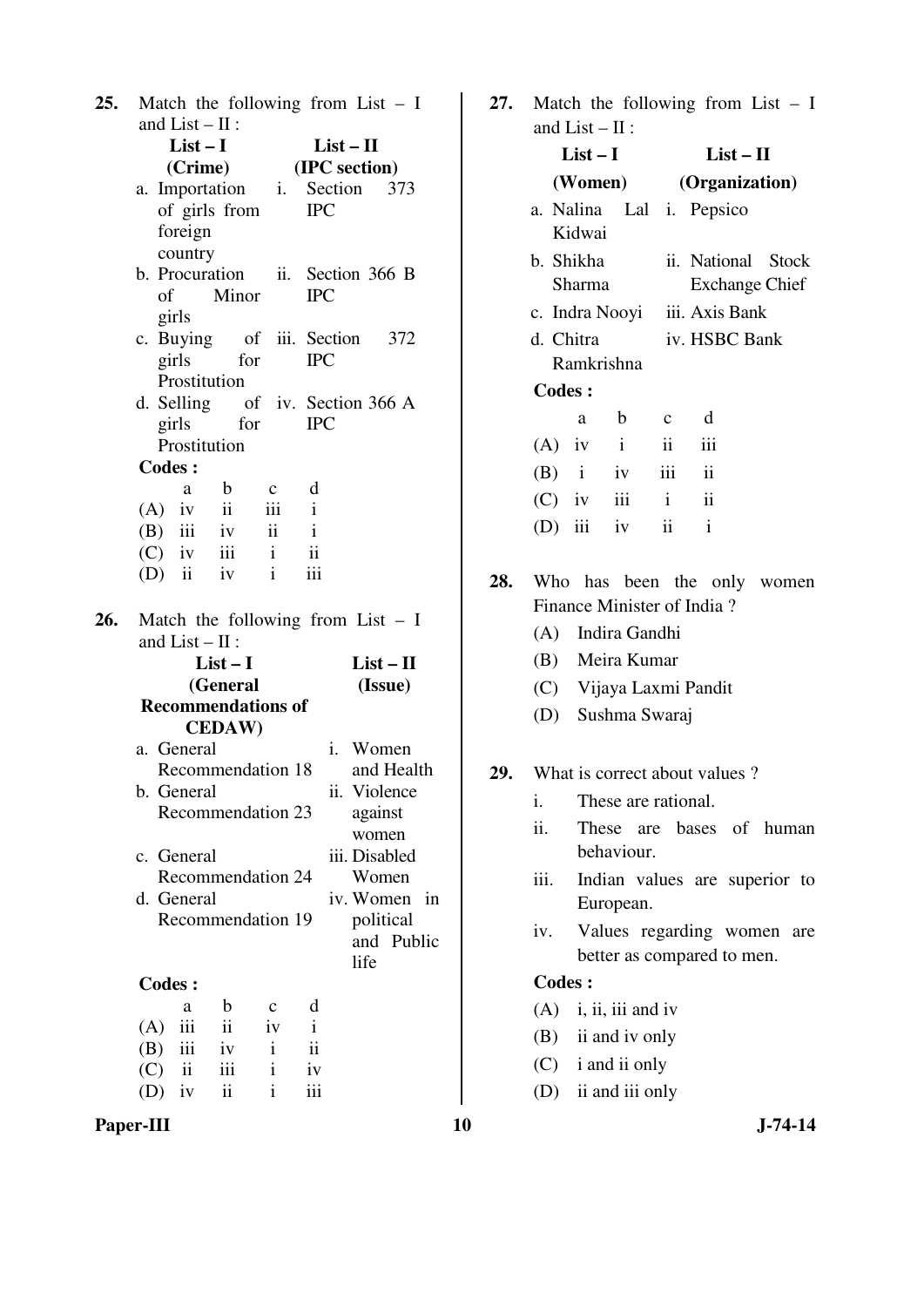| 25. | सूची-I और सूची-II से निम्नलिखित को<br>समेलित करें:                           | 27. |  |  |  |  |  |
|-----|------------------------------------------------------------------------------|-----|--|--|--|--|--|
|     | सूची – I<br>सूची – II                                                        |     |  |  |  |  |  |
|     | (IPC धारा)<br>(अपराध)                                                        |     |  |  |  |  |  |
|     | (a) विदेशों से लड़कियों (i) धारा 373 IPC<br>का आयातन                         |     |  |  |  |  |  |
|     | (b) अवयस्क लड़कियों (ii) धारा 366 बी IPC<br>का प्रापण                        |     |  |  |  |  |  |
|     | (c) वेश्यावृत्ति के लिए (iii)धारा 372 IPC<br>लडकियों की खरीद                 |     |  |  |  |  |  |
|     | (d) वेश्यावृत्ति के लिए (iv) धारा $366$ ए IPC<br>लड़कियों को बेचना           |     |  |  |  |  |  |
|     | कूट :                                                                        |     |  |  |  |  |  |
|     | (a) (b) (c) (d)                                                              |     |  |  |  |  |  |
|     | $(A)$ (iv) (ii) (iii) (i)                                                    |     |  |  |  |  |  |
|     | (B) $(iii)$ $(iv)$ $(ii)$ $(i)$                                              |     |  |  |  |  |  |
|     | $(C)$ (iv) (iii) (i) (ii)                                                    |     |  |  |  |  |  |
|     | (D) (ii) (iv) (i) (iii)                                                      |     |  |  |  |  |  |
| 26. | सूची-I और सूची-II से निम्नलिखित<br>का<br>मिलान करें :                        | 28. |  |  |  |  |  |
|     | सूची – I<br>सूची – II                                                        |     |  |  |  |  |  |
|     | (सीडा की सामान्य<br>(मुद्दा)<br>सिफारिशें)                                   |     |  |  |  |  |  |
|     |                                                                              |     |  |  |  |  |  |
|     | (a) सामान्य सिफारिश (i) महिलाएँ और<br>18<br>स्वास्थ्य                        |     |  |  |  |  |  |
|     | (b) सामान्य सिफारिश (ii) महिलाओं के विरुद्ध<br>हिंसा<br>23                   | 29. |  |  |  |  |  |
|     | (c) सामान्य सिफारिश (iii) शारीरिक रूप से<br>अक्षम महिलाएँ<br>24              |     |  |  |  |  |  |
|     | (d) सामान्य सिफारिश (iv) राजनीतिक तथा<br>सार्वजनिक जीवन में<br>19<br>महिलाएँ |     |  |  |  |  |  |
|     |                                                                              |     |  |  |  |  |  |
|     | कूट :                                                                        |     |  |  |  |  |  |
|     | (b)<br>(d)<br>(a)<br>(c)<br>(iii)<br>(ii)<br>(i)<br>(A)<br>(iv)              |     |  |  |  |  |  |
|     | (iii)<br>(ii)<br>(B)<br>(iv)<br>(i)                                          |     |  |  |  |  |  |
|     | (C)<br>(ii)<br>(iii)<br>(i)<br>(iv)                                          |     |  |  |  |  |  |

सूची-I और सूची-II से निम्नलिखित को ्<br>सोलित कों

|       | लुनासा पर –      |                           |               |                                                               |  |  |
|-------|------------------|---------------------------|---------------|---------------------------------------------------------------|--|--|
|       | सूची - I         |                           |               | सूची – II                                                     |  |  |
|       | (महिलाएँ)        |                           | (महिला संगठन) |                                                               |  |  |
|       | किदवाई           | (a)  नलिना लाल            |               | (i) पैप्सिको                                                  |  |  |
|       | (b) शिखा शर्मा   |                           |               | (ii) राष्ट्रीय शेयर बाजार<br>प्रधान                           |  |  |
|       |                  |                           |               | (c) इंदिरा नुई (iii) एक्सिस बैंक                              |  |  |
|       |                  |                           |               | (d) चित्रा रामकृष्णा (iv) एच.एस.बी.सी. बैंक                   |  |  |
| कूट : |                  |                           |               |                                                               |  |  |
|       |                  | (a) (b) (c) (d)           |               |                                                               |  |  |
|       |                  | $(A)$ (iv) (i) (ii) (iii) |               |                                                               |  |  |
|       |                  | (B) (i) (iv) (iii) (ii)   |               |                                                               |  |  |
|       |                  | $(C)$ (iv) (iii) (i) (ii) |               |                                                               |  |  |
|       |                  | (D) $(iii)$ $(iv)$ $(ii)$ |               | (i)                                                           |  |  |
|       |                  |                           |               | $\,$ 28. $\,$ भारत की एकमात्र महिला वित्त मंत्री कौन रही है ? |  |  |
|       | (A) इंदिरा गांधी |                           |               |                                                               |  |  |

- (B) मीरा कुमार
- $(C)$  विजय लक्ष्मी पंडित
- (D) सुषमा स्वराज
- मूल्यों के बारे में क्या सही है ?
	- $(i)$  यह युक्तियुक्त या तर्कसंगत होते हैं ।
	- $(iii)$  ये मानवीय व्यवहार का आधार होते हैं ।
	- (iii) भारतीय मूल्य यूरोपियन मूल्यों से उत्तम हैं ।
	- (iv) पुरुषों की अपेक्षा स्त्रियों से सम्बन्धित मूल्य बेहतर हैं ।

# कूट :

- (A) (i), (ii), (iii) और (iv)
- $(B)$  केवल (ii) और (iv)
- $(C)$  केवल (i) और (ii)
- (D) केवल (ii) और (iii)

# **J-74-14 11 Paper-III**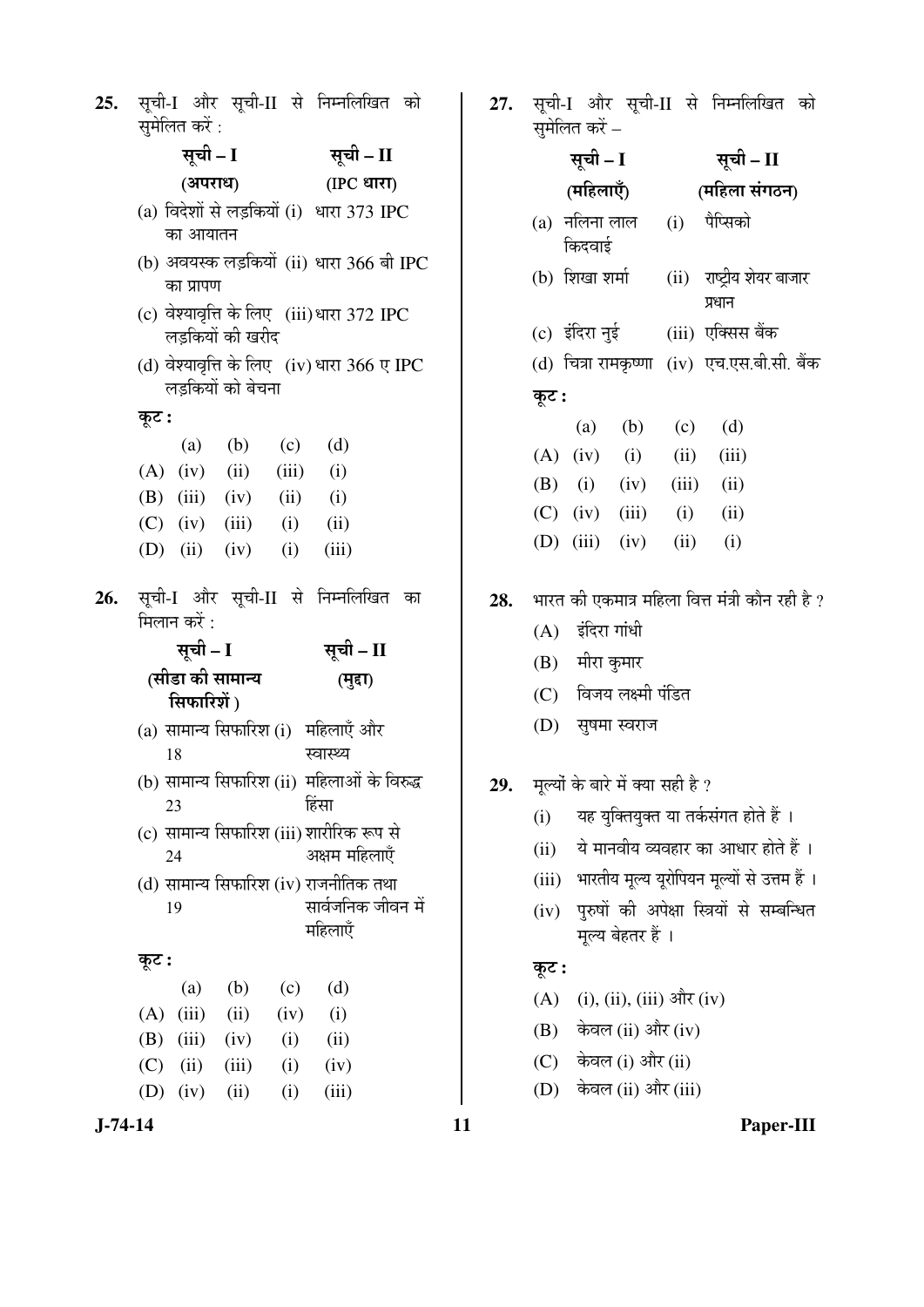|                |  | <b>30.</b> What are the limitations of the case |  |  |
|----------------|--|-------------------------------------------------|--|--|
| study method ? |  |                                                 |  |  |
|                |  |                                                 |  |  |

- i. Study of the subjective aspects<br>ii. Difficult to test reliability a
- Difficult to test reliability and validity of the data collected.
- iii. Deep study of the problem
- iv. False generalizations

- (A) ii and iv only
- (B) i, ii, iii and iv
- (C) i, ii and iv only
- (D) ii, iii and iv only
- **31.** Which award is given for best reporting on women in Panchayati Raj ?
	- (A) Durga bai Deshmukh Award
	- (B) Indira Gandhi
	- (C) Sarojini Naidu Award
	- (D) Mother Teresa
- **32.** Match the following from List I and List –  $\Pi$ :

| List – I<br>(Provision)                  | $List - II$<br>(Articles) |  |  |
|------------------------------------------|---------------------------|--|--|
| a. No $\qquad$ distinction i. Art. 15(3) |                           |  |  |
| shall be made on                         |                           |  |  |
| the basis of caste,                      |                           |  |  |
| creed and sex.                           |                           |  |  |
| b. Equality                              | of ii. Art. 16            |  |  |
| opportunity for all                      |                           |  |  |
| citizens in matters                      |                           |  |  |
| of employment.                           |                           |  |  |
| c. State to make iii. Art. $39(a)$       |                           |  |  |
| special provision                        |                           |  |  |
| in favour of                             |                           |  |  |
| women.                                   |                           |  |  |
| d. The State to direct iv. Art. $15(1)$  |                           |  |  |
| its policy towards                       |                           |  |  |
| securing for men                         |                           |  |  |

and women equally the right to adequate means of livelihood.

#### **Codes :**

|            | a | b                             | $\mathbf{c}$            | d            |
|------------|---|-------------------------------|-------------------------|--------------|
| $(A)$ i iv |   |                               | $\overline{\mathbf{u}}$ | iii          |
| $(B)$ ii   |   | $\mathbf{i}$                  | iv                      | iii          |
| $(C)$ iii  |   | $\overrightarrow{\mathbf{i}}$ | iv                      | $\mathbf{i}$ |
| $(D)$ iv   |   | $\overline{\mathbf{1}}$       | i.                      | iii          |

Paper-III **12** J-74-14

- **33.** India is regarded as a country with "Demographic Dividend". This is due to
	- (A) its more population in the age group below 15 years.
	- (B) its more population in the age group of 15-64 years.
	- (C) its more population in the age group above 65 years.
	- (D) its more total population.
- **34.** Who is the Chief Executive Director of UN Women ?
	- (A) Lakshmi Puri
	- (B) Michelle Bachelet
	- (C) Phumzile Mlambo-Nyguka
	- (D) Angela Merkel
- **35.** The United Nation Commission on the status of women was established in
	- (A) 1950
	- (B) 1995
	- (C) 1946
	- (D) 1947
- **36.** Arrange the following Acts chronologically :
	- (A) Child Marriage Restraint Act, Mumbai Children Act, Hindu Adoption and Maintenance Act, Juvenile Justice Act
	- (B) Juvenile Justice Act, Child Marriage Restraint Act, Mumbai Children Act, Hindu Adoption and Maintenance Act
	- (C) Mumbai Children Act, Hindu Adoption and Maintenance Act, Child Marriage Restraint Act, Juvenile Justice Act
	- (D) Hindu Adoption and Maintenance Act, Child Marriage and Restraint Act, Mumbai Children Act, Juvenile Justice Act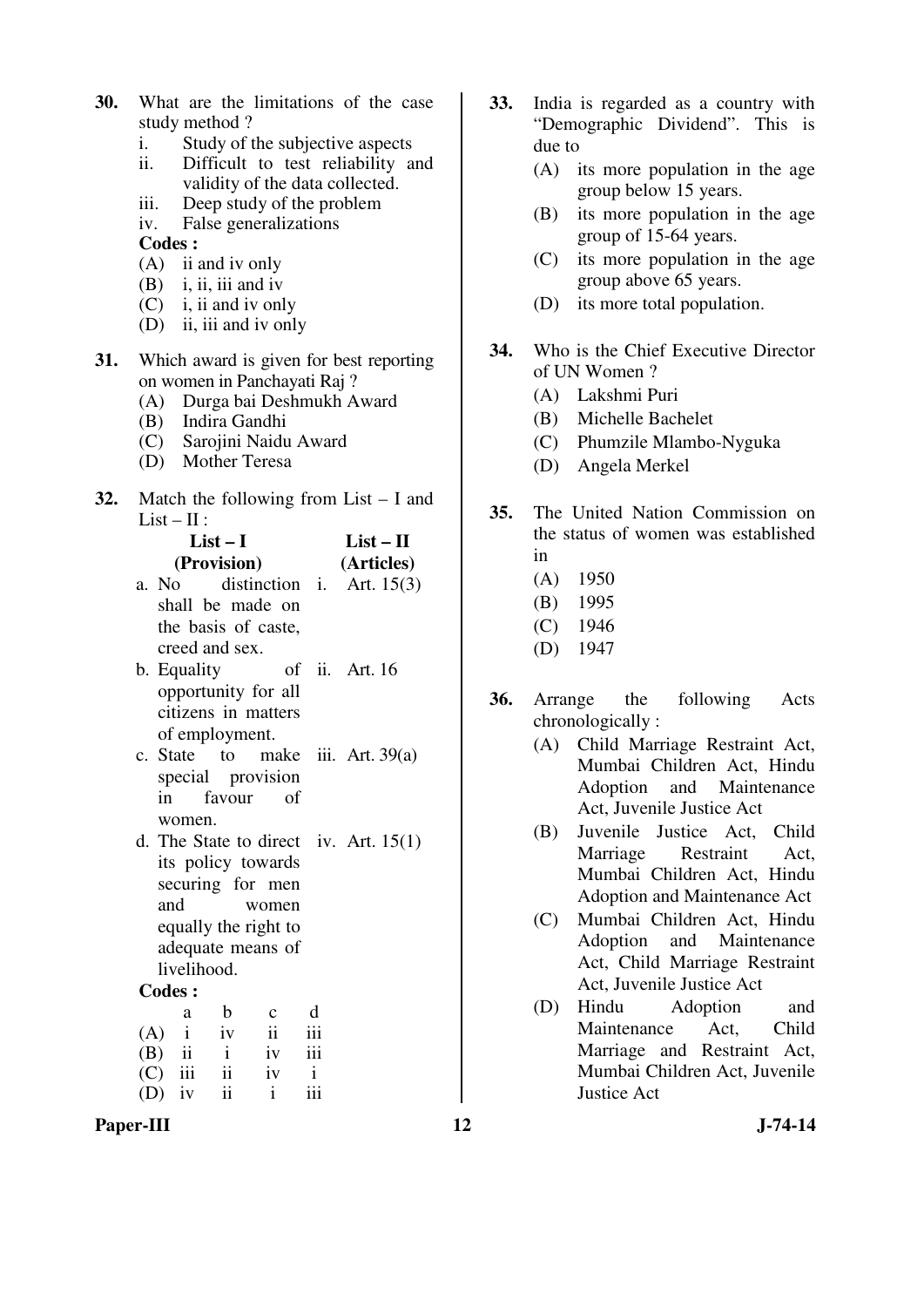| 30.        | केस स्टडी (वैयक्तिक अध्ययन) पद्धति की<br>सीमाएँ क्या हैं ?                                                                                                                                                                                    | 33. | भारत को 'जनांकिकीय लाभांश' का देश समझा<br>जाता है । इसका कारण है :                                                                                                                             |
|------------|-----------------------------------------------------------------------------------------------------------------------------------------------------------------------------------------------------------------------------------------------|-----|------------------------------------------------------------------------------------------------------------------------------------------------------------------------------------------------|
|            | व्यक्तिनिष्ठ पहलुओं का अध्ययन ।<br>(i)<br>संकलित डेटा की विश्वसनीयता एवं<br>(ii)<br>वैधता का परीक्षण करने में कठिनाई ।                                                                                                                        |     | 15 वर्षों से कम के आयु समूह में<br>(A)<br>अधिक जनसंख्या                                                                                                                                        |
|            | (iii) समस्या का गहन अध्ययन ।<br>(iv) मिथ्या सामान्यीकरण ।                                                                                                                                                                                     |     | 15-64 वर्षों के आयु समूह में अधिक<br>(B)<br>जनसंख्या                                                                                                                                           |
|            | कूट :<br>$(A)$ केवल (ii) और (iv)                                                                                                                                                                                                              |     | 65 वर्षों से अधिक के आयु समूह में<br>(C)<br>अधिक जनसंख्या                                                                                                                                      |
|            | (i), (ii), (iii) और (iv)<br>(B)<br>(C) केवल (i), (ii) और (iv)<br>(D) केवल (ii), (iii) और (iv)                                                                                                                                                 |     | (D) कुल जनसंख्या का अधिक होना                                                                                                                                                                  |
| 31.<br>32. | पंचायती राज में महिलाओं पर सर्वश्रेष्ठ रिपोर्टिंग<br>के लिए कौन सा पुरस्कार दिया जाता है ?<br>(A) दुर्गाबाई देशमुख एवार्ड<br>(B) इंदिरा गांधी<br>(C) सरोजिनी नायडू एवार्ड<br>(D) मदर टेरीसा<br>सूची-I और सूची-II से निम्नलिखित का मिलान करें: | 34. | यू.एन. वूमेन का मुख्य कार्यकारी निर्देशक कौन है<br>लक्ष्मी पुरी<br>(A)<br>मिचेल बैचलेट<br>(B)<br>फूमजिले मलेम्बोन्गुका<br>(C)<br>एंजेला मर्केल<br>(D)                                          |
|            | सूची – II<br>सूची – I<br>(अनुच्छेद)<br>(प्रावधान)<br>(a) जाति, सम्प्रदाय तथा लिंग (i) अनुच्छेद<br>के आधार पर कोई भेद<br>15(3)                                                                                                                 | 35. | महिलाओं की प्रस्थिति पर संयुक्त राष्ट्र आयोग<br>स्थापित हुआ था :<br>1950 में<br>1995 में<br>(B)<br>(A)                                                                                         |
|            | नहीं किया जाएगा ।<br>(b) रोजगार के मामले में<br>(ii) अनुच्छेद<br>समस्त नागरिकों के लिए<br>16<br>अवसरों की समानता ।<br>(c) राज्य को महिलाओं के<br>(iii) अनुच्छेद<br>पक्ष में विशेष प्रावधान<br>39(3)                                           | 36. | (C) 1946 में<br>$(D)$ 1947 में<br>निम्नलिखित अधिनियमों को कालानुक्रमिक<br>क्रम में व्यवस्थित करें :<br>(A) बाल विवाह निरोध अधिनियम, मुम्बई बाल                                                 |
|            | करना है ।<br>(d) राज्य को पुरुषों तथा<br>(iv) अनुच्छेद<br>महिलाओं के लिए<br>15(1)<br>जीवनयापन के पर्याप्त<br>साधनों का समान<br>अधिकार सुरक्षित करने                                                                                           |     | अधिनियम, हिन्दू दत्तकग्रहण एवं निर्वहण<br>अधिनियम, किशोर न्याय अधिनियम<br>किशोर न्याय अधिनियम, बाल विवाह<br>(B)<br>निरोध अधिनियम, मुम्बई बाल अधिनियम,<br>हिन्दू दत्तकग्रहण एवं निर्वहण अधिनियम |
|            | की ओर अपनी नीति<br>निर्देशित करनी है ।<br>कूट :                                                                                                                                                                                               |     | मुम्बई बाल अधिनियम, हिन्दू दत्तकग्रहण<br>(C)<br>एवं निर्वहण अधिनियम, बाल विवाह निरोध<br>अधिनियम, किशोर न्याय अधिनियम                                                                           |
|            | (d)<br>(b)<br>(c)<br>(a)<br>(A)<br>(i)<br>(iv)<br>(ii)<br>(iii)<br>(B)<br>(i)<br>(ii)<br>(iv)<br>(iii)<br>(C)<br>(iii)<br>(ii)<br>(i)<br>(iv)                                                                                                 |     | हिन्दू दत्तकग्रहण एवं निर्वहण अधिनियम,<br>(D)<br>बाल विवाह एवं निरोध अधिनियम, मुम्बई<br>बाल अधिनियम, किशोर न्याय अधिनियम                                                                       |
| $J-74-14$  | (D)<br>(i)<br>(iii)<br>(iv)<br>(ii)                                                                                                                                                                                                           | 13  | Paper-III                                                                                                                                                                                      |

- 33. भारत को 'जनांकिकीय लाभांश' का देश समझा जाता है । इसका कारण है :
	- $(A)$  15 वर्षों से कम के आयु समूह में अधिक जनसंख्या
	- $(B)$  15-64 वर्षों के आयु समूह में अधिक जनसंख्या
	- $(C)$  65 वर्षों से अधिक के आयु समूह में अधिक जनसंख्या
	- (D) कल जनसंख्या का अधिक होना
- 34. यू.एन. वूमेन का मुख्य कार्यकारी निर्देशक कौन है ?
	- $(A)$  लक्ष्मी पुरी
	- $(B)$  मिचेल बैचलेट
	- (C) फुमजिले मलेम्बोन्गुका
	- (D) एंजेला मर्केल
- 35. महिलाओं की प्रस्थिति पर संयुक्त राष्ट्र आयोग स्थापित हुआ था :

| $(A)$ 1950 में | $(B)$ 1995 में |
|----------------|----------------|
|                |                |

- (C)  $1946 \text{ H}$  (D)  $1947 \text{ H}$
- 36. निम्नलिखित अधिनियमों को कालानुक्रमिक क्रम में व्यवस्थित करें :
	- $(A)$  बाल विवाह निरोध अधिनियम, मुम्बई बाल अधिनियम, हिन्दू दत्तकग्रहण एवं निर्वहण अधिनियम, किशोर न्याय अधिनियम
	- $(B)$  किशोर न्याय अधिनियम, बाल विवाह <u>निरोध अधिनियम, मुम्बई बाल अधिनियम,</u> हिन्दू दत्तकग्रहण एवं निर्वहण अधिनियम
	- $(C)$  मुम्बई बाल अधिनियम, हिन्दू दत्तकग्रहण एवं निर्वहण अधिनियम, बाल विवाह निरोध अधिनियम, किशोर न्याय अधिनियम
	- (D) हिन्दु दत्तकग्रहण एवं निर्वहण अधिनियम, बाल विवाह एवं निरोध अधिनियम, मम्बई बाल अधिनियम, किशोर न्याय अधिनियम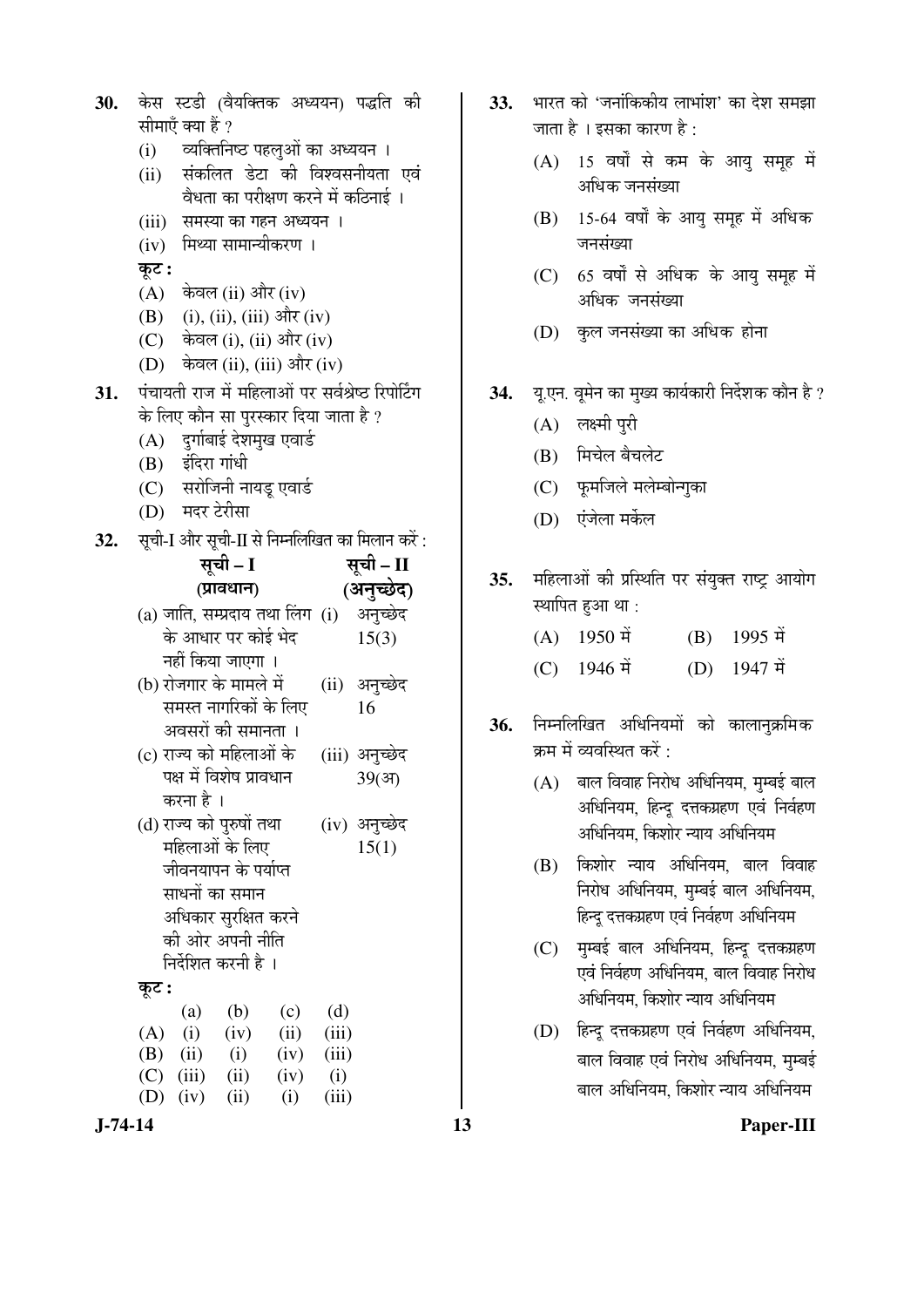| 37. Match the items in List $-$ I with items |
|----------------------------------------------|
| in List $-$ II                               |

| $List-I$          |          |     | $List - II$                                  |
|-------------------|----------|-----|----------------------------------------------|
|                   |          |     | a. National Youth i. 5 <sup>th</sup> October |
| Day               |          |     |                                              |
|                   |          |     | b. White Ribbon ii. $6th$ June               |
| Day               |          |     |                                              |
|                   |          |     | c. International iii. $12^{th}$ January      |
| Teacher's Day     |          |     |                                              |
| d. World          |          |     | iv. $24^{\text{th}}$                         |
| Environment       |          |     | November                                     |
| Day               |          |     |                                              |
| <b>Codes:</b>     |          |     |                                              |
| a b               | $c \, d$ |     |                                              |
| $(A)$ i ii iii iv |          |     |                                              |
| $(B)$ ii iii iv i |          |     |                                              |
| $(C)$ iii iv i ii |          |     |                                              |
| (D) iv $i$ ii     |          | iii |                                              |
|                   |          |     |                                              |
|                   |          |     |                                              |

# **Reason (R)** : Historical circumstances and values in India make women's issues different from the western feminist thought.

# **Codes :**

- (A) Both  $(A)$  and  $(R)$  are wrong.
- (B) Both (A) and (R) are correct.
- (C) (A) is correct,  $(R)$  is wrong.
- (D) (A) is wrong, (R) is correct.

**39.** Match the following from List – I with  $List - II$ :

| $W \sim 100 - 11$ .   |              |              |                                   |     |
|-----------------------|--------------|--------------|-----------------------------------|-----|
| $List-I$              |              |              | $List-II$                         |     |
| (Authors)             |              |              | (Books)                           |     |
| a. Bebel<br>August    |              | $i$ .        | House Wife                        |     |
| <b>Beauvoir</b>       |              |              | b. Simon de ii. Careers for girls |     |
| c. Ann<br>Oakley      |              |              | iii. Women<br>Socialisation       | and |
| d. Ruth<br>Miller     |              |              | iv. Women<br>Destroyed            |     |
| <b>Codes:</b>         |              |              |                                   |     |
| a                     | b            | $\mathbf c$  | d                                 |     |
| $\ddot{\rm n}$<br>(A) | iv           | iii          | $\mathbf{i}$                      |     |
| $\rm iii$<br>(B)      | $\mathbf{i}$ | iv           | $\mathbf{ii}$                     |     |
| $(C)$ iii             | iv           | $\mathbf{i}$ | ii                                |     |
| iv<br>(D)             | iii          | ii           | $\mathbf{i}$                      |     |

**40.** Match the following from List – I and  $List - II$  :

| $(D)$ iv  |                                                                                                                | $List-I$ |               |                                                    |                                                  | $List - II$                                                |              |                                   |
|-----------|----------------------------------------------------------------------------------------------------------------|----------|---------------|----------------------------------------------------|--------------------------------------------------|------------------------------------------------------------|--------------|-----------------------------------|
|           | $\mathbf{ii}$<br>$\mathbf{i}$<br>111                                                                           |          |               |                                                    | (Books)                                          |                                                            |              | (Authors)                         |
| 38.       | <b>Assertion</b> $(A)$ : Indian<br>Feminist                                                                    |          |               |                                                    |                                                  | a. Indian Women: i.<br>Myth and Reality                    |              | Maitreyi<br>Krishnaraj            |
|           | scholars and activists have<br>struggle<br>to<br>carve<br>to<br>a<br>separate identity for feminism            |          |               |                                                    | and Practices                                    | b. Empowerment of ii.<br>women in South<br>Asia : Concepts |              | N. Kamala                         |
|           | in India.<br><b>Reason (R)</b> : Historical                                                                    |          |               |                                                    | c. Translating<br>Interventions                  | Women : Indian                                             |              | iii. Srilatha<br><b>Batliwala</b> |
|           | circumstances and values in<br>India make women's issues<br>different from the<br>western<br>feminist thought. |          |               | India:<br>without                                  | d. Motherhood in<br>Glorification<br>Empowerment |                                                            |              | iv. Josodhara<br>Bagchi           |
|           | <b>Codes:</b>                                                                                                  |          | <b>Codes:</b> |                                                    |                                                  |                                                            |              |                                   |
| (A)       | Both $(A)$ and $(R)$ are wrong.                                                                                |          |               | a                                                  | b                                                | $\mathbf{C}$                                               | d            |                                   |
| (B)       | Both $(A)$ and $(R)$ are correct.                                                                              |          | (A)<br>(B)    | $\overline{\mathbf{u}}$<br>$\overline{\mathbf{u}}$ | iv<br>$\mathbf{i}$                               | $\mathbf{i}$<br>iv                                         | iii<br>iii   |                                   |
| (C)       | $(A)$ is correct, $(R)$ is wrong.                                                                              |          | (C)           | iv                                                 | iii                                              | ii                                                         | $\mathbf{i}$ |                                   |
| (D)       | $(A)$ is wrong, $(R)$ is correct.                                                                              |          | (D)           | iii                                                | ii                                               | $\mathbf{i}$                                               | iv           |                                   |
| Paper-III |                                                                                                                | 14       |               |                                                    |                                                  |                                                            |              | $J-74-14$                         |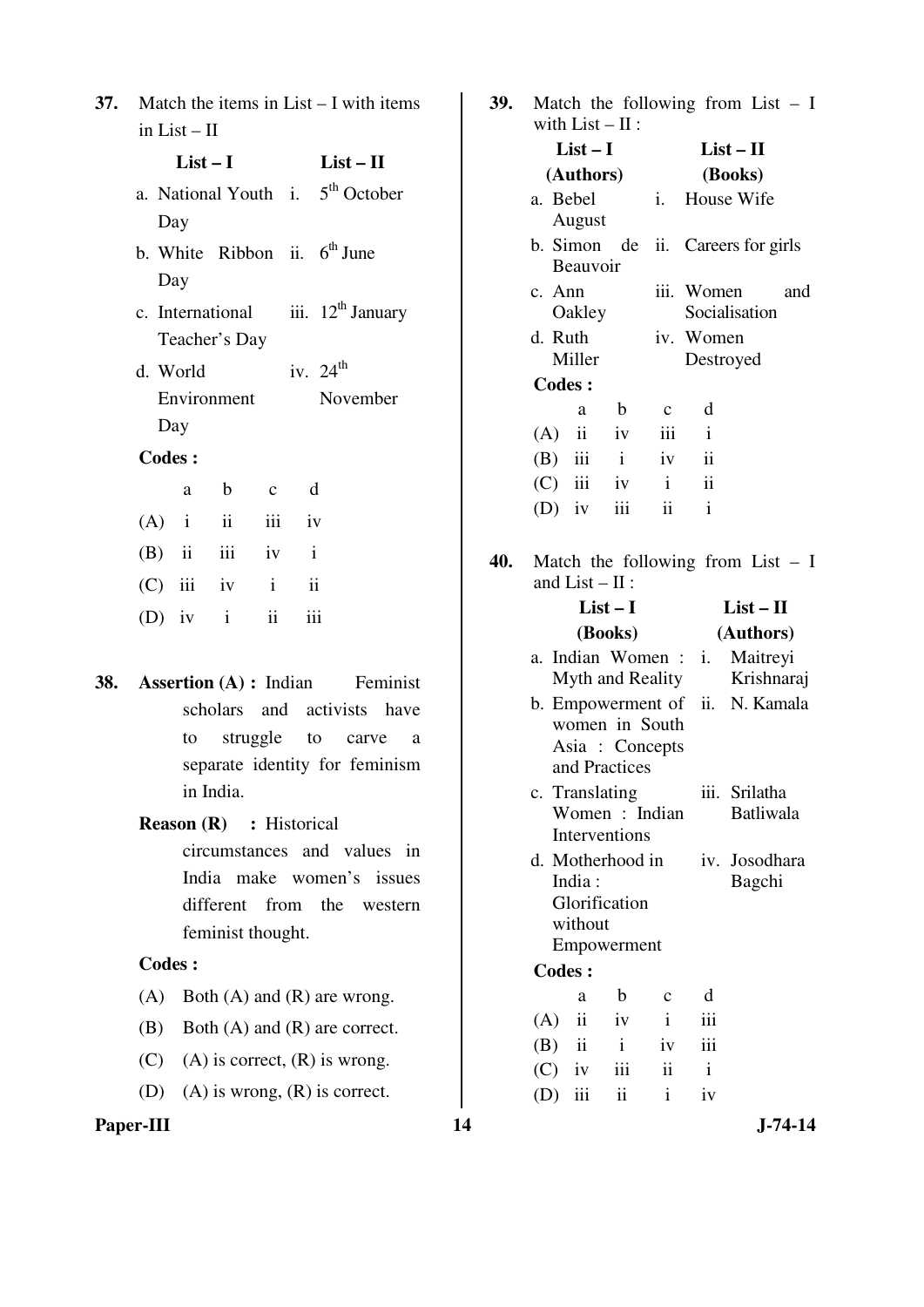37. सूची-I की मदों को सूची-II की मदों के साथ समेलित करें :

> सूची – I सूची – II  $(a)$  राष्ट्रीय युवा दिवस  $(i)$  5 अक्टूबर (b) श्वेत रिबन दिवस (ii) 6 जून (c) अंतर्राष्ट्रीय शिक्षक (iii) 12 जनवरी दिवस (d) विश्व पर्यावरण दिवस  $(iv)$  24 नवम्बर  $\overline{\phi}$ : (a) (b) (c) (d) (A) (i) (iii) (iii) (iv) (B) (ii) (iii) (iv) (i)  $(C)$  (iii) (iv) (i) (ii)

- (D) (iv) (i) (ii) (iii)
- **38. अभिकथन (A) :** भारतीय नारीवादी विद्वानों <u>और सक्रिय प्रतिभागियों को भारत यों</u> नारीवाद के लिये पृथक पहचान बनाने के लिए संघर्ष करना पड़ता है $\overrightarrow{z}$ 
	- **कारण (R) :** भारत में ऐतिहासिक परिस्थितियों तथा मुल्य महिलाओं के मुद्दों को पश्चिमी नारीवादी सोच से भिन्न बनाते हैं ।

### कूट :

- $(A)$   $(A)$  और  $(R)$  दोनों गलत हैं।
- $(B)$   $(A)$  और  $(R)$  दोनों सही हैं ।
- (C) (A) सही है, (R) गलत है।
- (D) (A) गलत है, (R) सही है ।

39. सृची-I को सृची-II के साथ सुमेलित करें :

- सूची I (लेखक) सूची – II (पुस्तकें)  $(a)$  बेबल ॲगस्त  $(i)$  हाउस वाईफ (b) सीमोन डी बीवर (ii) कैरियरस फॉर गर्ल्स (c) ऐन ओकले (iii) वूमेन एण्ड सोशलाइजेशन (d) रूथ मिलर (iv) वूमेन डेस्ट्रॉयड Ûæú™ü **:**  (a) (b) (c) (d)  $(A)$  (ii) (iv) (iii) (i) (B) (iii) (i) (iv) (ii)  $(C)$  (iii) (iv) (i) (ii) (D) (iv) (iii) (ii) (i)
- 40. सूची-I और सूची-II से निम्नलिखित का मिलान करें  $\cdot$

|       | सूची – I                                           |            | सूची – II      |              |                                             |  |
|-------|----------------------------------------------------|------------|----------------|--------------|---------------------------------------------|--|
|       |                                                    | (पुस्तकें) |                |              | (लेखक)                                      |  |
|       | (a) इंडियन वूमेन : मीथ<br>एण्ड रिएलिटी             |            |                | (i)          | मैत्रेयी<br>कृष्णाराज                       |  |
|       | इन साउथ एशिया :<br>कॉन्सेप्टस् एण्ड<br>प्रैक्टिसिस |            |                |              | (b) एम्पावरमेंट ऑफ वूमेन (ii) एन. कमला      |  |
|       | (c) ट्रांसलेटिंग वूमेन :<br>इंडियन इंटरवेंशनुस     |            |                |              | (iii) श्रीलता<br>बाटलीवाला                  |  |
|       | ग्लोरीफिकेशन<br>विदआऊट एम्पावरमेंट                 |            |                |              | (d) मदरहुड इन इंडिया : (iv) जशोधरा<br>बागची |  |
| कूट : |                                                    |            |                |              |                                             |  |
|       | (a)                                                | (b)        | (c)            | (d)          |                                             |  |
|       | $(A)$ (ii) (iv)                                    |            | (i)            | (iii)        |                                             |  |
|       | $(B)$ (ii) (i)                                     |            | $(iv)$ $(iii)$ |              |                                             |  |
|       | $(C)$ (iv) (iii)                                   |            |                | $(ii)$ $(i)$ |                                             |  |
|       | $(D)$ (iii)                                        | (ii)       | (i)            | (iv)         |                                             |  |

**J-74-14 15 Paper-III**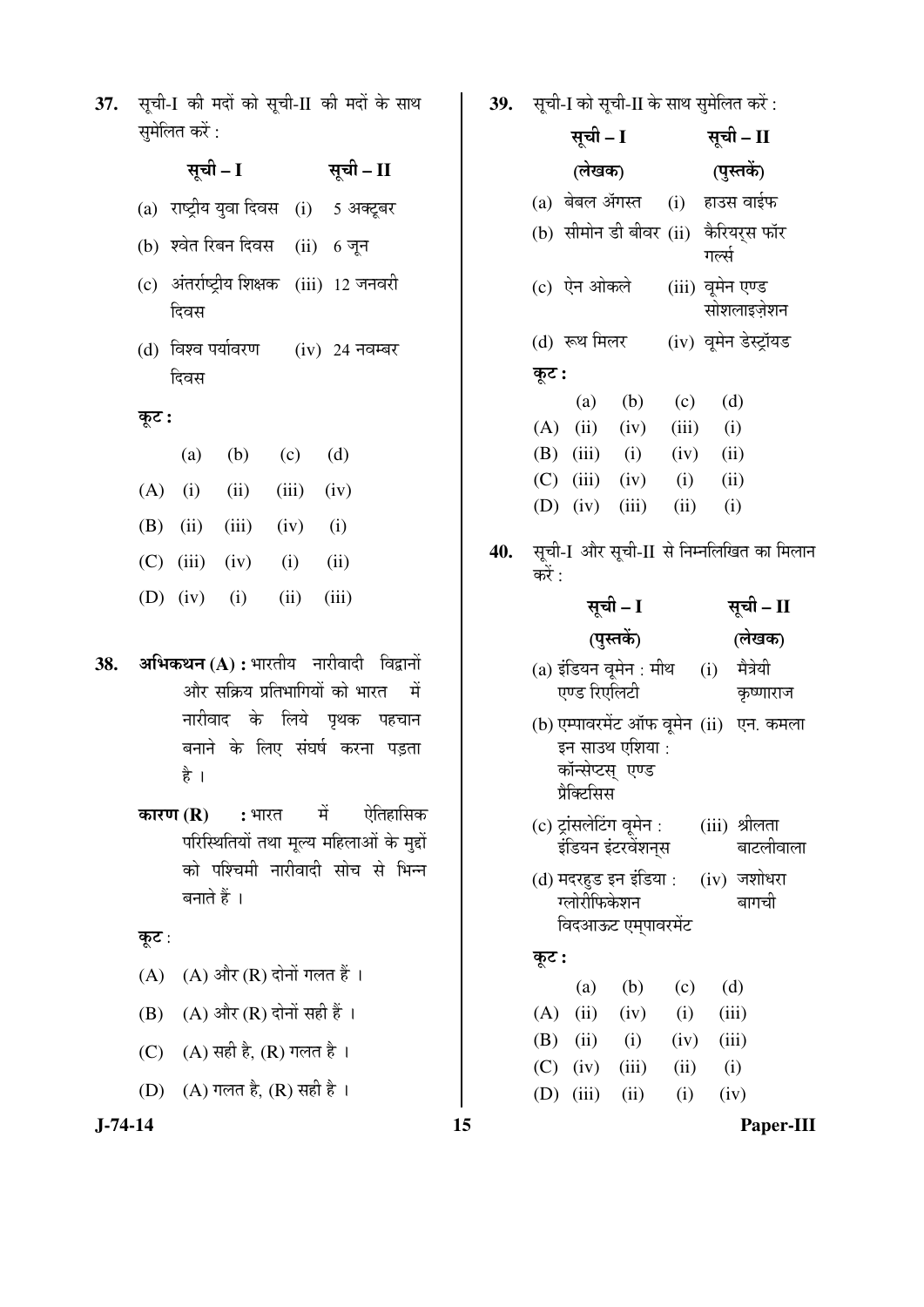- **41.** 'Global 500' Awards are given for the outstanding achievement in which of the following fields ?
	- (A) Population control
	- (B) Campaign against drugs
	- (C) Elimination of illiteracy
	- (D) Protection of Environment
- **42.** What is correct about feminization of labour ?
	- i. More women in work force.
	- ii. Women do work on increasingly more favourable terms.
	- iii. Women are preferred as employees for they are available on cheap and nonpermanent terms.
	- iv. Women are preferred as employees for their efficiency and flexibility.

- $(A)$  i, ii, iii and iv
- (B) i and iii only
- (C) i, ii and iv only
- (D) ii and iii only
- **43.** What is common in feminist and participatory approaches of research ?
	- i. Both question the notion that traditional social research was value free.
	- ii. They pose a challenge to the conventional disciplinary boundaries.
	- iii. They do not believe in diversity in society as well as in the construction of social knowledge.
	- iv. Both agree that the voices of the marginal groups in traditional research were taken note of.

#### **Codes :**

- (A) i, iii and iv only
- (B) i and ii only
- (C) ii and iii only
- (D) i and iv only

#### Paper-III 16 J-74-14

- **44.** Name the Woman Cricketer who received Padmasri Award :
	- (A) Anjum Chopra
	- (B) Anjum Shiya
	- (C) Manju Chopra
	- (D) Priti Zinta
- **45.** The theme of the approach paper of the Eleventh Fiver Year Plan was
	- (A) Indicative Planning
	- (B) Growth with social Justice
	- (C) Towards faster and more inclusive growth
	- (D) Planning for prosperity
- **46.** Match the following from List I and List –  $\Pi$  :

|               | $List-I$      |                   | $List - II$             |                                           |  |  |
|---------------|---------------|-------------------|-------------------------|-------------------------------------------|--|--|
|               |               |                   | (Offence) (Section IPC) |                                           |  |  |
|               |               |                   |                         | a. Insult to the <i>i</i> . Section 354 D |  |  |
|               |               | modesty of IPC    |                         |                                           |  |  |
| women         |               |                   |                         |                                           |  |  |
|               |               |                   |                         | b. Cruelty by ii. Section 354             |  |  |
|               |               | husband and       |                         | $\Gamma$                                  |  |  |
|               | relatives     |                   |                         |                                           |  |  |
|               |               |                   |                         | c. Assault on iii. Section 498 A          |  |  |
|               |               | women with        |                         | $\text{IPC}$                              |  |  |
|               | the intent to |                   |                         |                                           |  |  |
|               | outrage her   |                   |                         |                                           |  |  |
|               | modesty       |                   |                         |                                           |  |  |
| d. Stalking   |               |                   |                         | iv. Section 509                           |  |  |
|               |               |                   |                         | <b>IPC</b>                                |  |  |
| <b>Codes:</b> |               |                   |                         |                                           |  |  |
|               | a             | b c               | $\mathbf d$             |                                           |  |  |
|               |               | $(A)$ i iii iv ii |                         |                                           |  |  |
| $(B)$ iv iii  |               |                   | ii i                    |                                           |  |  |

 $(C)$  ii iii iv i  $(D)$  iii ii iv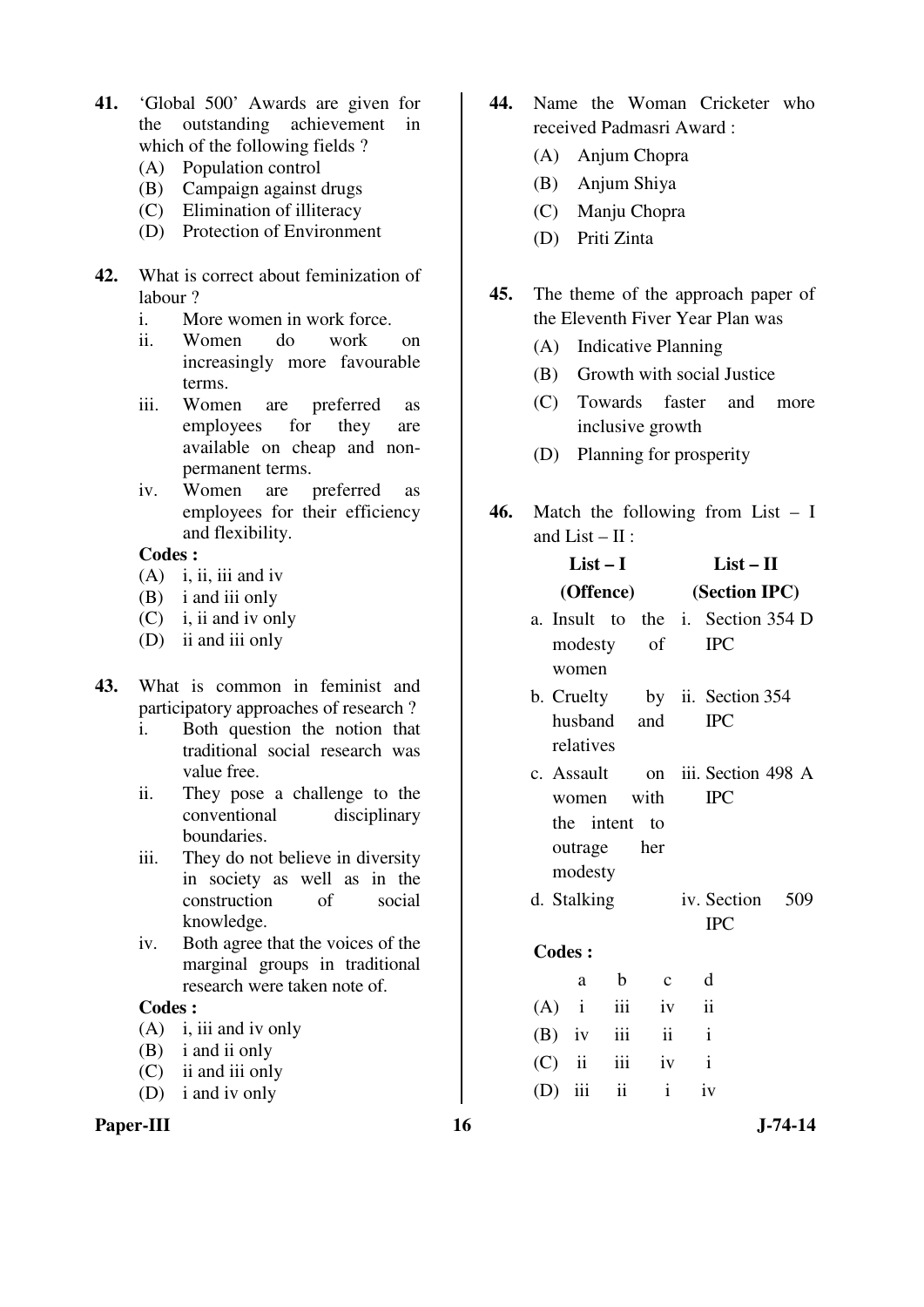- 41. उत्कृष्ट उपलब्धि के लिए वैश्विक 500 पुरस्कार किस क्षेत्र में दिए जाते हैं ?
	- $(A)$  जनसंख्या नियन्त्रण
	- (B) नशीली औषध के विरुद्ध अभियान
	- (C) निरक्षरता का उन्मुलन
	- (D) पर्यावरण का संरक्षण
- 42. ÞAH के स्त्रीकरण के बारे में सही क्या है ?
	- (i) कार्यबल में ज्यादा महिलाएँ
	- (ii) महिलाएँ ज्यादा से ज्यादा अनुकूल शर्तों पर कार्य करती हैं ।
	- (iii) महिलाओं को कर्मचारी के रूप में ज्यादा पसंद किया जाता है क्योंकि वो सस्ती और अस्थायी शर्तों पर उपलब्ध होती हैं ।
	- (iv) महिलाओं को उनकी कशलता तथा नम्यता के लिए ज्यादा पसन्द किया जाता है ।

 $\overline{\phi}$ :

- (A) (i), (ii), (iii)  $\frac{d}{dx}$  (iv)
- (B) केवल (i) और (iii)
- $(C)$  केवल (i), (ii) और (iv)
- (D) केवल (ii) और (iii)
- 43. शोध के नारीवादी तथा सहभागी उपागमों में सर्वनिष्ठ क्या है ?
	- (i) दोनों इस धारणा पर प्रश्न करते हैं कि पारम्परिक सामाजिक शोध मूल्य मुक्त था ।
	- (ii) वो पारम्परिक विषयशाखायी सीमाओं को चुनौती देते हैं ।
	- (iii) वो समाज में तथा साथ ही सामाजिक ज्ञान के निर्माण में विविधता में विश्वास नहीं करते हैं ।
	- (iv) दोनों इस बात से सहमत हैं कि पारम्परिक शोध में उपान्त अथवा हाशिये के समूहों की आवाज या अभिव्यक्तियों पर ध्यान दिया गया था ।

#### $\overline{\phi}$ :

- $(A)$  केवल (i), (iii) और (iv)
- (B) केवल (i) और (ii)
- (C) केवल (ii) और (iii)
- (D) केवल (i) और (iv)
- 44. पदमश्री पुरस्कार पाने वाली महिला क्रिकेट खिलाड़ी का नाम क्या है ?
	- (A) अंजुम चोपड़ा
	- $(B)$  अंजुम शिया
	- (C) मंजु चोपड़ा
	- (D) प्रीति ज़िंटा
- 45. म्यारहवीं पंचवर्षीय योजना के एप्रोच पेपर का विषय प्रसंग
	- (A) संकेतसूचक नियोजन
	- (B) सामाजिक न्याय के साथ संवृद्धि
	- (C) ज्यादा तेज तथा ज्यादा समावेशी संवृद्धि की ओर
	- (D) समृद्धि के लिए नियोजन
- 46. सूची-I और सूची-II से निम्नलिखित का मिलान करें :

|     | सूची – I                              |     | सूची – II   |
|-----|---------------------------------------|-----|-------------|
|     | (अपराध)                               |     | (धारा IPC)  |
| (a) | महिलाओं की                            | (i) | धारा 354 डी |
|     | शालीनता का                            |     | <b>IPC</b>  |
|     | अपमान                                 |     |             |
| (b) | पति तथा सम्बन्धियों (ii) धारा 354 IPC |     |             |
|     | द्वारा क्रूरता                        |     |             |

- (c) महिलाओं की शालीनता भंग करने के प्रयोजन से उन पर हमला (iii) धारा 498 ए IPC
- (d) लुकछिप कर पीछा (iv) धारा 509 IPC करना

# Ûæú™ü **:**

|  | (a) (b) (c) (d)           |  |
|--|---------------------------|--|
|  | $(A)$ (i) (iii) (iv) (ii) |  |
|  | (B) (iv) (iii) (ii) (i)   |  |
|  | (C) (ii) (iii) (iv) (i)   |  |
|  | (D) (iii) (ii) (i) (iv)   |  |

**J-74-14 17 Paper-III**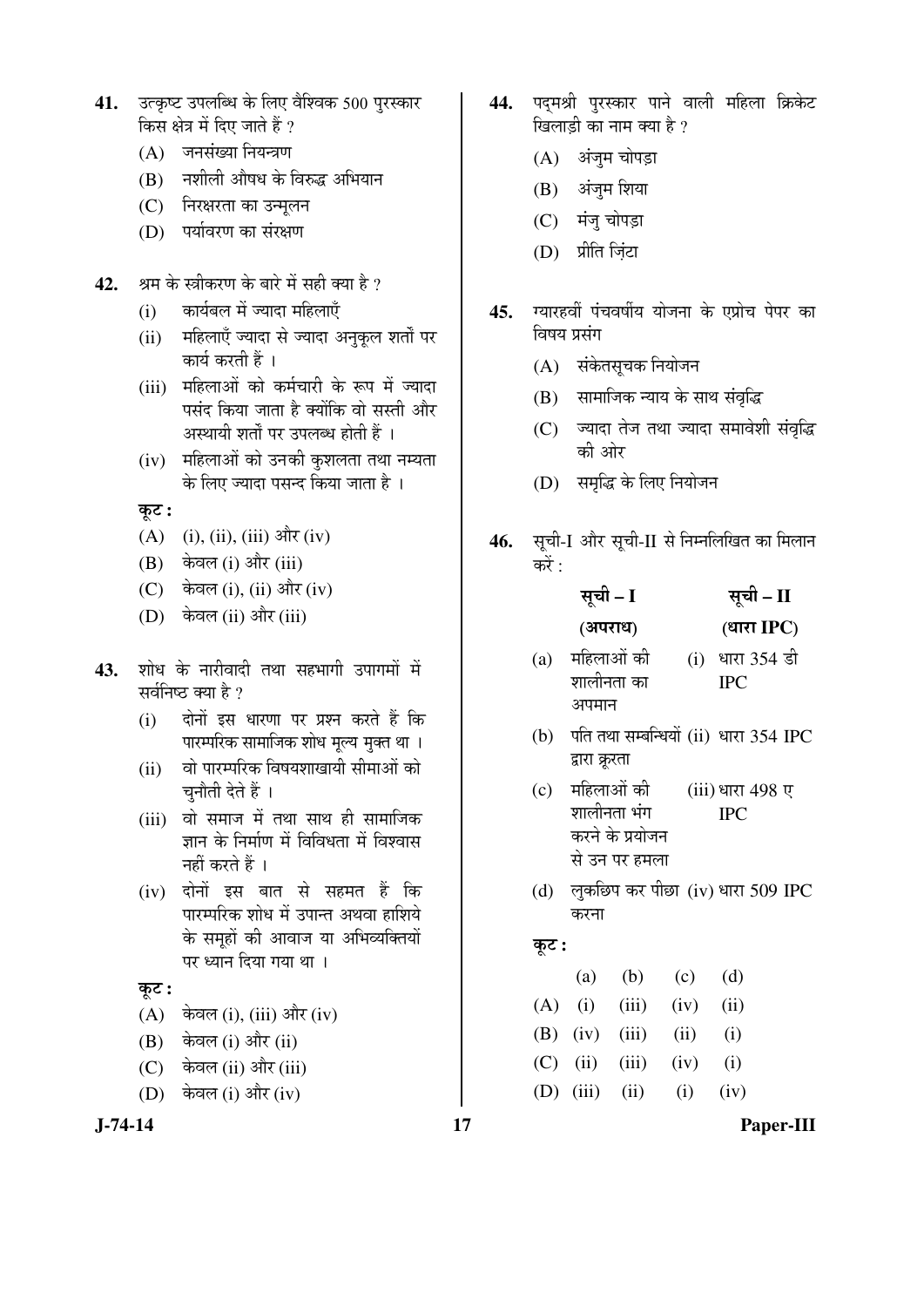| 47. Match the following from List $- I$ |  |
|-----------------------------------------|--|
| and $List - II$ :                       |  |

| $List-I$                       |              |             |                  | $List - II$             |                   |  |
|--------------------------------|--------------|-------------|------------------|-------------------------|-------------------|--|
| a. SABLA                       |              | i.          |                  | Scheme                  | for               |  |
|                                |              |             |                  | prevention              | οf                |  |
|                                |              |             |                  | trafficking,            |                   |  |
|                                |              |             |                  | Rescue,                 |                   |  |
|                                |              |             |                  | Rehabilitation          |                   |  |
|                                |              |             | and              |                         | Re-               |  |
|                                |              |             |                  | integration             | οf                |  |
|                                |              |             |                  | Victims                 |                   |  |
|                                |              |             |                  | Trafficking             | and               |  |
|                                |              |             |                  | Commercial              |                   |  |
|                                |              |             | Sexual           |                         |                   |  |
|                                |              |             |                  | Exploitation            |                   |  |
| b. Ujjawala                    |              | ii.         |                  | Scheme                  | for               |  |
|                                |              |             |                  | Empowerment             | - of              |  |
|                                |              |             |                  | <b>Adolescent Girls</b> |                   |  |
| Indira<br>$\mathbf{c}$ .       |              |             | iii. Scheme      |                         | for               |  |
| Gandhi                         |              |             | reduction of MMR |                         |                   |  |
| Matritva                       |              |             |                  | and IMR                 |                   |  |
| Sahyog                         |              |             |                  |                         |                   |  |
| Yojana                         |              |             |                  |                         |                   |  |
| d. Janani                      |              | iv. A       |                  |                         | Conditional       |  |
| Suraksha                       |              |             |                  |                         | Maternity Benefit |  |
|                                | Yojana       |             |                  | Scheme                  |                   |  |
| <b>Codes:</b>                  |              |             |                  |                         |                   |  |
| a                              | b            | $\mathbf c$ |                  | d                       |                   |  |
| (A)<br>$\mathbf{ii}$           | iv           | i           |                  | iii                     |                   |  |
| (B)<br>$\overline{\mathbf{1}}$ | iii          | iv          |                  | i                       |                   |  |
| $(C)$ ii                       | $\mathbf{i}$ | iv          |                  | iii                     |                   |  |
| $(D)$ i                        | iv           | iii         |                  | ii                      |                   |  |

- **48.** "A problem of reliability in systematic observation in which observers become less accurate in their observations over time" is
	- (A) observer empathy
	- (B) observer subjectivity
	- (C) observer, limitation
	- (D) observer drift



**49.** Match the List – I (Women Commission and Committee) and  $List - II (Year)$ 

|               | $List-I$                     | $List - II$ |                |                                      |  |  |  |  |
|---------------|------------------------------|-------------|----------------|--------------------------------------|--|--|--|--|
|               | a. National Policy i. 1997   |             |                |                                      |  |  |  |  |
|               | on Empowerment               |             |                |                                      |  |  |  |  |
|               | of Women                     |             |                |                                      |  |  |  |  |
|               | b. Parliamentary ii. 2001    |             |                |                                      |  |  |  |  |
|               | Committee                    |             | $\alpha$       |                                      |  |  |  |  |
|               | Empowerment of               |             |                |                                      |  |  |  |  |
|               | Women                        |             |                |                                      |  |  |  |  |
|               | c. Second High iii. 2010     |             |                |                                      |  |  |  |  |
|               | level                        |             |                |                                      |  |  |  |  |
|               | reconstituted                |             |                |                                      |  |  |  |  |
|               | committee                    |             | $^{0n}$        |                                      |  |  |  |  |
|               | Status of women              |             |                |                                      |  |  |  |  |
|               | d. National Mission iv. 2013 |             |                |                                      |  |  |  |  |
|               | on Empowerment               |             |                |                                      |  |  |  |  |
|               | of Women                     |             |                |                                      |  |  |  |  |
| <b>Codes:</b> |                              |             |                |                                      |  |  |  |  |
|               | b<br>a                       |             | $\overline{c}$ | d                                    |  |  |  |  |
|               | $(\Lambda)$ :                |             |                | $\mathbf{1}_{\mathbf{v} \mathbf{v}}$ |  |  |  |  |

|  | $(A)$ i ii iii iv |  |
|--|-------------------|--|
|  | $(B)$ ii iii iv i |  |
|  | $(C)$ iii i iv ii |  |
|  | $(D)$ ii i iv iii |  |

- **50.** "The family is the place where we receive our neuroses and phobias, where we grow up sexually well or mal – adjusted." Who said ?
	- (A) Patricia Hill Collins
	- (B) Sigmund Freud
	- (C) Robinson and Richardson
	- (D) William J. Goode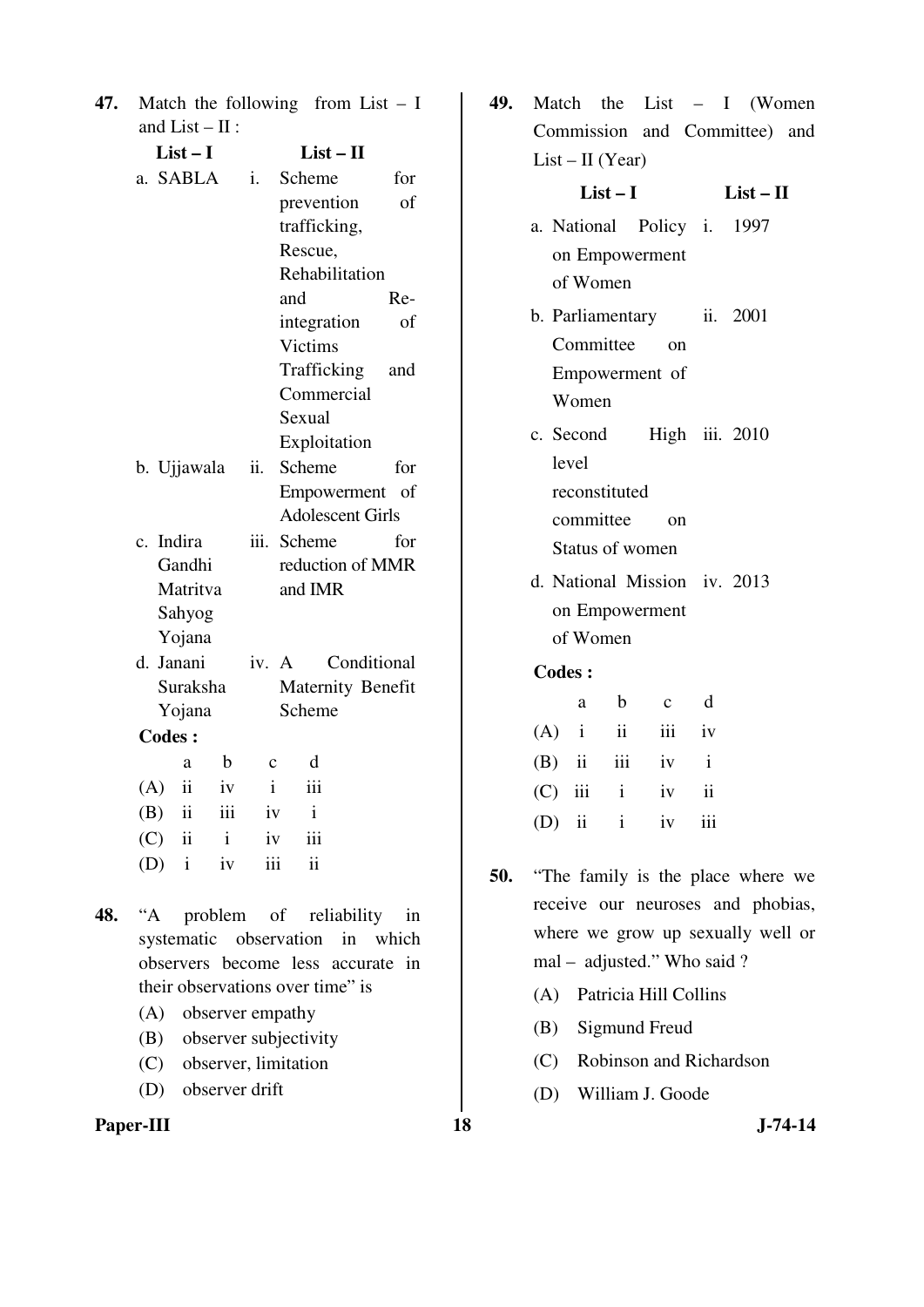47. सूची-I और सूची-II से निम्नलिखित का मिलान करें $\cdot$ 

|     |       | सूची – I                              |             | सूची – II |                |                        |  |  |
|-----|-------|---------------------------------------|-------------|-----------|----------------|------------------------|--|--|
|     |       | (a) सबला                              |             | (i)       |                | अवैध व्यापार तथा       |  |  |
|     |       |                                       |             |           |                | वाणिज्यिक यौन          |  |  |
|     |       |                                       |             |           |                | शोषण की                |  |  |
|     |       |                                       |             |           |                | पीड़िताओं के           |  |  |
|     |       |                                       |             |           |                | बचाव, पुनर्वास         |  |  |
|     |       |                                       |             |           |                | और पुनर्एकीकरण         |  |  |
|     |       |                                       |             |           |                | तथा अवैध व्यापार       |  |  |
|     |       |                                       |             |           |                | के रोकथाम की           |  |  |
|     |       |                                       |             |           | योजना          |                        |  |  |
|     |       | (b) उज्जवला                           |             |           |                | (ii) किशोर लड़कियों के |  |  |
|     |       |                                       |             |           | सशक्तिकरण की   |                        |  |  |
|     |       |                                       |             |           | योजना          |                        |  |  |
|     |       | (c) इंदिरा गांधी                      |             |           |                | (iii) एम.एम.आर. तथा    |  |  |
|     |       | मातृत्व सहयोग                         |             |           |                | आई.एम.आर. में          |  |  |
|     |       | योजना                                 |             |           |                | कमी की योजना           |  |  |
|     |       | (d) जननी सुरक्षा (iv) सशर्त प्रसूति   |             |           |                |                        |  |  |
|     |       | योजना                                 |             |           |                | प्रासुविधा योजना       |  |  |
|     | कूट : |                                       |             |           |                |                        |  |  |
|     |       |                                       | $(a)$ $(b)$ |           | $(c)$ (d)      |                        |  |  |
|     |       | $(A)$ (ii) (iv)                       |             |           | $(i)$ $(iii)$  |                        |  |  |
|     |       | (B) (ii) (iii) (iv) (i)               |             |           |                |                        |  |  |
|     |       | $(C)$ (ii) (i) (iv) (iii)             |             |           |                |                        |  |  |
|     |       | (D) (i) (iv)                          |             |           | $(iii)$ $(ii)$ |                        |  |  |
|     |       |                                       |             |           |                |                        |  |  |
| 48. |       | ''व्यवस्थित अवलोकन में विश्वसनीयता की |             |           |                |                        |  |  |
|     |       | समस्या जिसमें अवलोकनकर्ता अपने        |             |           |                |                        |  |  |
|     |       | अवलोकनों में समय के चलते कम यथार्थ बन |             |           |                |                        |  |  |
|     |       | जाते हैं।" क्या है ?                  |             |           |                |                        |  |  |

- $(A)$  अवलोकनकर्त की तदनुभूति
- (B) अवलोकनकर्त की वस्तुनिष्ठता
- (C) अवलोकनकर्त की सीमितता
- (D) अवलोकनकर्त का अपनी राह से हटना ।
- 

49. सूची-I (महिला आयोग तथा समिति) और सूची-II (वर्ष) को सुमेलित करें :

|       | सूची – I     |                               |                | सूची – II |  |
|-------|--------------|-------------------------------|----------------|-----------|--|
|       |              | (a) राष्ट्रीय महिला (i) 1997  |                |           |  |
|       |              | सशक्तिकरण                     |                |           |  |
|       | नीति         |                               |                |           |  |
|       |              | (b) महिला                     |                | (ii) 2001 |  |
|       |              | सशक्तिकरण पर                  |                |           |  |
|       |              | संसदीय समिति                  |                |           |  |
|       |              | (c) महिलाओं की (iii) 2010     |                |           |  |
|       | प्रस्थिति पर |                               |                |           |  |
|       | द्वितीय उच्च |                               |                |           |  |
|       |              | स्तरीय पुनर्गठित              |                |           |  |
|       | समिति        |                               |                |           |  |
|       |              | (d) राष्ट्रीय महिला (iv) 2013 |                |           |  |
|       |              | सशक्तिकरण                     |                |           |  |
|       | मिशन         |                               |                |           |  |
| कूट : |              |                               |                |           |  |
|       |              | (a) (b) (c) (d)               |                |           |  |
|       |              | $(A)$ (i) (ii) (iii) (iv)     |                |           |  |
|       |              | (B) (ii) (iii) (iv) (i)       |                |           |  |
|       |              | $(C)$ (iii) (i) (iv) (ii)     |                |           |  |
|       | (D) (ii) (i) |                               | $(iv)$ $(iii)$ |           |  |

- 50. "परिवार वो स्थान है जहाँ हम तंत्रिका ताप (न्युरोसिस) और भय (फोबिया) अर्जित करते हैं, जहाँ हम लैंगिक रूप से सुविकसित होते हैं – या कुसमायोजित होते हैं ।" यह किसने कहा है ?
	- $(A)$  पैट्रिशिया हिल कॉलिन्स
	- $(B)$  सिगमण्ड फ्रॉयड
	- (C) रोबिन्सन एवं रिचर्डसन
	- (D) विलियम जे. गुडे

**J-74-14 19 Paper-III**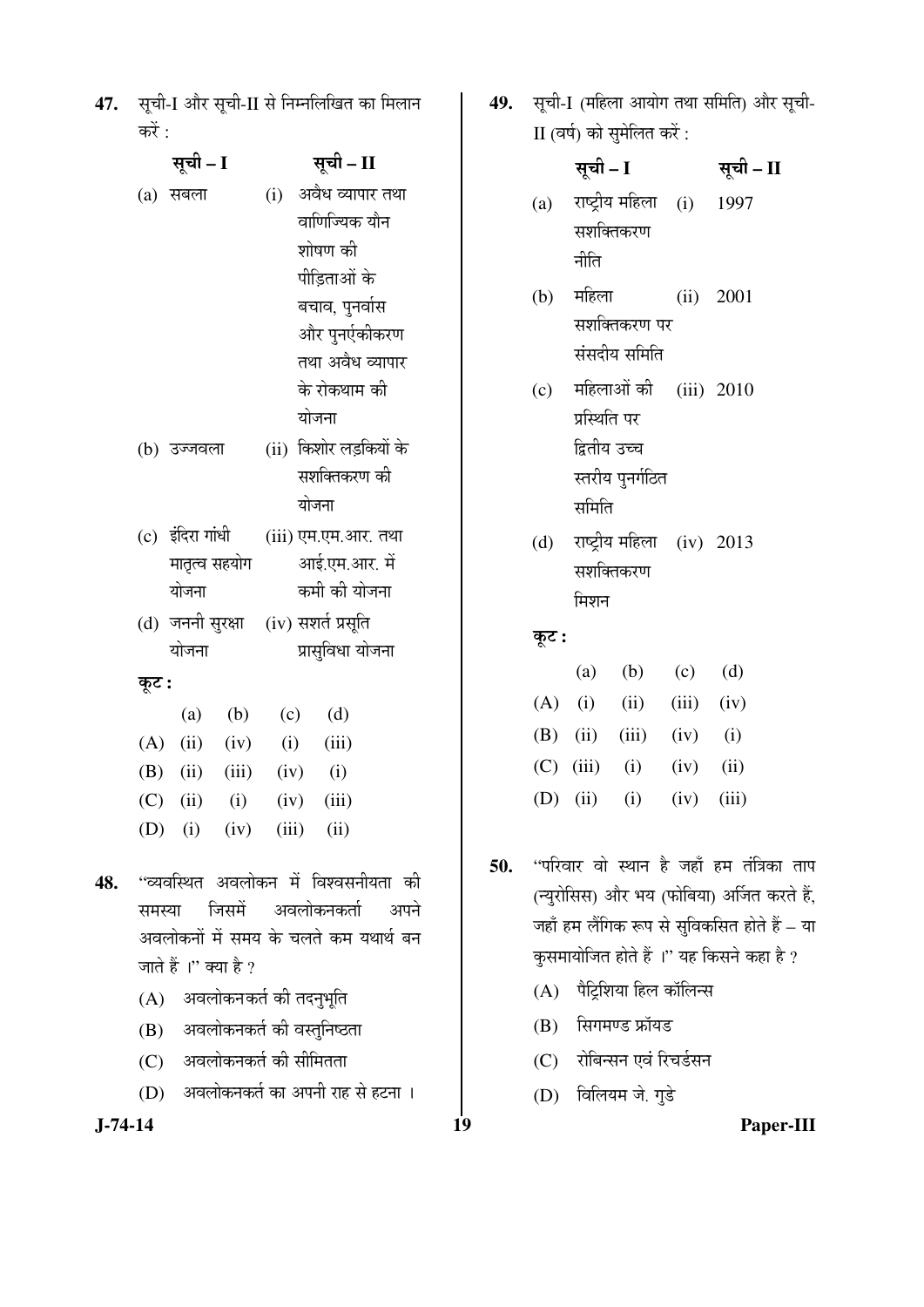- **51.** Identify the possible barriers affecting women's ability to own land from the following :
	- i. Lack of legal knowledge
	- ii. Gendered norms and attitudes about land ownership.
	- iii. Government's help to provide land rights for women.
	- iv. Gender friendly policies to acquire land

- (A) i and ii
- $(B)$  i, ii, iii, iv
- (C) iv only
- $(D)$  ii, iii, iv
- **52. Assertion (A) :** In Agrarian societies, women of lower classes have been enjoying more equal status as compared to women of middle and high classes.
	- **Reason (R) :** Women of the lower classes besides being vocal, are more efficient in their domestic roles.

#### **Codes :**

- (A) Both (A) and (R) are correct and (R) is the correct explanation of (A).
- (B) (A) is wrong and  $(R)$  is correct.
- (C) (A) is correct and  $(R)$  is wrong.
- (D) Both (A) and (R) are wrong.

#### Paper-III 20 J-74-14

- **53. Assertion (A) :** Globalisation has affected the fertility rate in many developed countries.
	- **Reason (R)** : Reduction in work hours, jobs and closing of many companies gave an opportunity to have more children for young couples in the developed countries.

# **Codes :**

- (A) Both (A) and (R) are correct.
- (B) Both (A) and (R) are correct and (R) is the correct explanation of (A).
- (C) Both (A) and (R) are wrong.
- (D) (A) is correct and (R) is wrong.
- **54.** What is responsible for alienation of women ?
	- (A) Joint family system
	- (B) Agrarian economy
	- (C) Women themselves
	- (D) Patriarchy
- **55.** Arrange the following strategies in regret sequence :
	- i. Women Empowerment
	- ii. Women in Development
	- iii. Women and Development
	- iv. Gender and Development

- $(A)$  iii, ii, iv, i
- $(B)$  iv, iii, ii, i
- $(C)$  iii, ii, i, iv
- (D) ii, iii, i, iv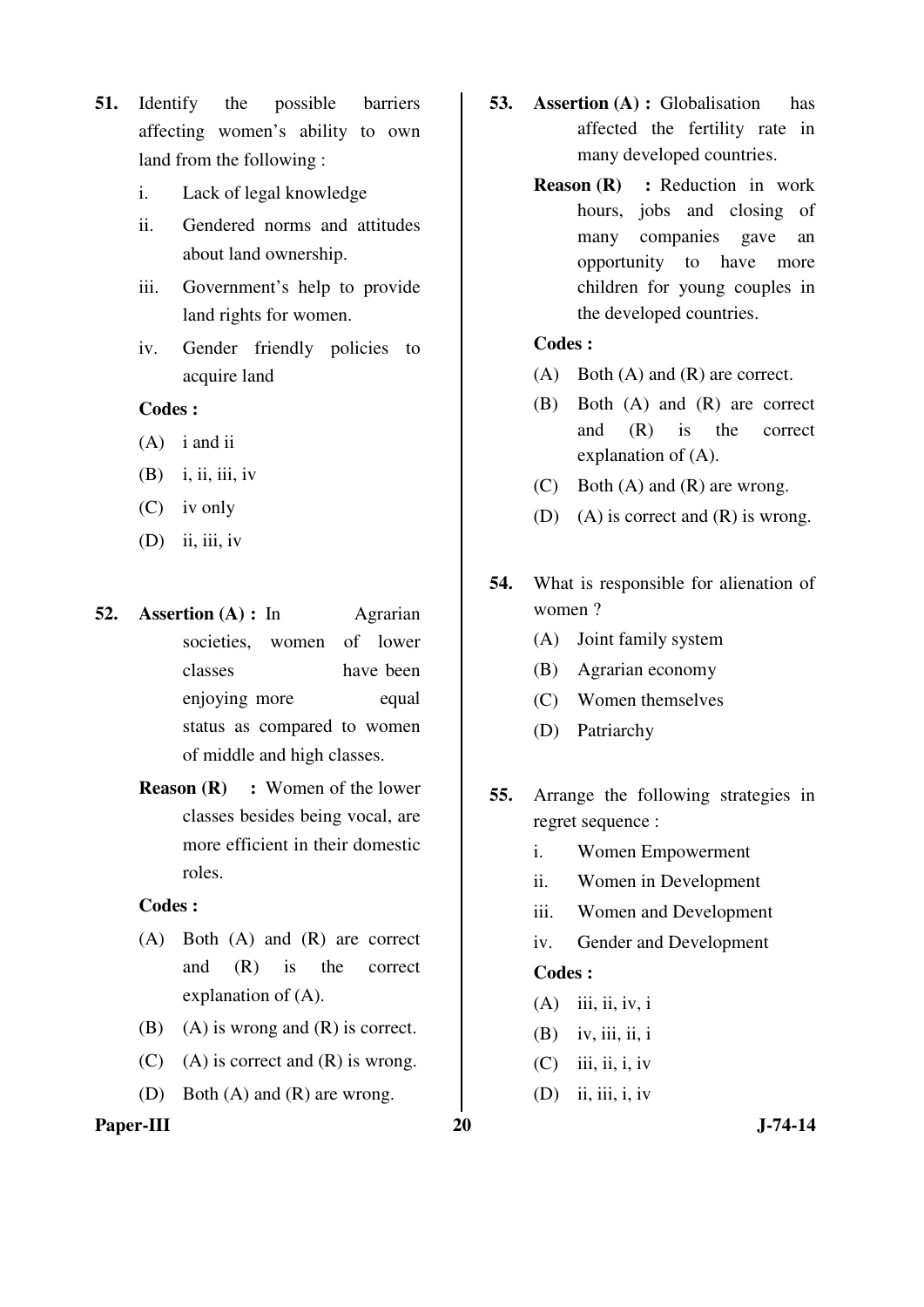- 51. निम्नलिखित में से उन संभावित अवरोधों की पहचान करें जो भूमि पर स्वामित्व पाने की महिलाओं की योग्यता को प्रभावित करते हैं $\cdot$ 
	- (i) कानूनी ज्ञान का अभाव ।
	- (ii) भूमि स्वामित्व के बारे में जेंडरड प्रतिमान तथा दृष्टिकोण ।
	- (iii) महिलाओं को भूमि अधिकार प्रदान करने में सरकार की सहायता ।
	- (iv) भूमि अर्जित करने के लिए जेंडर अनुकूल नीतियाँ ।

# Ûæú™ü **:**

- $(A)$  (i) और (ii)
- (B) (i), (ii), (iii), (iv)
- $(C)$  केवल (iv)
- (D) (ii), (iii), (iv)
- 52. अभिकथन (A) : कृषिक समाजों में, निम्न वर्गों की महिलाएँ मध्यम तथा उच्च वर्गों की महिलाओं की तुलना में ज्यादा समान प्रस्थिति का दर्जा रखती हैं ।
	- **कारण (R) :** निम्न वर्ग की महिलाएँ मुखर होने के अलावा, अपनी घरेलू भूमिकाओं में ज्यादा कुशल होती हैं ।

#### कूट:

- (A) (A) और  $(R)$  दोनों सही हैं और  $(R)$ ,  $(A)$  की सही व्याख्या है।
- (B) (A) गलत है और (R) सही है ।
- (C)  $(A)$  सही है और (R) गलत है।
- $(D)$   $(A)$  और  $(R)$  दोनों गलत हैं।
- 
- **53. अभिकथन (A) :** बहुत से विकसित देशों में वैश्वीकरण ने प्रजनन क्षमता को प्रभावित किया है ।
	- **कारण (R) :** कार्य के घंटों, नौकिरयों में कमी और बहुत सी कम्पनियों के बन्द होने से विकसित देशों में युवा दम्पतियों को ज्यादा बच्चों को जन्म देने का अवसर दिया है ।

# कूट $:$

- (A)  $(A)$  और  $(R)$  दोनों सही हैं।
- $(B)$   $(A)$  और  $(R)$  दोनों सही हैं और  $(R)$ ,  $(A)$  की सही व्याख्या है।
- (C)  $(A)$  और  $(R)$  दोनों गलत हैं।
- (D) (A) सही है और (R) गलत है।
- **54.** महिलाओं के पृथक्करण (या अलगाव) के लिए कौन जिम्मेदार है ?
	- (A) संयुक्त परिवार प्रणाली
	- (B) कृषिक अर्थव्यवस्था
	- (C) स्वयं महिलाएं
	- (D) पितृसत्ता
- 55. निम्नलिखित रणनीतियों को सही अनुक्रम में व्यवस्थित करें  $\cdot$ 
	- (i) महिला सशक्तिकरण
	- (ii) विकास में महिलाएँ
	- (iii) महिलाएँ और विकास
	- $(iv)$  जेंडर और विकास

### कूट :

- $(A)$  (iii), (ii), (iv), (i)
- (B) (iv), (iii), (ii), (i)
- $(C)$  (iii), (ii), (i), (iv)
- (D) (ii), (iii), (i), (iv)

#### **J-74-14 21 Paper-III**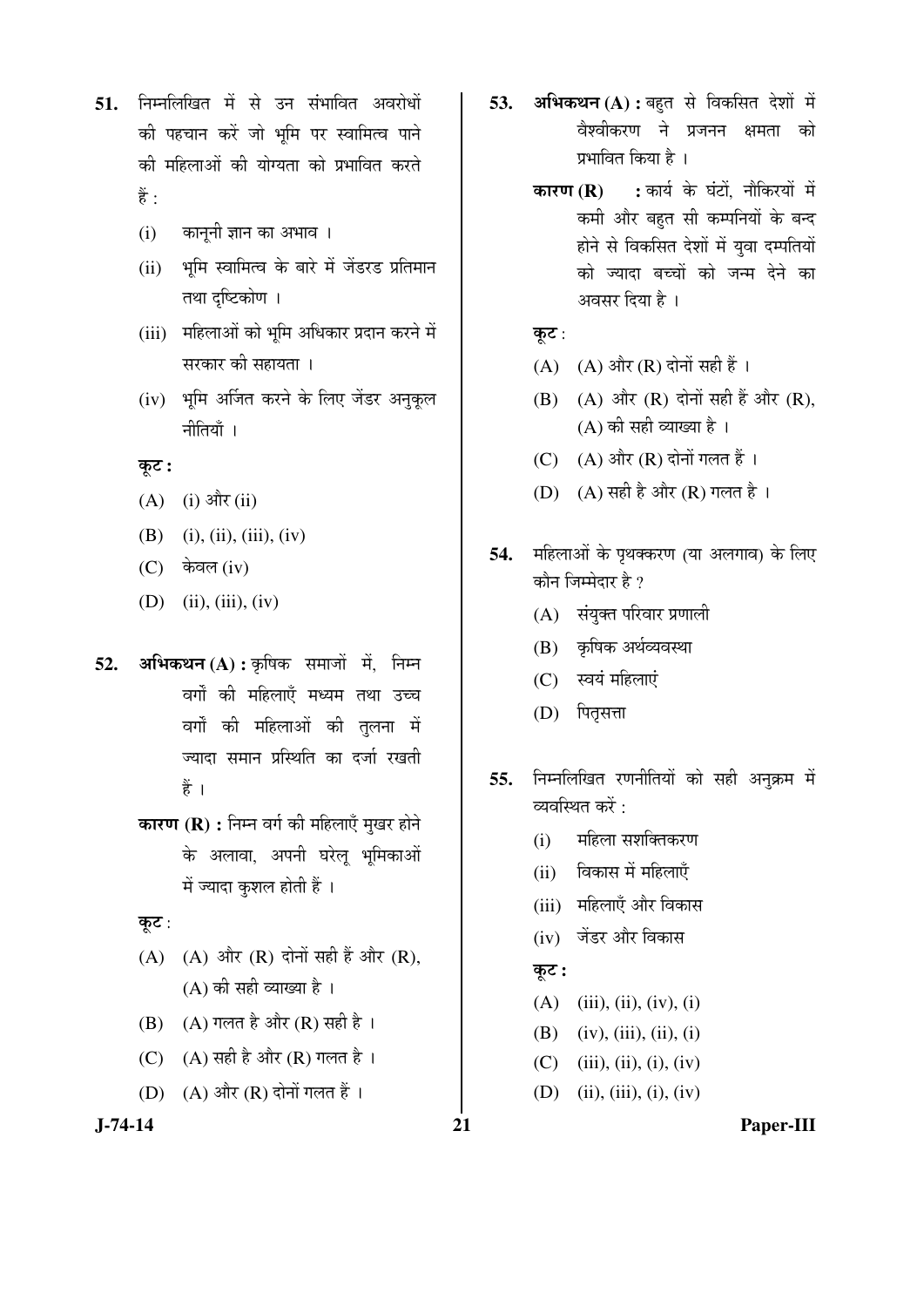- **56.** Mark the correct answer about women studies :
	- i. It is scientific study of women's issue.
	- ii. It is a collection of narratives of women.
	- iii. It is mother of all sciences.
	- iv. It is a pure science.

- (A) i, ii, iii and iv
- (B) i and iv only
- (C) iii and iv only
- (D) i only
- **57.** With reference to National Rural Health Mission, which of the following are the responsibilities of ASHA, select the correct one :
	- i. Accompanying women to health facility for antenatal care checkup.
	- ii. Using pregnancy test kits for early detection of pregnancy.
	- iii. Providing information on nutrition and immunization
	- iv. Conducting the delivery of baby

#### **Codes :**

- $(A)$  i, ii, iii
- (B) ii and iv
- (C) i and iii
- (D) i, ii, iii and iv

# Paper-III 22 J-74-14

- **58. Assertion (A) :** Educated unemployment increases with higher rate of economic growth.
	- **Reason (R)** : It happens only when there is lack of professional education.

- (A) Both (A) and (R) are true and (R) is the correct explanation of (A).
- (B) Both (A) and (R) are true, but (R) is not a correct explanation of  $(A)$ .
- $(C)$  (A) is true, but  $(R)$  is false.
- (D) (A) is false, but  $(R)$  is true.
- **59.** Match the following from List I (Index) and List – II (India's Rank) :

| $List-I$      |          |                |                               | $List-II$    |          |             |
|---------------|----------|----------------|-------------------------------|--------------|----------|-------------|
|               | (Index)  |                |                               |              | (India's |             |
|               |          |                |                               |              |          | <b>Rank</b> |
| a. Human      |          |                |                               |              | i.       | 112         |
|               |          |                | Development Index             |              |          |             |
|               | (2013)   |                |                               |              |          |             |
|               |          |                | b. Gender Inequality ii. 136  |              |          |             |
|               |          | Index $(2013)$ |                               |              |          |             |
|               |          |                | c. Gender Global Gap iii. 132 |              |          |             |
|               | (2013)   |                |                               |              |          |             |
|               |          |                | d. Women in National iv. 101  |              |          |             |
|               |          | Parliaments,   |                               | <b>IPU</b>   |          |             |
|               |          |                | Index (April 2014)            |              |          |             |
| <b>Codes:</b> |          |                |                               |              |          |             |
|               | a        | $\mathbf b$    | $\mathbf{C}$                  | d            |          |             |
|               |          | $(A)$ iii ii   | $\mathbf{i}$                  | iv           |          |             |
|               | $(B)$ ii | <i>iii</i>     | $\mathbf{i}$                  | iv           |          |             |
|               | $(C)$ ii | <i>iii</i>     | iv                            | $\mathbf{i}$ |          |             |
|               | $(D)$ iv | iii            | $\mathbf{i}$                  | ii           |          |             |
|               |          |                |                               |              |          |             |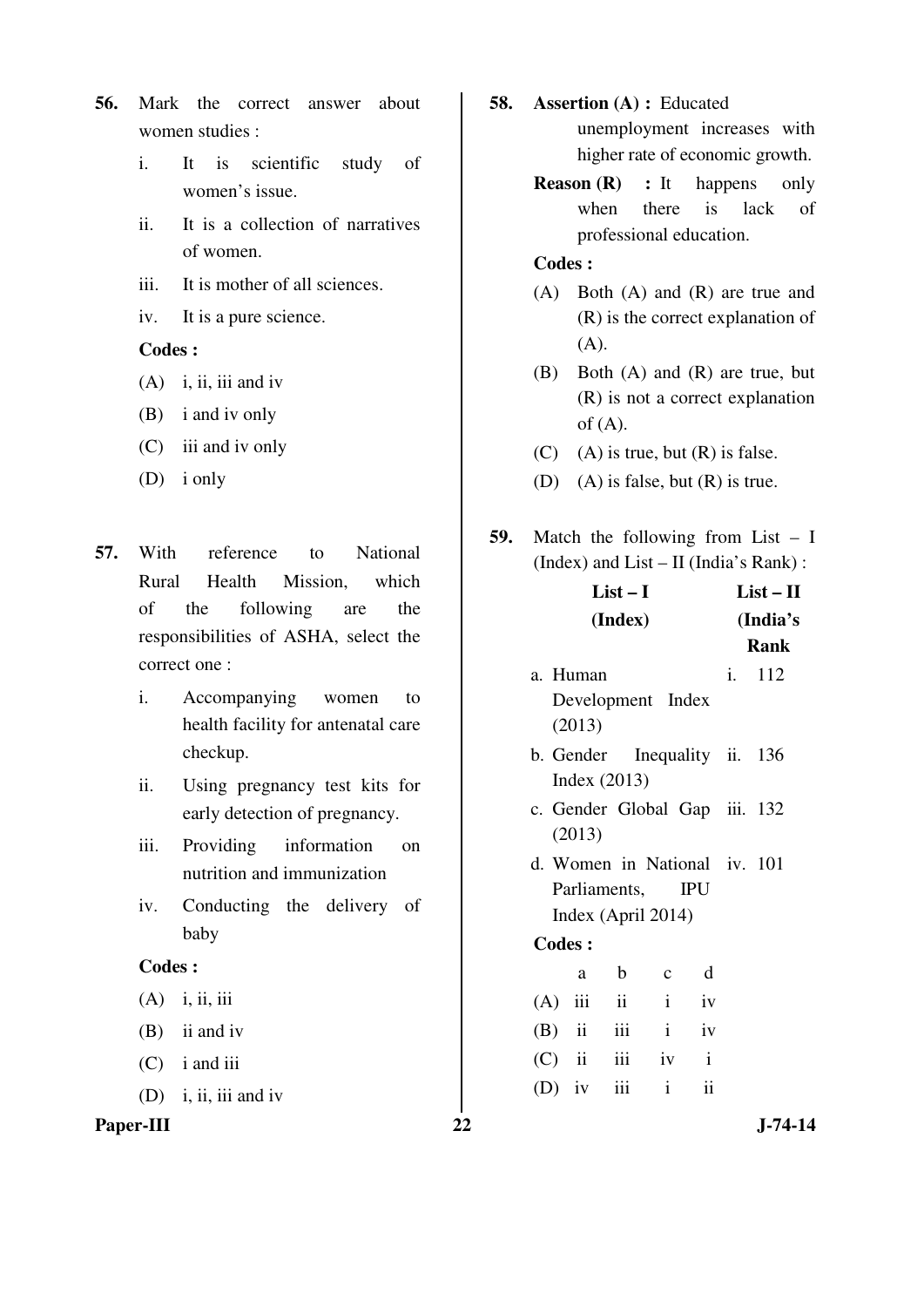- 56. THEM अध्ययनों के बारे में सही उत्तर कौन सा है ?
	- (i) यह महिलाओं के मुद्दों का वैज्ञानिक अध्ययन है ।
	- (ii) यह महिलाओं की कथाओं का संकलन हे ।
	- (iii) यह सभी विज्ञानों की जननी है।
	- $(iv)$  यह शुद्ध विज्ञान है ।

# कूट :

- (A) (i), (ii), (iii) और (iv)
- $(B)$  केवल (i) और (iv)
- $(C)$  केवल (iii) और (iv)
- (D) केवल (i)

57. राष्टीय ग्रामीण स्वास्थ्य मिशन के सम्बन्ध में  $^{\prime}$ आशा' की जिम्मेदारियाँ कौन सी हैं ?

- (i) प्रसूति पूर्व देखभाल जाँच के लिए स्त्रियों को स्वास्थ्य सुविधा केन्द्र ले जाना $\overline{a}$ ।
- (ii) गर्भधारण का शीघ्र पता लगाने में गर्भधारण किट्स का उपयोग करना ।
- (iii) पोषण तथा इम्युनिजेशन (या टीकाकरण) पर जानकारी प्रदान करना ।
- $(iv)$  शिशु का प्रसव कराना ।

### कूट :

- $(A)$  (i), (ii), (iii)
- (B) (ii) और (iv)
- (C) (i) और (iii)

 $(D)$  (i), (ii), (iii) और (iv)

58. अभिकथन (A) : आर्थिक संवृद्धि की उच्च दर के साथ शिक्षित बेरोजगारी में वृद्धि होती है ।

- **कारण (R) :** यह केवल तभी होता है जब व्यावसायिक शिक्षा का अभाव हो ।
- कूट:
- $(A)$   $(A)$  और  $(R)$  दोनों सत्य हैं और  $(R)$ ,  $(A)$  की सही व्याख्या है ।
- $(B)$   $(A)$  और  $(R)$  दोनों सत्य हैं, परन्तु  $(R)$ ,  $(A)$  की सही व्याख्या नहीं है ।
- (C)  $(A)$  सत्य है, परन्तु (R) असत्य है।
- (D) (A) असत्य है, परन्तु (R) सत्य है।
- 59. सूची-I और सूची-II से निम्नलिखित का मिलान करें $:$

|       | सूची – I          |                          |      | सूची – II    |                  |  |
|-------|-------------------|--------------------------|------|--------------|------------------|--|
|       |                   | (सूचकांक)                |      |              | (भारत की श्रेणी) |  |
|       |                   | (a) मानव विकास           |      | (i)          | 112              |  |
|       |                   | सूचकांक (2013)           |      |              |                  |  |
|       |                   | (b) जेंडर असमानता        |      | $(ii)$ 136   |                  |  |
|       |                   | सूचकांक (2013)           |      |              |                  |  |
|       | (c) जेंडर वैश्विक |                          |      | $(iii)$ 132  |                  |  |
|       |                   | अन्तराल (2013)           |      |              |                  |  |
|       |                   | (d) राष्ट्रीय संसदों में |      | (iv) 101     |                  |  |
|       |                   | महिलायें, IPU सूचकांक    |      |              |                  |  |
|       |                   | (अप्रैल 2014)            |      |              |                  |  |
| कूट : |                   |                          |      |              |                  |  |
|       |                   | $(a)$ $(b)$              |      | $(c)$ $(d)$  |                  |  |
| (A)   |                   | $(iii)$ $(ii)$           |      | $(i)$ $(iv)$ |                  |  |
|       |                   | (B) (ii) (iii) (i) (iv)  |      |              |                  |  |
|       |                   | $(C)$ (ii) (iii)         | (iv) | (i)          |                  |  |

(D) (iv) (iii) (i) (ii)

**J-74-14 23 Paper-III**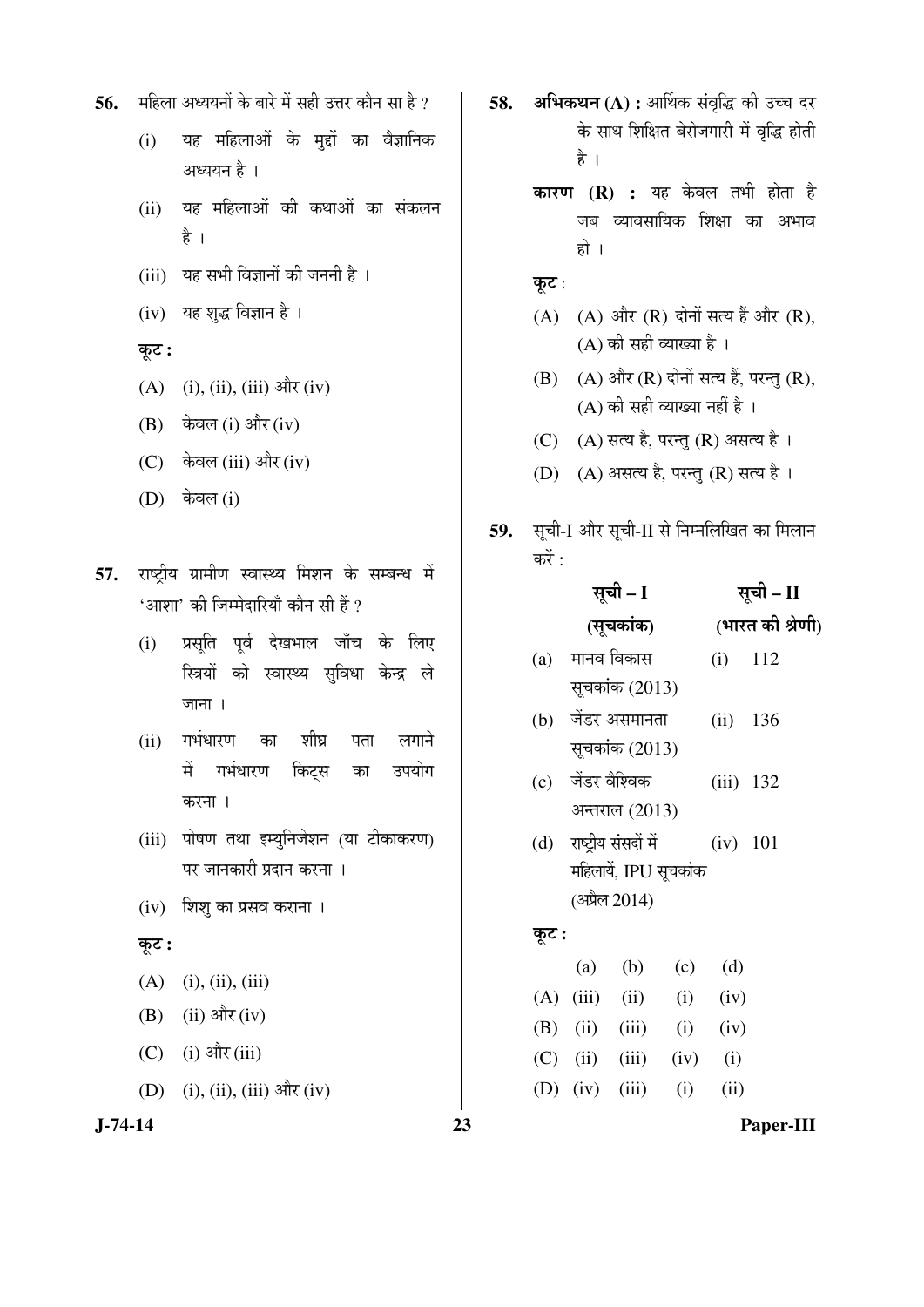| 60. | Who has coined the term 'Capitalist         |                      |  |  |  |  |
|-----|---------------------------------------------|----------------------|--|--|--|--|
|     | Reductionist Paradigm'?                     |                      |  |  |  |  |
|     | (A) Evan Bondi                              |                      |  |  |  |  |
|     | (B) Vandana Shiva                           |                      |  |  |  |  |
|     | (C) Karl Marx                               |                      |  |  |  |  |
|     | (D) Clara Zetkin                            |                      |  |  |  |  |
| 61. | Match the following from List $- I$         |                      |  |  |  |  |
|     | (Programme)<br>and                          | List<br>$\mathbf{I}$ |  |  |  |  |
|     | (Objective):                                |                      |  |  |  |  |
|     | $List-I$                                    | $List-II$            |  |  |  |  |
|     | (Programme)                                 | (Objective)          |  |  |  |  |
|     | a. Mahial<br>i.                             | Provides             |  |  |  |  |
|     | Samakhya                                    | regional             |  |  |  |  |
|     | Programme                                   | specific             |  |  |  |  |
|     |                                             | strategies<br>to     |  |  |  |  |
|     |                                             | enable girls<br>to   |  |  |  |  |
|     |                                             | come to schools      |  |  |  |  |
|     |                                             | and<br>provide       |  |  |  |  |
|     |                                             | remedial             |  |  |  |  |
|     |                                             | teaching.            |  |  |  |  |
|     | b.93 <sup>rd</sup><br>ii.                   | Free<br>and          |  |  |  |  |
|     | Constitutional                              | compulsory           |  |  |  |  |
|     | Amendment                                   | education<br>a       |  |  |  |  |
|     |                                             | fundamental          |  |  |  |  |
|     |                                             | right for<br>all     |  |  |  |  |
|     |                                             | children in<br>the   |  |  |  |  |
|     |                                             | 6-14 age group.      |  |  |  |  |
|     | c. Sarv Shiksha<br>iii.                     | <b>National</b>      |  |  |  |  |
|     | Abhiyan                                     | for<br>Programme     |  |  |  |  |
|     |                                             | compulsory           |  |  |  |  |
|     |                                             | elementary           |  |  |  |  |
|     |                                             | Education.           |  |  |  |  |
|     | d. National<br>iv.                          | Education<br>for     |  |  |  |  |
|     | Programme                                   | Women's              |  |  |  |  |
|     | for                                         | Empowerment          |  |  |  |  |
|     | Education of                                |                      |  |  |  |  |
|     | Girls<br>at                                 |                      |  |  |  |  |
|     | Elementary                                  |                      |  |  |  |  |
|     | level                                       |                      |  |  |  |  |
|     | <b>Codes:</b>                               |                      |  |  |  |  |
|     | $\mathbf b$<br>a<br>$\mathbf c$             | d                    |  |  |  |  |
|     | $\mathbf{i}$<br>(A)<br>iv<br>iii            | ii                   |  |  |  |  |
|     | iii<br>$\mathbf{i}$<br>(B)<br>$\mathbf{ii}$ | iv                   |  |  |  |  |
|     | iii<br>$(C)$ iv<br>ii                       | i                    |  |  |  |  |
|     | $(D)$ iv<br>ii<br>iii                       | i                    |  |  |  |  |

- **62.** Psycho-analytic feminism means :
	- (A) Gender inequality comes from early childhood experiences, which lead men to believe themselves to be masculine, and women to believe themselves feminine.
		- (B) Gender oppression is class oppression and women's subordination is seen as a form of class oppression.
		- (C) Women should be in the control of means of reproduction.
	- (D) Women deserve the same privileges, protections and opportunities as men have.
- **63.** Which of the following pair is not correctly matched :
	- (A) Sex Ratio according to 2001 census – 933
	- (B) Sex Ratio according to 2011 census – 940
	- (C) Child Sex Ratio according to 2001 census – 927
	- (D) Child Sex Ratio according to 2011 census – 939
- **64.** Arrange the following Instruments of Law concerning women in chronological order :
	- I. Optional Protocol to the convention on the elimination of all forms of discrimination against women
	- II. Convention on the political rights of women.
	- III. Declaration on the Protection of Women and Children in Emergency and Armed conflict
	- IV. Declaration on the Elimination of Violence against Women.

- (A) II, III, IV, I
- (B) IV, II, I, III
- (C) II, IV, III, I
- (D) III, II, I, IV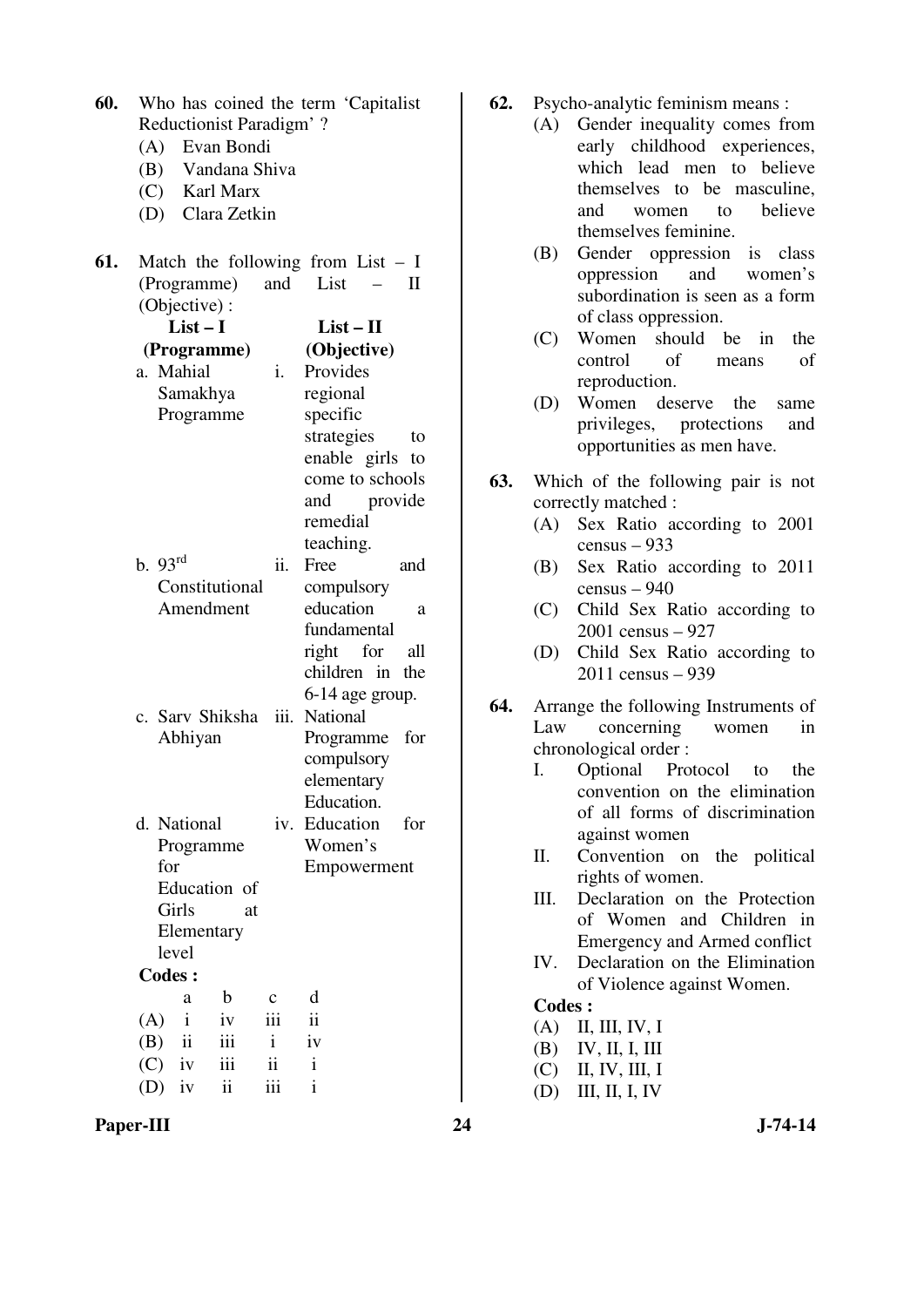| 60.           |                                              | 'पूँजीवादी अवव्याख्यावादी (रिडक्शनिस्ट)         | 62. |       | मनोविश्लेषी नारीवाद का तात्पर्य है :                                                    |
|---------------|----------------------------------------------|-------------------------------------------------|-----|-------|-----------------------------------------------------------------------------------------|
|               | प्रतिमान' शब्द किसने प्रतिपादित किया है ?    |                                                 |     | (A)   | जेंडर असमानता प्रारम्भिक बचपन के                                                        |
|               | $(A)$ इवान बांडी                             |                                                 |     |       | अनुभवों से जन्म लेती है जो पुरुषों को                                                   |
|               | वंदना शिवा<br>(B)                            |                                                 |     |       | अपने आप को पुरुषत्व मानने तथा स्त्रियों                                                 |
|               | कार्ल मार्क्स<br>(C)                         |                                                 |     |       | को अपने को स्त्रीत्व मानने की ओर प्रवृत्त<br>करते हैं ।                                 |
|               | क्लारा ज़ेटकिन<br>(D)                        |                                                 |     | (B)   | जेंडर दमन वर्ग आधारित दमन है और                                                         |
|               |                                              |                                                 |     |       | स्त्रियों की अधीनस्थता को वर्ग आधारित                                                   |
|               |                                              | 61. सूची-I (कार्यक्रम) और सूची-II (उद्देश्य) से |     |       | दमन का रूप समझा जाता है ।                                                               |
|               | निम्नलिखित का मिलान करें :                   |                                                 |     | (C)   | महिलाएँ प्रजनन के साधनों के नियन्त्रण                                                   |
|               |                                              |                                                 |     |       | में होनी चाहिए ।                                                                        |
|               | सूची – I                                     | सूची – II                                       |     | (D)   | महिलाएँ उसी विशेषाधिकारों, संरक्षणों                                                    |
|               | (कार्यक्रम)                                  | (उद्देश्य)                                      |     |       | तथा अवसरों की पात्र हैं जिनके कि                                                        |
|               | (a) महिला                                    | (i) लड़कियों को स्कूल आने                       |     |       | पुरुष पात्र (या योग्य) हैं ।                                                            |
|               | समाख्य                                       | के योग्य बनाने तथा                              |     |       |                                                                                         |
|               | कार्यक्रम                                    | उपचारी शिक्षण प्रदान                            | 63. | (A)   | निम्नलिखित में से कौन सा युग्म सही मेलित नहीं है ?<br>जनगणना 2001 के अनुसार लिंग        |
|               |                                              | करने के लिए क्षेत्रीय                           |     |       | अनुपात - 933                                                                            |
|               |                                              | विशिष्ट रणनीतियाँ प्रदान                        |     | (B)   | जनगणना 2011 के अनुसार लिंग                                                              |
|               |                                              | करना ।                                          |     |       | अनुपात – 940                                                                            |
|               | (b) तिरानबे                                  | (ii) 6-14 वर्ष के आयु समूह                      |     | (C)   | जनगणना 2001 के अनुसार बाल लिंग                                                          |
|               | संवैधानिक                                    | में सभी बच्चों के लिए                           |     |       | अनुपात - 927                                                                            |
|               | संशोधन                                       | निशुल्क एवं अनिवार्य<br>शिक्षा मौलिक अधिकार     |     | (D)   | जनगणना 2011 के अनुसार बाल लिंग                                                          |
|               |                                              |                                                 |     |       | अनुपात – 939                                                                            |
|               |                                              | है ।                                            |     |       |                                                                                         |
|               | (c) सर्व शिक्षा                              | (iii) अनिवार्य आरम्भिक                          | 64. |       | महिलाओं से सम्बन्धित कानूनों के निम्नलिखित<br>लिखतों (प्रपत्र) को कालानुक्रमिक क्रम में |
|               | अभियान                                       | शिक्षा का राष्ट्रीय<br>कार्यक्रम                |     |       | व्यवस्थित करें :                                                                        |
|               |                                              |                                                 |     |       | (I) महिलाओं के विरुद्ध सर्वरूपी भेदभाव                                                  |
|               | (d) आरम्भिक (iv) महिलाओं के                  |                                                 |     |       | अभिसमय<br>की<br>वैकल्पिक<br>उन्मूलन                                                     |
|               | स्तर पर                                      | सशक्तिकरण के लिए                                |     |       | उपसंधि                                                                                  |
|               | लड़कियों की                                  | शिक्षा                                          |     | (II)  | महिला राजनीतिक अधिकार अभिसमय                                                            |
|               | शिक्षा का<br>राष्ट्रीय                       |                                                 |     | (III) | आपातकालीन स्थिति एवं सशस्त्र संघर्ष                                                     |
|               | कार्यक्रम                                    |                                                 |     |       | में स्त्रियों तथा बच्चों के संरक्षण की<br>घोषणा ।                                       |
|               |                                              |                                                 |     | (IV)  | महिलाओं के विरुद्ध हिंसा के उन्मूलन                                                     |
|               | कूट :                                        |                                                 |     |       | की घोषणा                                                                                |
|               | (b)<br>(a)                                   | (d)<br>(c)                                      |     | कूट : |                                                                                         |
|               | (A)<br>(i)<br>(iv)                           | (ii)<br>(iii)                                   |     | (A)   | III<br>$\mathop{\mathrm{II}}\nolimits$<br>IV<br>$\bf{I}$                                |
|               | (B)<br>(ii)<br>(iii)<br>(C)<br>(iii)<br>(iv) | (i)<br>(iv)<br>(ii)<br>(i)                      |     | (B)   | III<br>IV<br>$\mathbf{I}$<br>I                                                          |
|               | (D)<br>(iv)<br>(ii)                          | (iii)<br>(i)                                    |     | (C)   | $\mathbf I$<br>$\rm II$<br>IV<br>III                                                    |
|               |                                              |                                                 |     | (D)   | IV<br>$\mathbf{I}$<br>$\mathbf I$<br>Ш                                                  |
| $J - 74 - 14$ |                                              |                                                 | 25  |       | Paper-III                                                                               |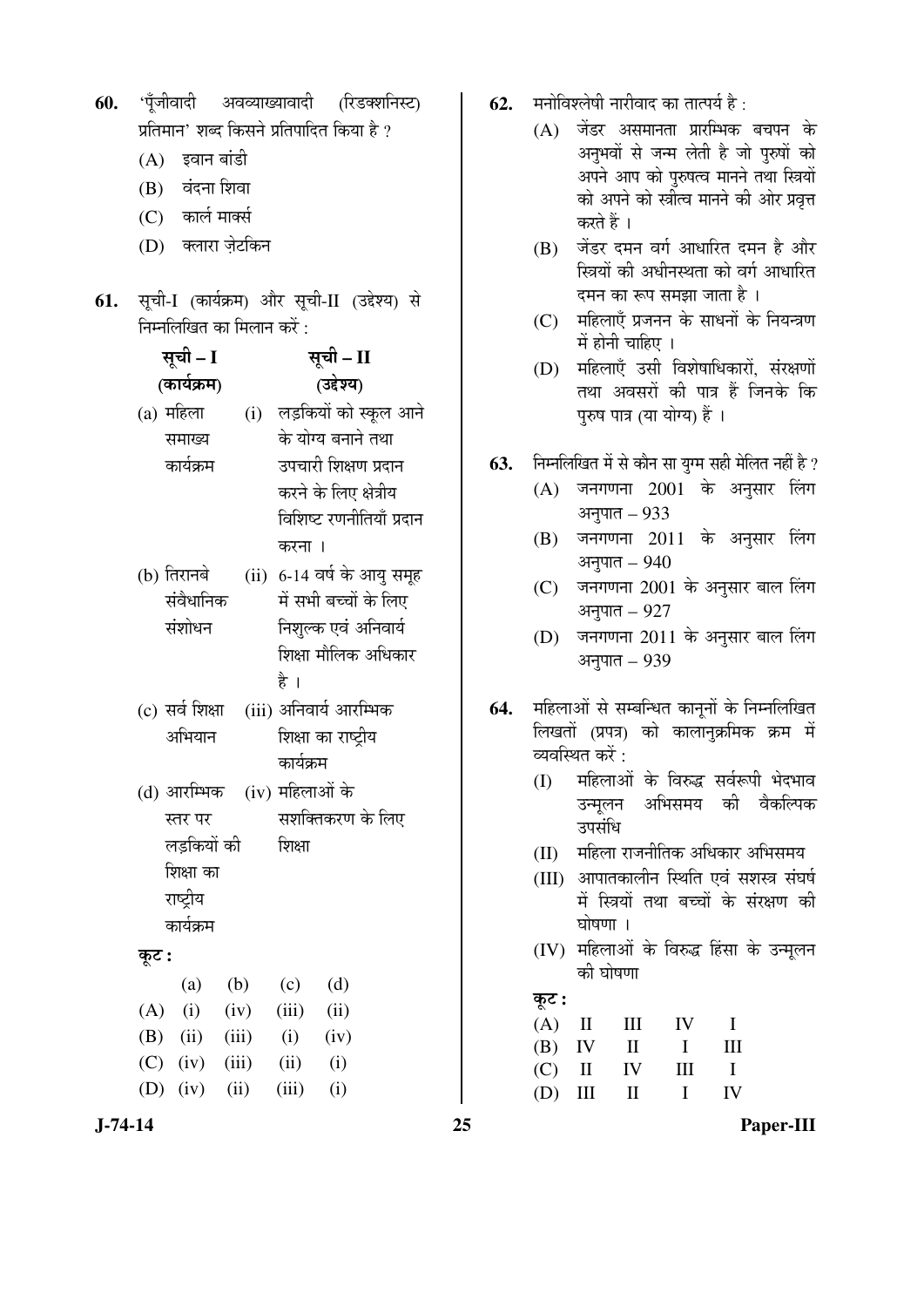- **65.** What are the variables which the Global Gender Gap Index examines ?
	- i. Economic Participation and **Opportunity**
	- ii. Educational Attainment
	- iii. Health and Survival
	- iv. Political Empowerment

- (A) i and ii only
- $(B)$  i, ii, iii only
- $(C)$  i, ii, iii, iv
- (D) iii and i only
- **66. Assertion (A) : Differences** in power, resources and interests of women across the world effectively stand disguised and denied behind the concept of women's development.
	- **Reason (R)** : Development policies for women are based on the premise that 'women' is a universal category.

# **Codes :**

- (A) (A) is correct and (R) is wrong.
- (B) Both (A) and (R) are correct.
- $(C)$  (A) is wrong and  $(R)$  is correct.
- (D) Both (A) and (R) are wrong.

# Paper-III 26 J-74-14

- **67.** According to Postmodern Feminism :
	- (A) Human experience is located "inescapably within language". Power is exercised not only through direct coercion, but also through the way in which language shapes and restricts our reality.
	- (B) Women should be in the control of means of reproduction.
	- (C) Primarily due to one's biology, women's oppression consists of being denied transcendence and subjectivity.
	- (D) A social system that is dominated by males, influences the individual psycho-sexual development.
- **68.** Which of the following states has the highest female workforce Participate Rate in India according to the 2001 Census ?
	- (A) Gujarat
	- (B) Kerala
	- (C) Karnataka
	- (D) Mizoram
- **69.** The discipline of women's studies came into being due to
	- (A) Sexual oppression of women
	- (B) Women's role in freedom movement
	- (C) Women's search for equality and justice
	- (D) Women's entry into higher education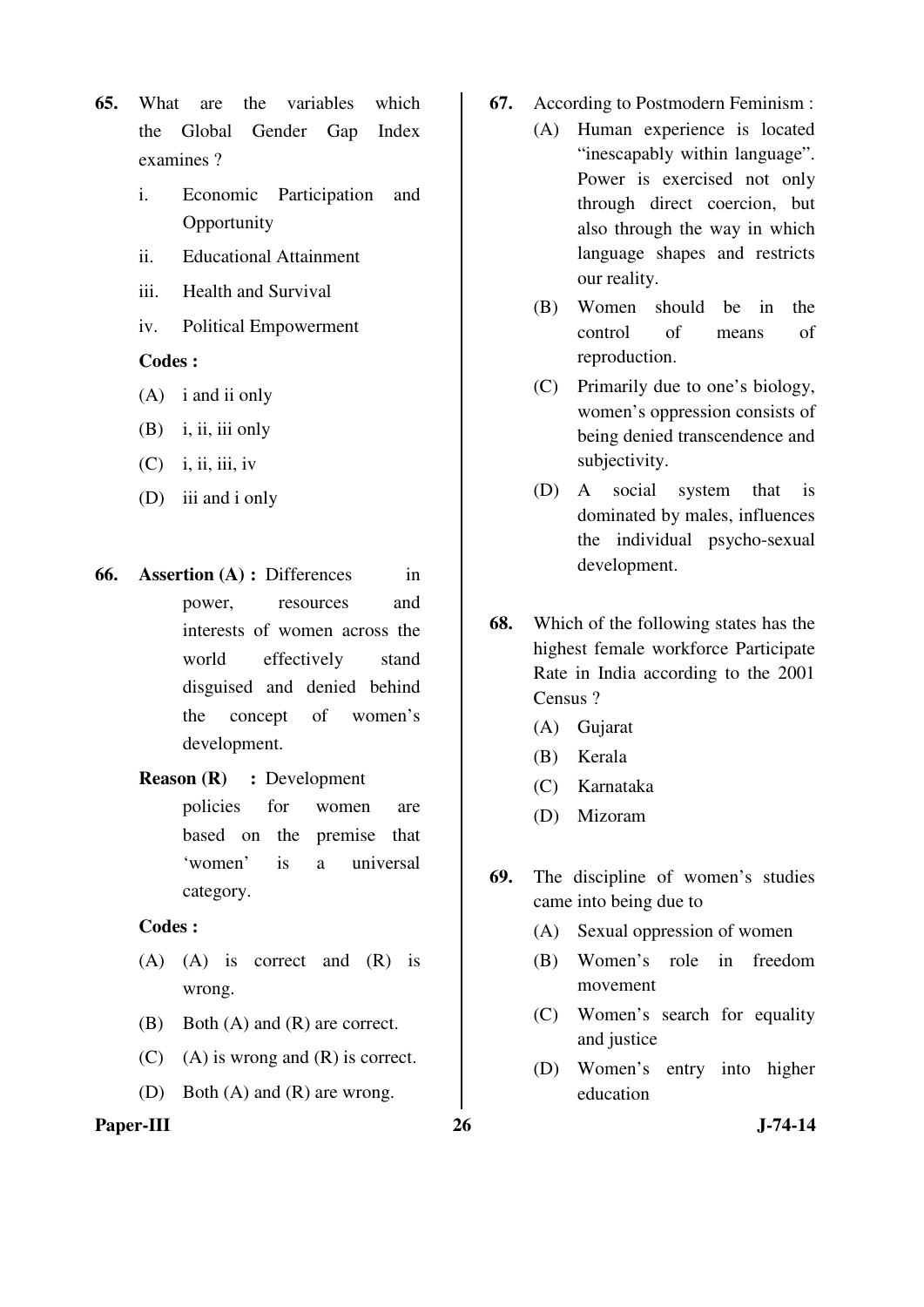- **65.** वैश्विक जेंडर अंतराल सुचकांक किन चरों का परीक्षण करता है ?
	- $(i)$  आर्थिक सहभागिता तथा अवसर
	- $(ii)$  शैक्षिक प्राप्ति
	- (iii) स्वास्थ्य तथा उत्तरजीविता
	- $(iv)$  राजनीतिक सशक्तिकरण

### Ûæú™ü **:**

- $(A)$  केवल (i) और (ii)
- $(B)$  केवल (i), (ii), (iii)
- $(C)$  (i), (ii), (iii), (iv)
- $(D)$  केवल (iii) और (i)
- **66. अभिकथन (A) : विश्वभर पें महिलाओं** की शक्ति. संसाधनों और हितों में भिन्नता प्रभावी ढंग से छदम बनी रहती है और महिलाओं के विकास के संप्रत्यय के पीछे वंचित बने रहते हैं ।
	- **कारण (R) :** महिलाओं के लिए <u>विकास नीतियाँ इस बात पर</u> आधारित है कि 'महिला' सार्वभौम वर्ग है ।

### कूट:

- (A)  $(A)$  सही है और (R) गलत है।
- $(B)$   $(A)$  और  $(R)$  दोनों सही हैं ।
- (C)  $(A)$  गलत है और  $(R)$  सही है।
- $(D)$   $(A)$  और  $(R)$  दोनों गलत हैं।
- **67.** उत्तर आधुनिक नारीवाद के अनुसार,
	- $(A)$  मानवीय अनुभव "अवश्यम्भावी रूप से भाषा में स्थित है । शक्ति का प्रयोग न केवल सीधे जबरदस्ती करके किया जाता है, परन्तु जिस तरीके की भाषा बोली जाती है और जिस तरह से वो हमारी वास्तविकता को बाधित करती है उसके जरिये भी किया जाता है।
		- (B) पुनरुत्पादन के साधनों पर महिलाओं का नियन्त्रण होना चाहिए ।
		- (C) मुख्यत: अपनी जैविकी के कारण, महिलाओं का दमन उन्हें अनुभवातीतता तथा व्यक्तिनिष्ठता से वंचित करने में है ।
	- (D) जिस सामाजिक व्यवस्था पर पुरुषों का प्रभृत्व होता है वह वैयक्तिक मनो थौनिक विकास को प्रभावित करती है ।
- **68.** निम्नलिखित में से जनगणना 2001 के अनुसार भारच में किस राज्य में महिला कार्यबल सहभागिता दर उच्चतम है ?
	- $(A)$  गुजरात
	- (B) केरल
	- (C) कर्नाटक
	- (D) मिजोरम
- 69. महिला अध्ययन का विषय किस कारणवश प्रारम्भ किया गया है ?
	- $(A)$  महिलाओं की यौन प्रताडना
	- (B) स्वतन्त्रता आन्दोलन में महिलाओं की भूमिका
	- (C) समानता तथा न्याय के लिए महिलाओं की खोज
	- (D) उच्च शिक्षा में महिलाओं का प्रवेश

**J-74-14 27 Paper-III**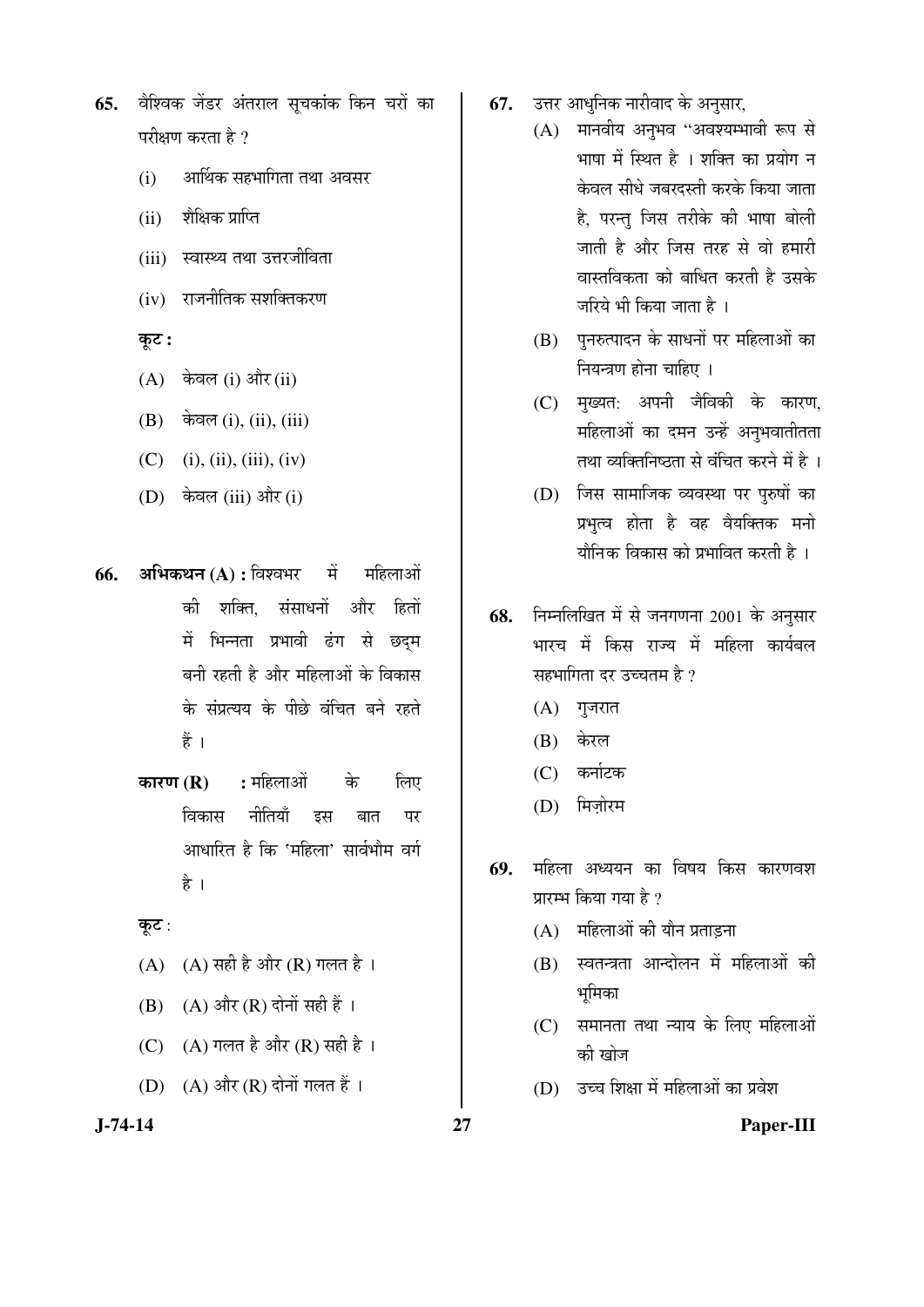- **70.** Find out the sequence of the establishment of the following institutions :
	- i. Central Social Welfare Board
	- ii. Family Courts
	- iii. National Commission for Women
	- iv. National Human Rights Commission

- $(A)$  iv, i, ii, iii
- (B) i, iii, iv, ii
- (C) iii, iv, i, ii
- $(D)$  i, ii, iii, iv

Read the passage and answer the following questions (Question Nos. **71-75**)

Although feminists primary commitment is to women and to ending women's oppression, their revolutionary goal nevertheless extends beyond women to men. For men and women are what history has made of them, and if women change, men, too, will change, albeit unwillingly. As Madeleine Gagnon rightly acknowledges, "I cannot liberate my sex without yours since we are inextricably linked by a history that has objectified our bodies."

This feminist revolution is not, however, always recognized as such by those impatient for social change, who identify revolution with the seizure of state power and evaluate political theory, organization

and strategy in terms of their effectiveness in achieving that goal. We do not believe that such revolutions hold out much hope for women. From our point of view, they can only be, at best, palace-revolutions, changes of government and not changes of power relations themselves. Such revolutions are incapable of generating the radical social transformations which women desire and require for their liberation, because the men and women who make them will remain men and women created by, for, and within the social relations of patriarchy. We have internalized those oppressive relations and we are constituted by them. Seizing state power will not change that. On the contrary, the kind of organizational structures and strategies required for such an assault – hierarchical, impersonal, disciplined, pragmatic, instrumental, authoritarian, self-sacrificing and inevitably blood-letting, demand the very same kind of human beings we are rebelling against : men and women who will assume or submit to leadership, authority and bureaucratic control and to the fragmentation of their lives into the personal and the political, their actions into means and ends, themselves into rational and emotional, objective and subjective… and so on. These characteristics will not disappear overnight once such a revolution has been won; indeed they cannot, for they are also required for the successful exercise of State power once it has been seized.

**Paper-III 28 J-74-14**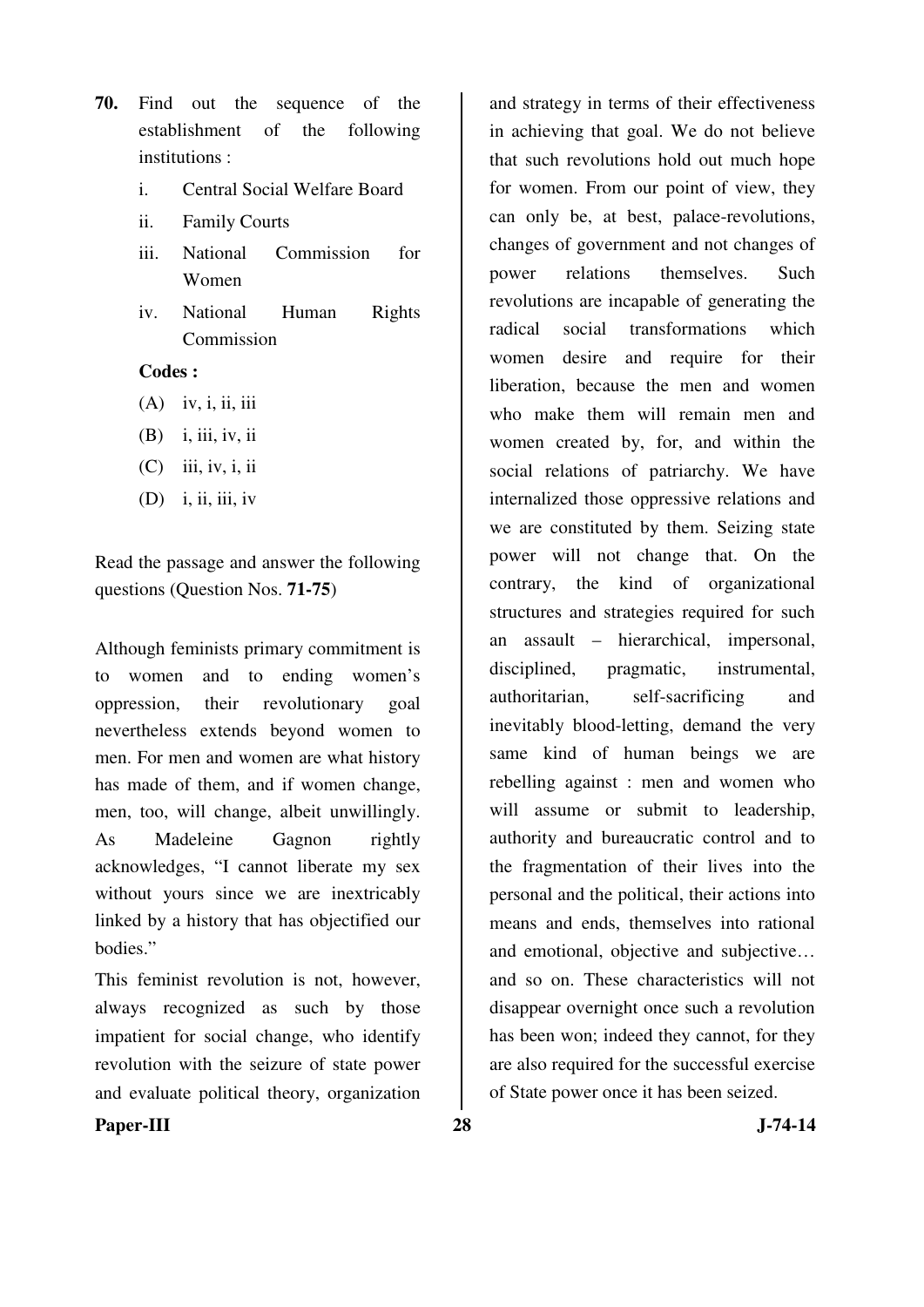- 70. **निम्नलिखित संस्थानों की स्थापना का अनुक्र**म ज्ञात करें $\cdot$ 
	- (i) व्केन्द्रीय सामाजिक कल्याण बोर्ड
	- (ii) फैमिली कोर्टस (पारिवारिक न्यायालय)
	- (iii) राष्ट्रीय महिला आयोग
	- (iv) राष्ट्रीय मानवाधिकार आयोग
	- कूट :
	- $(A)$  (iv), (i), (ii), (iii)
	- (B) (i), (iii), (iv), (ii)
	- (C) (iii), (iv), (i), (ii)
	- (D) (i), (ii), (iii), (iv)

निम्नलिखित गद्यांश को ध्यान से पढ़िए और प्रश्न संख्या 71-75 तक का उत्तर दीजिए :

यद्यपि नारीवादियों की प्राथमिक प्रतिबद्धता महिलाओं के प्रति और महिलाओं का दमन समाप्त करने के प्रति है, फिर भी उनका क्रान्तिकारी लक्ष्य महिलाओं से परे पुरुषों तक विस्तरित होता है । क्योंकि पुरुष और स्त्रियाँ वही हैं जो इतिहास ने उनको बनाया है, और यदि महिलाएँ बदलती हैं. तो परुष भी बदलेंगे. यद्यपि अनिच्छा से । जैसा कि मेडेलीन गैगनॉन ठीक ही स्वीकार करती हैं कि. ''मैं अपने लिंग को तुम्हारे लिंग के बगैर स्वतन्त्र नहीं कर सकती हूँ क्योंकि हम इतिहास के द्वारा असमाधेय रूप से सम्बन्धित हैं जिसने हमारी देहों को वस्तुगत या अंगीभृत बना दिया है ।" तथापि, इस नारीवादी आन्दोलन को उनके द्वारा हमेशा ऐसा नहीं समझा जाता जो सामाजिक परिवर्तन के लिए अधीर है. जो क्रान्ति को राजकीय सत्ता का हथियाना समझते हैं, और राजनीतिक सिद्धान्त, संगठन एवं रणनीति का मूल्यांकन, उस लक्ष्य को प्राप्त करने में अपनी प्रभावपर्णता के सम्बन्ध में करते हैं । हम नहीं मानते हैं कि ऐसी

क्रान्तियाँ महिलाओं के लिए अधिक आशा रखती हैं । हमारे दष्टिकोण से. वो ज्यादा से ज्यादा केवल महल क्रान्तियाँ, सरकार का हेरफेर ही हो सकते हैं. और स्वयं सत्ता सम्बन्धों का बदलाव नहीं । ऐसी क्रान्तियाँ आमूल चूल सामाजिक बदलाव को जन्म देने में अक्षम होती हैं जो कि स्त्रियाँ चाहती हैं और जिसकी उन्हें अपनी स्वाधीनता के लिए जरूरत है, क्योंकि पुरुष और स्त्रियाँ जो उन्हें बनाते हैं वो पितृसत्ता के सामाजिक सम्बन्धों के अन्दर, सम्बन्धों के द्वारा एवं सम्बन्धों के लिए सुजित परुष – स्त्रियाँ ही रहेंगे । हमने उन दमनकारी सम्बन्धों का आंतरीकरण कर लिया है और हम उन सम्बन्धों से ही बने हैं । राज्य सत्ता को हडपना उसे बदलेगा नहीं । इसके विपरीत, ऐसे आघात के लिए जिस प्रकार की संगठनात्मक संरचनाओं और रणनीतिओं – सोपानिक, अवैयक्तिक, अनुशासित, व्यावहारिक, उपकरणीय, सत्तावादी, आत्म-त्यागी और अपरिहार्य रूप से रक्त बहाने वाली – की आवश्यकता है वो बिलकुल उसी प्रकार के मानव की माँग करते हैं जिस प्रकार के मानव के विरुद्ध हम विद्रोह कर रहे हैं : यानि कि वो पुरुष और स्त्री जो नेतृत्व, सत्ता और नौकरशाही नियन्त्रण अधिकार में लेंगे या उनके प्रति समर्पित होंगे और अपने जीवन के वेयक्तिक तथा राजनीतिक क्षेत्र में विखंडीकरण के प्रति. साधनों तथा लक्ष्यों में अपनी क्रियाओं को समर्पित करेंगे और अपने को तर्कसंगत तथा संवेगात्मक, वस्तुनिष्ठ और व्यक्तिनिष्ठ.... इत्यादि के प्रति समर्पित होंगे । एक बार क्रान्ति के विजयी हो जाने पर यह विशेषताएँ रातभर में गायब नहीं हो जाऐगी: निस्संदेह वो नहीं हो सकती हैं. क्योंकि राज्य सत्ता को एक बार हथिया लेने के बाद उसके सफल परिचालन हेतु भी उनकी आवश्यकता होती है ।

**J-74-14 29 Paper-III**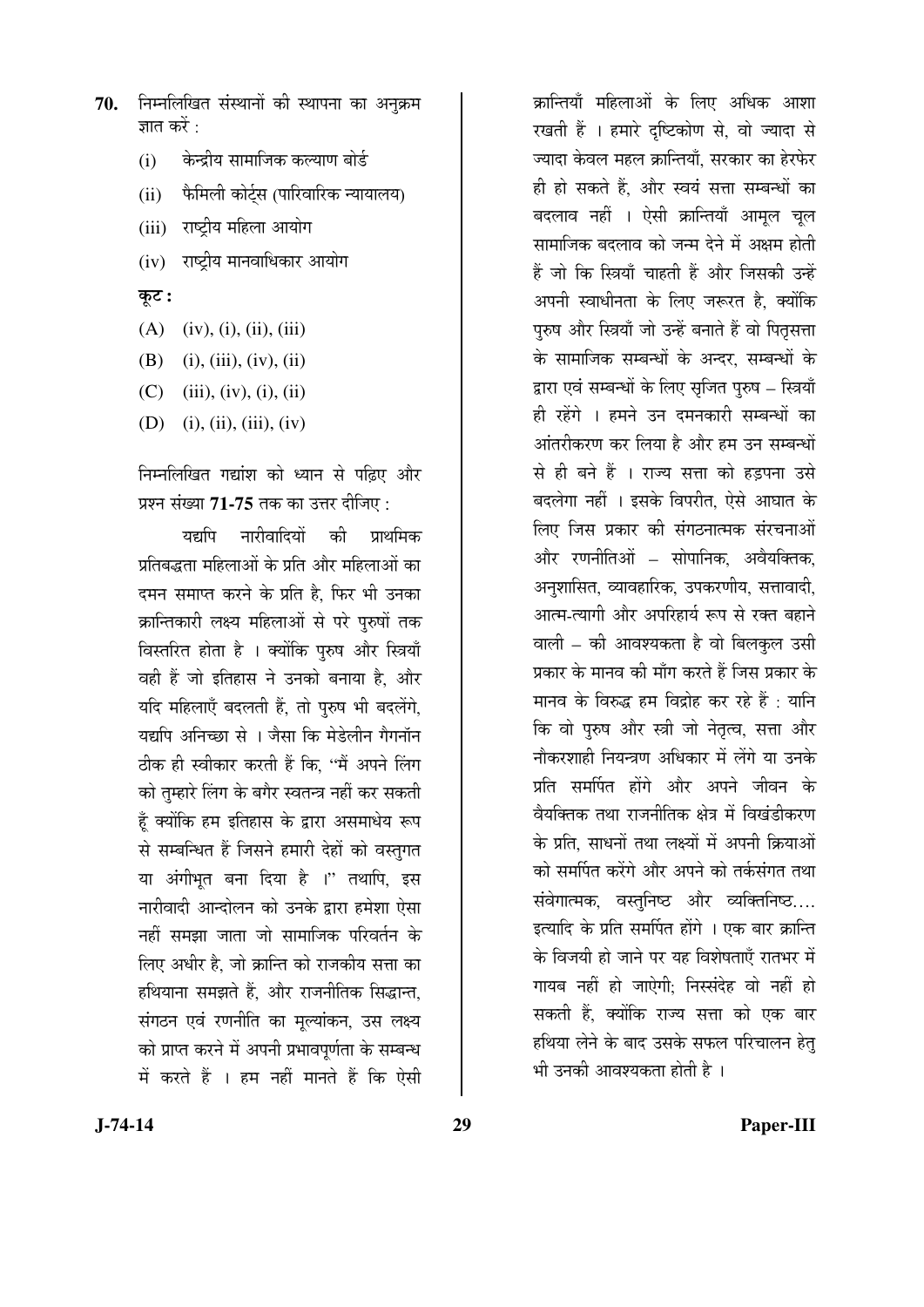- **71. Assertion (A) :** Feminist revolutions are incapable of generating the radical social transformations which women desire and require for their liberation.
	- **Reason (R)** : Men are controlling all the state power and authority in society.

- $(A)$   $(A)$  is correct,  $(R)$  is wrong and (R) is not the correct explanation of (A).
- (B) Both (A) and (R) are correct and (R) is the correct explanation of (A).
- $(C)$  (A) is wrong and  $(R)$  is correct.
- (D) Both (A) and (R) are wrong.
- **72.** What has been the major concern of the feminists' revaluation ?
	- i. To liberate the sex
	- ii. To end gender oppression
	- iii. To seize political power
	- iv. To end women's oppression

#### **Codes :**

- $(A)$  i, ii, iii and iv
- (B) iv only
- (C) i and ii only
- (D) i, ii and iv only
- **73.** The outcome of feminist revolution at the best can be
	- i. Radical social transformation
	- ii. Changes of government
	- iii. Changes of power relations
	- iv. Palace revaluations

### **Codes :**

- $(A)$  i, ii, iii, iv
- $(B)$  i, iii, iv only
- (C) i and iii only
- (D) ii and iv only

### Paper-III 30 J-74-14

- **74.** What are the characteristics of existing organizational structures ?
	- i. Impersonal
	- ii. Political
	- iii. Self-centered
	- iv. Personal

# **Codes :**

- (A) i, ii only
- $(B)$  ii, iii, iv only
- $(C)$  i, ii, iv only
- (D) i, ii, iii only
- **75. Assertion (A) :** Feminists' primary commitment is to seizure the state power to change the social structure created by patriarchy.
	- **Reason (R)** : Men and women are what history has made of them and if women's position changes, men will also change.

- $(A)$  Both  $(A)$  and  $(R)$  are wrong.
- (B) (A) is wrong and (R) is correct but (R) is not the correct explanation of (A).
- (C) Both (A) and (R) are correct and (R) is not the correct explanation of (A).
- (D) (A) is correct and (R) is wrong.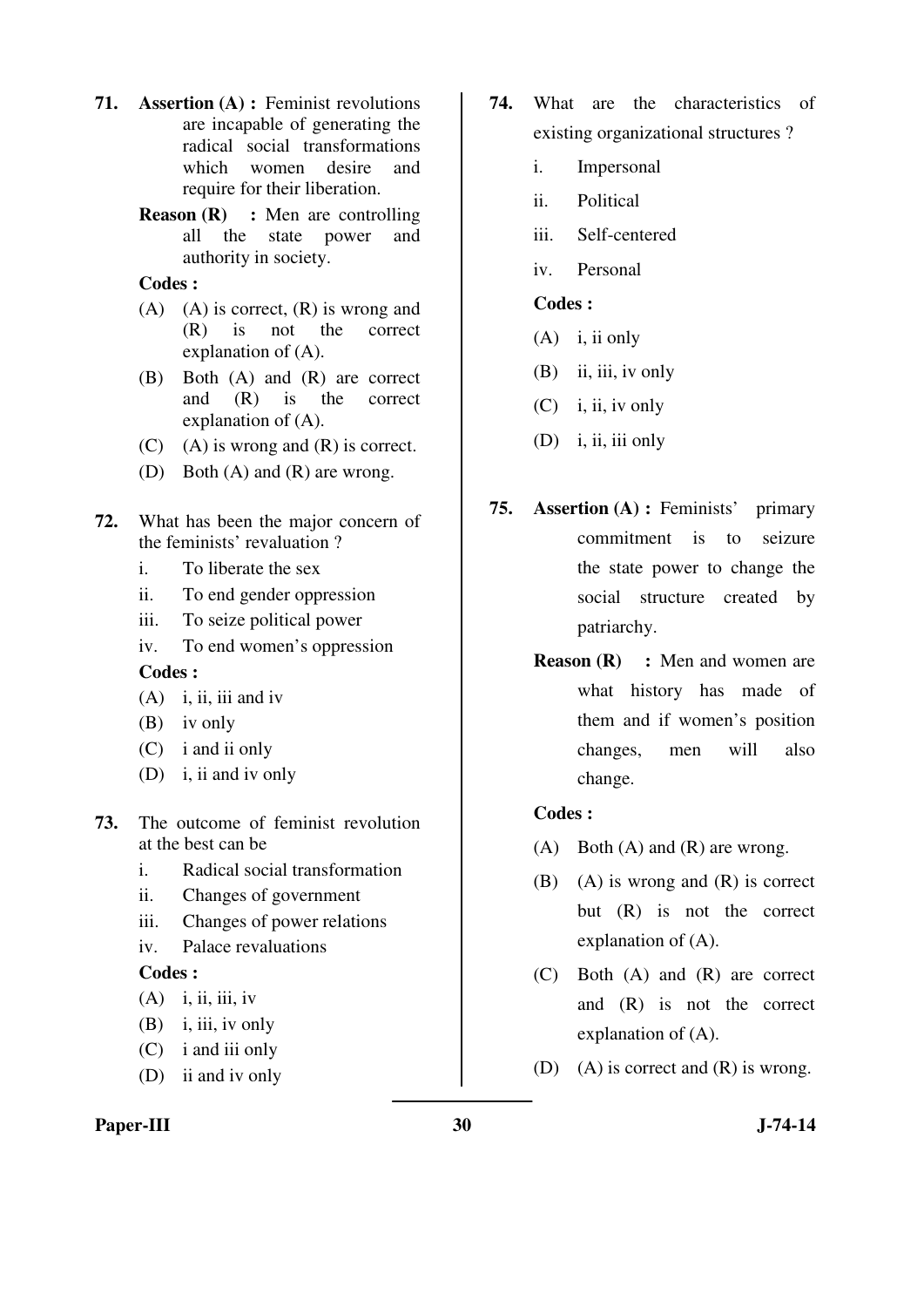- **71. अभिकथन (A) :** नारीवादी क्रान्तियाँ आमुल चल सामाजिक बदलाव सृजित करने में अक्षम है जो कि स्त्रियाँ चाहती हैं और जिनकी उन्हें अपनी स्वाधीनता के लिए जरूरत है ।
	- **कारण (R) :** समाज में समस्त राजकीय शक्ति तथा सत्ता को पुरुष नियन्त्रित कर रहे हैं ।
	- कूट :
	- $(A)$   $(A)$  सही है,  $(R)$  गलत है और  $(R)$ ,  $(A)$  की सही व्याख्या नहीं है ।
	- $(B)$   $(A)$  और  $(R)$  दोनों सही हैं और  $(R)$ ,  $(A)$  की सही व्याख्या है।
	- (C)  $(A)$  गलत है और (R) सही है ।
	- $(D)$   $(A)$  और  $(R)$  दोनों गलत हैं।
- **72.** नारीवादियों की क्रान्ति का मुख्य सरोकार क्या रहा है ?
	- (i) लिंग को स्वाधीन करना
	- (ii) जेंडर अत्याचार को समाप्त करना
	- (iii) राजनीतिक सत्ता को हथियाना
	- (iv) महिलाओं पर अत्याचार (या दमन) को समाप्त करना
	- कूट :
	- $(A)$  (i), (ii), (iii) और (iv)
	- $(B)$  (iv) केवल
	- (C) (i) और (ii) केवल
	- (D) (i), (ii) और (iv) केवल
- 73. नारीवादी क्रान्ति का परिणाम ज्यादा से ज्यादा निम्नलिखित हो सकता है $\cdot$ 
	- (i) आमूल चूल सामाजिक बदलाव
	- (ii) सरकार का बदलाव
	- (iii) सत्ता सम्बन्धों में परिवर्तन
	- $(iv)$  महल क्रान्तियाँ
	- कूट :
	- $(A)$  (i), (ii), (iii), (iv)
	- $(B)$  केवल (i), (iii), (iv)
	- (C) केवल (i) और (iii)
	- (D) केवल (ii) और (iv)
- 74. मौजदा संगठनात्मक संरचनाओं की विशेषताएँ क्या हैं $\gamma$ 
	- (i) अवैयक्तिक
	- $(ii)$  राजनीतिक
	- (iii) स्व-केन्द्रित
	- $(iv)$  व्यक्तिगत
	- कूट :
	- $(A)$  केवल (i), (ii)
	- $(B)$  केवल (ii), (iii) और (iv)
	- $(C)$  केवल (i), (ii), (iv)
	- $(D)$  केवल (i), (ii), (iii)
- 75. **अभिकथन (A) :** नारीवादियों की प्राथमिक प्रतिबद्धता पितसत्ता द्वारा उत्पन्न सामाजिक ढांचे को बदलने के लिए राज्य सत्ता को हथियाने के प्रति है ।
	- **कारण (R) :** पुरुष और स्त्रियाँ वही हैं जो कि इतिहास ने उनको बनाया है और यदि स्त्रियों की स्थिति बदलती है, तो पुरुष भी बदलेंगे ।

# कूट :

- $(A)$   $(A)$  और  $(R)$  दोनों गलत हैं।
- $(B)$   $(A)$  गलत है और  $(R)$  सही हैं, परन्तु  $(R)$ ,  $(A)$  की सही व्याख्या नहीं है ।
- $(C)$   $(A)$  और  $(R)$  दोनों सही हैं और  $(R)$ .  $(A)$  की सही व्याख्या नहीं है ।
- (D)  $(A)$  सही है और  $(R)$  गलत है।

# **J-74-14 31 Paper-III**